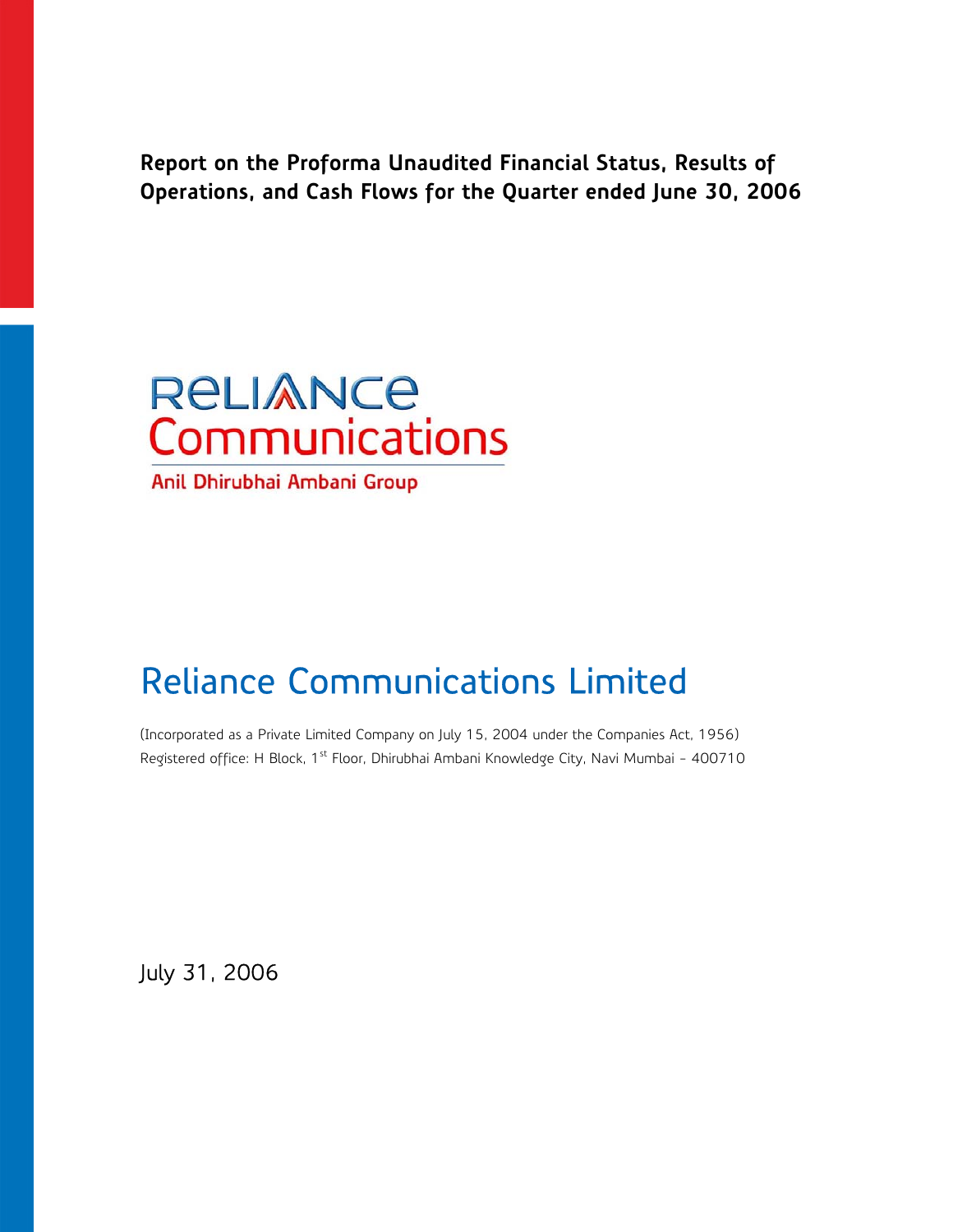# Supplemental Disclosures

Safe Harbour: Some information in this report may contain forward-looking statements. We have based these forward-looking statements on our current beliefs, expectations, and intentions as to facts, actions and events that will or may occur in the future. Such statements generally are identified by forwardlooking words such as "believe", "plan", "anticipate", "continue", "estimate", "expect", "may", "will" or other similar words.

A forward-looking statement may include a statement of the assumptions or bases underlying the forward-looking statement. We have chosen these assumptions or bases in good faith, and we believe that they are reasonable in all material respects. However, we caution you that forward-looking statements and assumed facts or bases almost always vary from actual results, and the differences between the results implied by the forward-looking statements and assumed facts or bases and the actual results could be material depending on the circumstances. You should also keep in mind that any forward-looking statement made by us in this report or elsewhere speaks only of the date on which we made it. New risks and uncertainties come up from time to time, and it is impossible for us to predict these events or how they may affect us. We have no duty to, and do not intend to, update or revise the forward-looking statements in this report after the date hereof. In light of these risks and uncertainties, any forwardlooking statement made in this report or elsewhere may or may not occur and has to be read and understood along with this supplemental disclosure.

General Risk: Investments in equity and equity-related securities involve a degree of risk and investors should not invest in the equity shares of the Company unless they can afford to take the risk of losing their investment. For taking an investment decision, investors must rely on their own examination of the Company including the risks involved.

Convenience Translation: All references in this report to "Rs" are to Indian Rupees and all references herein to "US\$" are to United States Dollars.

We publish our financial statements in India Rupees, the legal currency of the Republic of India. All amounts translated into United States Dollars in this report are provided solely for the convenience of the reader, and no representation is made that the Indian Rupee or United States Dollar amounts referred to herein could have been or could be converted into United States Dollars or Indian Rupees respectively, as the case may be, at any particular rate, the rates stated in this report, or at all.

Others: In this report, the terms "we", "us", "our", "RCOM" or "the Company", unless otherwise specified or the context otherwise implies, refer to Reliance Communications Limited ("RCOM") and its affiliates, including, inter alia, Reliance Infocomm Limited ("RIC"), Reliance Communications Infrastructure Limited ("RCIL"), Reliance Telecom Limited ("RTL") and FLAG Telecom Group Limited ("FLAG"). Further abbreviations are defined within this report.

Any discrepancies in any table between total and sums of the amounts listed are due to rounding off.

Disclaimer: This communication does not constitute an offer of securities for sale in the United States. Securities may not be sold in the United States absent registration or an exemption from registration under the U.S. Securities Act of 1933, as amended. Any public offering of securities to be made in the United States will be made by means of a prospectus and will contain detailed information about the Company and its management, as well as financial statements.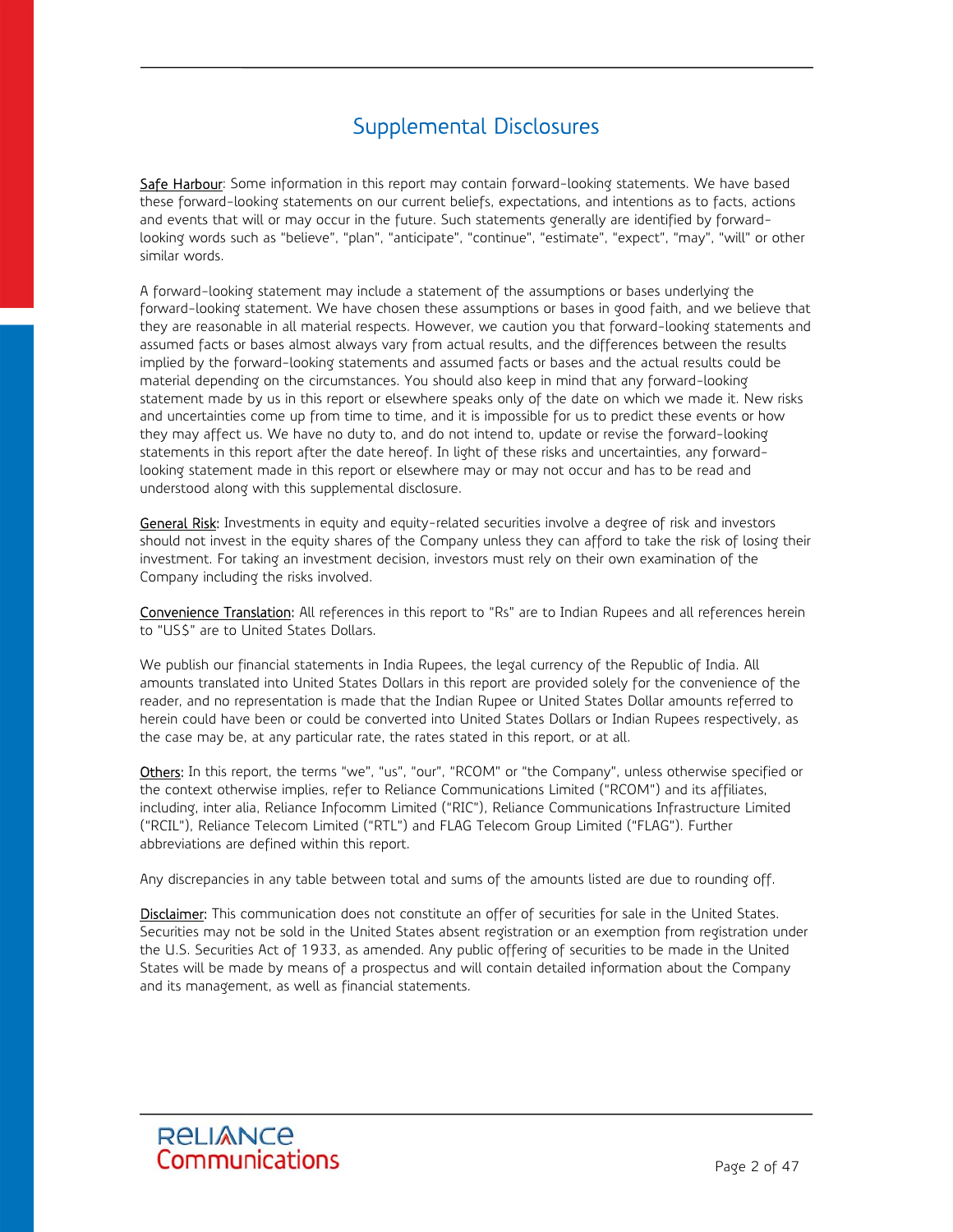# **TABLE OF CONTENTS**

| 4.             |  |
|----------------|--|
| 5.             |  |
| 6.             |  |
|                |  |
| 8 <sub>1</sub> |  |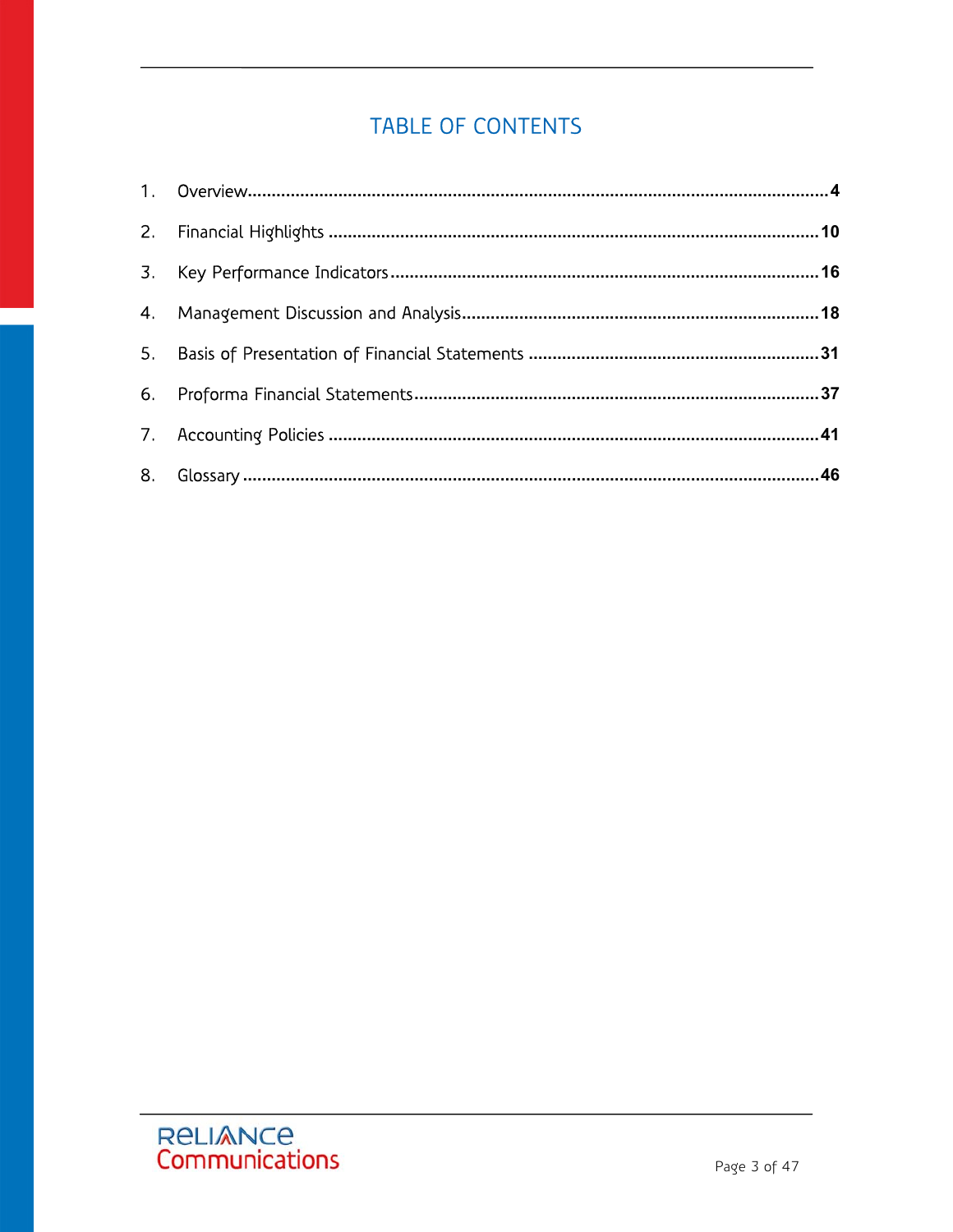# 1. Overview

## 1.1. Introduction

Reliance Communications Limited ("RCOM" or "the Company") is India's largest integrated communications service provider in the private sector with over 23.5 million individual, enterprise, and carrier customers as at June 30, 2006.

We operate pan-India across the full spectrum of wireless, wireline, and long distance, voice, data, video and internet communication services. We also have an extensive international presence through the provision of long distance voice, data and internet services and submarine cable network infrastructure globally.

As presently constituted, RCOM was formed by the demerger and vesting of the telecommunications undertakings of Reliance Industries Limited ("RIL"). The demerger and vesting became effective on December 21, 2005 and our shares were listed in India on the Bombay Stock Exchange and National Stock Exchange on March 6, 2006.

#### 1.2. Strategic Business Units

The business of RCOM is organized into three strategic customer-facing business units: Wireless, Global, and Broadband. In addition, RCOM is engaged in the marketing and distribution of wireless handsets. Our strategic business units are supported by our fully integrated, state-of-the-art network and operations platform and by the largest retail distribution and customer service facilities of any communications service provider in India.

#### 1.2.1. Wireless

We offer CDMA and GSM based wireless services, including mobile and fixed wireless voice, data, and value added services for individual consumers and enterprises. Our primary brands are Reliance Mobile for the mobile portfolio of services and Reliance Hello for the fixed wireless portfolio of services. Our voice services comprise both local, and national and international long distance calling. Our data services comprise wireless multimedia over the "click, browse, and select" Reliance Mobile World platform, wireless internet access (Reliance Netconnect), and wireless data VPNs for connecting devices such as point-of-sale, lottery and ATM terminals. We also offer public calling office ("PCO") and coin collection box services over our wireless network through independent retail operators of such facilities.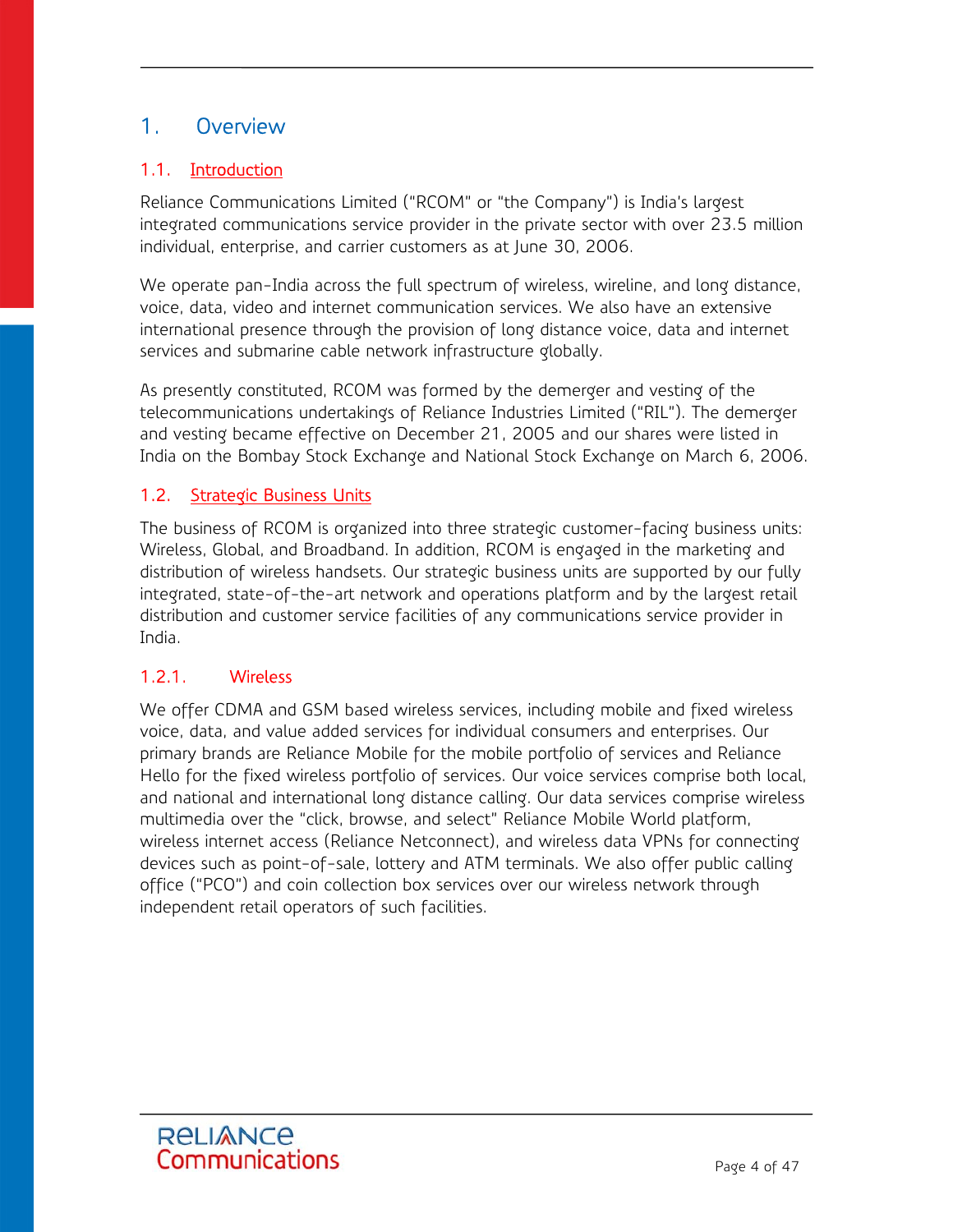Our presence in the wireless market increased significantly with the commercial launch nationwide of our CDMA based services in mid-2003. Within three years, we have become the largest provider of wireless communication services in the country, as measured by voice and data minutes of use. As at June 30, 2006, we had over 22.5 million wireless customers in aggregate, representing a 20.6% market share of the All India wireless market. We had the largest in-service base of multimedia-enabled handsets (over 15 million) and the largest number of users of such services (7.9 million customers). In addition, we are the largest PCO operator in the private sector with a 51.7% market share (as at March 31, 2006).

# 1.2.2. Global

We offer national and international long distance calling services. We operate this business unit primarily on a wholesale basis, offering carriage and termination to other carriers as well as on an inter segment basis to other business units of RCOM. In overseas markets, we offer a retail virtual calling card service for calls to India (Reliance India Call) and other international destinations. This service is currently active in the United States, Canada, and the United Kingdom.

We entered the long distance market in India in mid-2003, and have become the largest carrier of international voice minutes, with a market share of over 40%. In addition, we have over 600,000 active customers for our Reliance India Call service, with usage accounting for around 40% of total retail market calls from the United States to India.

We offer national and international (submarine cable) network infrastructure on both an Indefeasible Right of Use ("IRU") and leased circuit basis, internet bandwidth, and managed data services to other carriers and enterprises globally. We own and operate through FLAG one of the largest private submarine cable systems in the World, directly connecting to 28 countries from the East coast of the United States, to Europe, the Middle East, India, South and East Asia, through to Japan. We are currently constructing the FALCON cable system, which will directly connect 12 countries in the Gulf region and North Africa to Europe and Asia. FLAG and FALCON provide unique on-net global connectivity and our long term customers include more than 200 global carriers and more than 400 large enterprises. Through FLAG and FALCON, we are the largest provider of international bandwidth in the Middle East and Asia. Ownership of these assets further allows us to leverage our strengths in the Indian market.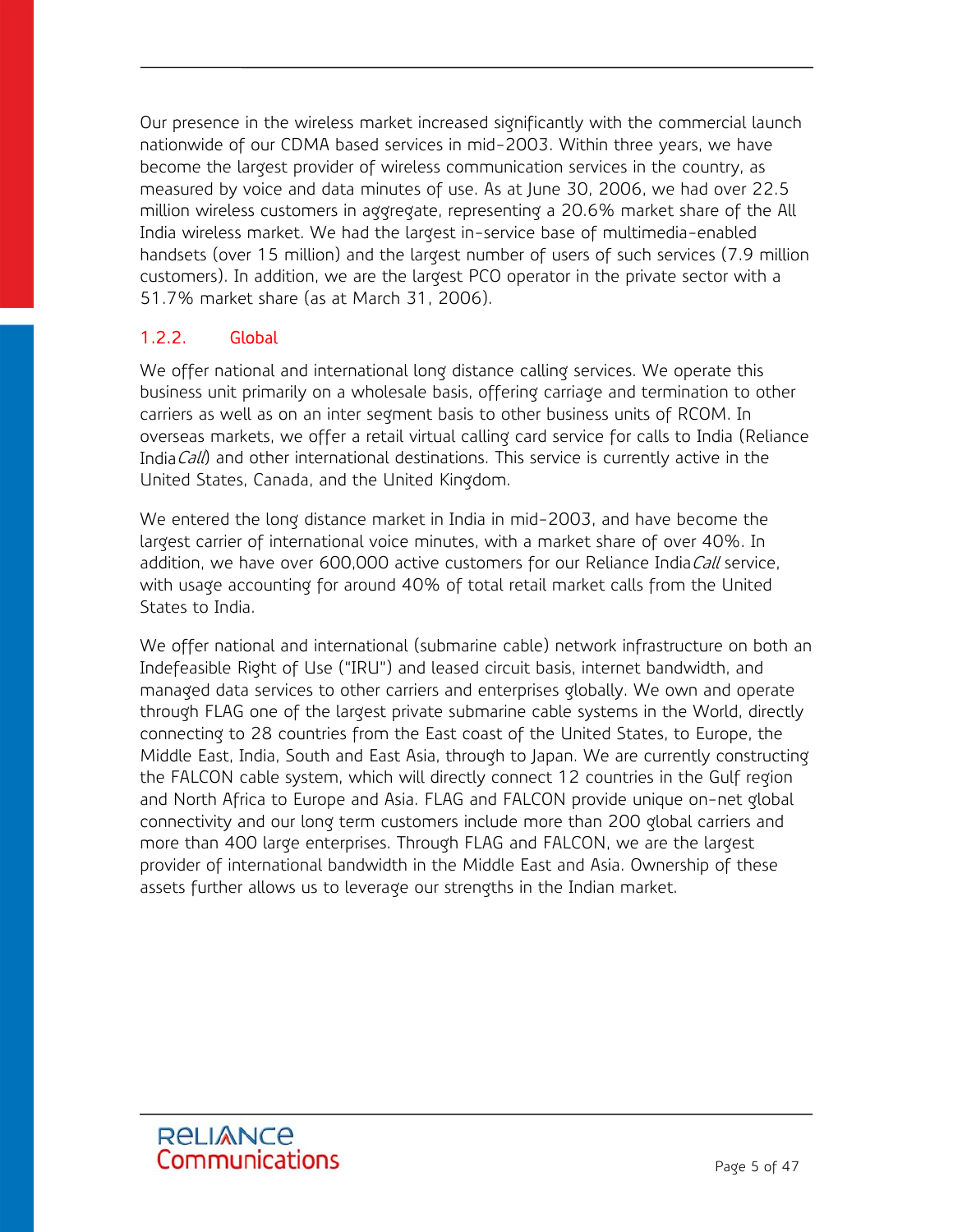## 1.2.3. Broadband

We offer the most complete portfolio of enterprise voice, data, video, internet and IT infrastructure services of any operator in India. These services range from national and international private leased circuits, broadband internet access, audio and video conferencing, through to high value-added solutions such as MPLS-VPN, Centrex, and managed internet data centre ("IDC") services.

We launched our enterprise broadband services in the first half of 2005, focusing initially on the top 30 cities in India. In these cities, we are leveraging our existing metro fibre optic networks to establish direct building connectivity on-net. We currently have over 180,000 buildings directly connected to our network and over 320,000 access lines.

Our primary building access technology is metro Ethernet LAN over high grade copper cables, which offers performance and cost advantages versus other access technologies in areas with high service potential. In cities where we are not currently providing wireline direct building connectivity, we have selectively deployed wireless LMDS to access targeted buildings in accordance with our customers requirements.

We have established an enterprise customer base that includes many of the largest Indian enterprises and MNCs and are expanding rapidly in the SME segment. We are already the market leader in IDC services (Reliance Data Center) with an estimated 50% market share and are a leading provider of MPLS-VPN and Centrex solutions.

In the consumer segment, we offer feature rich fixed line phone services and broadband internet access services with a unique speed select option. Our consumer roll out to date has been predominantly in the same areas where we have activated our enterprise services. Our consumer and enterprise broadband services ride on the same access and core networks. In addition to our current consumer product offerings, we are trialling IPTV services in more than 10,000 premises.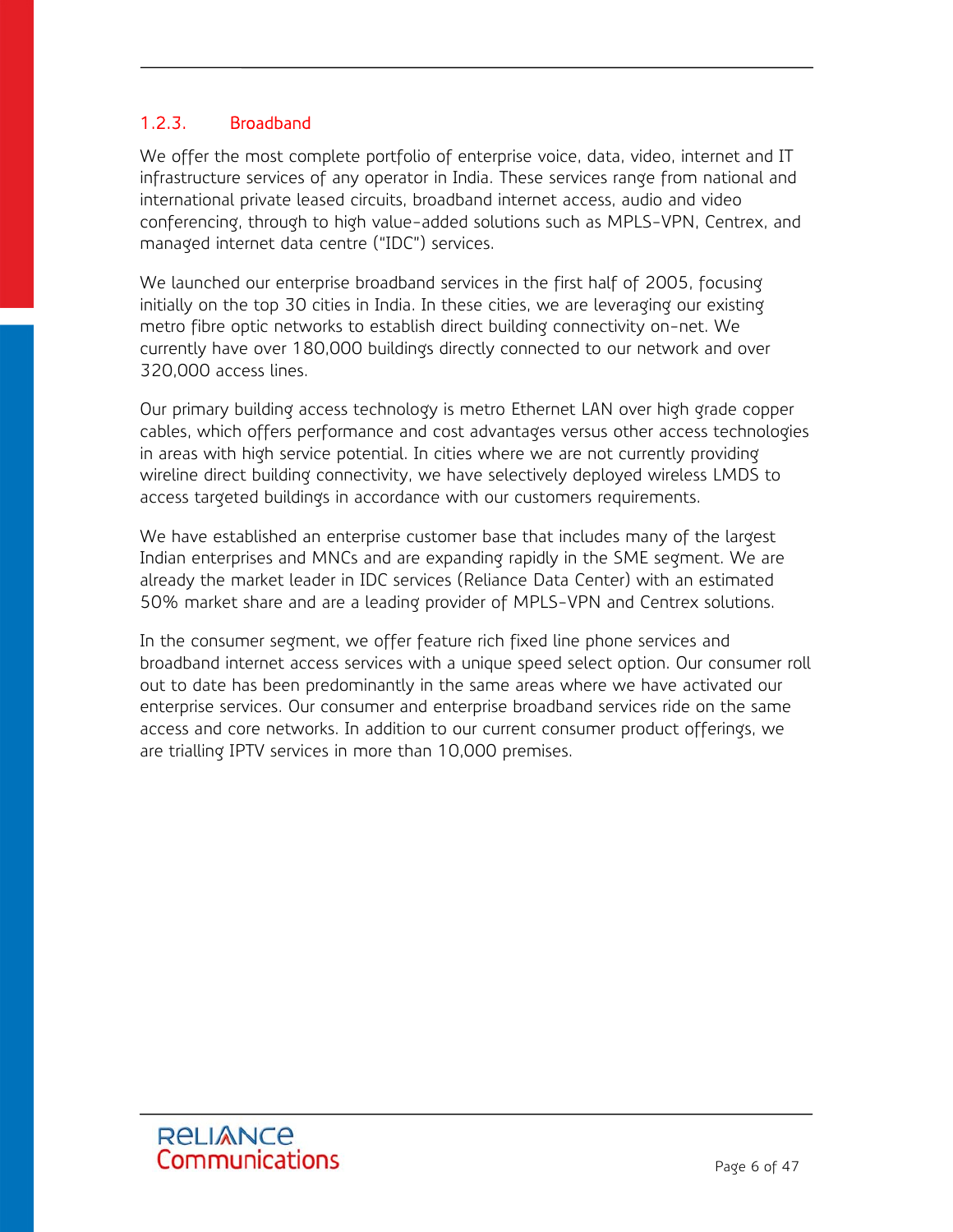## 1.3. Network and Operating Facilities

Our CDMA wireless service operates nationwide, while our GSM wireless service operates in 7 licensed service areas ("Circles") in Eastern and Central India. Our wireless network covers 3,881 census towns and 245,728 non-census towns and villages, and has capacity for 30 million customers. We believe that this is the largest wireless network in India in terms of coverage and capacity. CDMA-2000 1xRTT technology is deployed throughout our CDMA network nationwide, offering bandwidth of 144 Kbps.

Our national inter-city long distance network is the largest next generation network in India, with over 60,000 route kilometres of ducted fibre optic cables. In addition, we have over 20,000 route kilometres of ducted fibre optic cables installed in the leading cities in India. The entire inter-city and metro fibre optic backbone network is deployed in a ring and mesh architecture and is MPLS enabled. In addition, we have over 200,000 sq. ft. of IDC capacity in multiple locations. Our network operating centre in Navi Mumbai, India, is one of the most advanced in the world. The entire range of our products and services is enabled by streamlined, fully integrated, flow through operating and business support systems. These facilities provide us with by far the most superior platform in India for offering bandwidth intensive, feature rich, converged services and solutions for consumers, enterprises, and carrier customers with virtually limitless scalability.

Our national networks are integrated with our international networks – the 54,000 route kilometres FLAG cable systems and the 11,500 route kilometres FALCON cable system which is currently under construction.

Our consumer and SME offerings are supported by one of the most extensive and powerful distribution networks in India with throughput capacity for 20 million handsets per annum. The backbone of our retail presence is over 1,650 owned and operated Reliance World stores with a presence in over 700 Indian cities. These stores offer customer activation and after sales service and also operate as broadband experience centres offering a range of broadband internet and video conferencing applications. Together with preferred retailers, we have a branded retail presence in over 1,300 towns. Our customer service is further supported by over 6,000 seat multi-lingual contact centre facilities.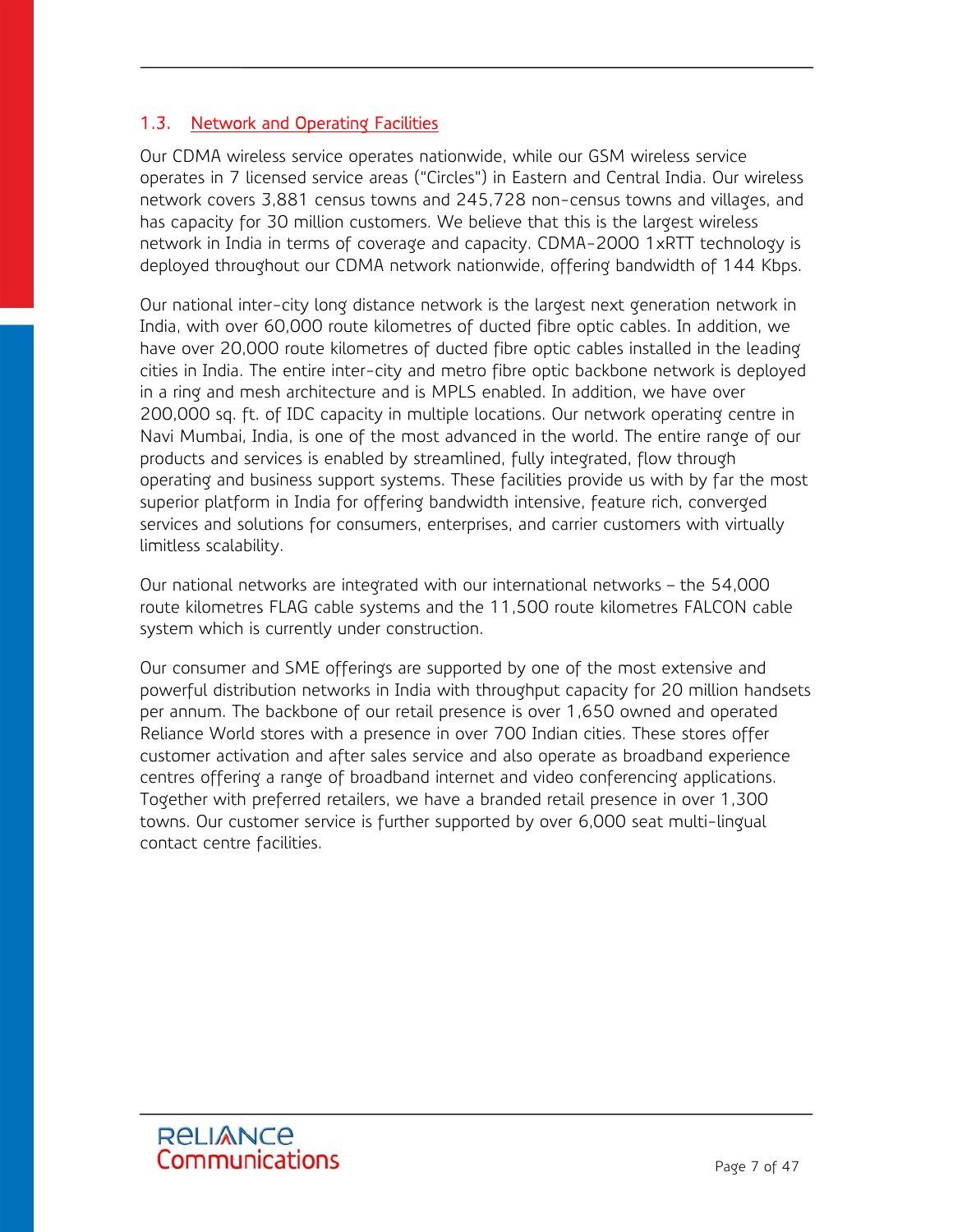## 1.4. Principal Operating Companies

RCOM currently holds direct investments in three principal operating companies: Reliance Infocomm Limited ("RIC"), Reliance Communications Infrastructure Limited ("RCIL), and Reliance Telecom Limited ("RTL"). The activities and assets of each of these companies and their respective subsidiaries are summarized below.

RIC provides CDMA-based wireless, wireline, and long distance services in India and overseas. RIC also owns FLAG Telecom Group Limited ("FLAG") which provides international connectivity services and infrastructure. RIC's major assets are the CDMA wireless network, the Reliance World retail chain, the contact centres, and the FLAG and FALCON submarine cable systems.

RCIL provides wireless multimedia (Reliance Mobile World) and internet access (Reliance Netconnect) services to customers of RIC. It also undertakes wireless handset distribution and marketing, IDC services, and provision of network IRUs within India. Its major assets include the national long distance and metro fibre optic networks and IDC facilities. National and metro fibre is utilized by RIC under a long-term IRU agreement with RCIL.

RTL provides GSM-based wireless services in 7 Circles and owns the GSM wireless network.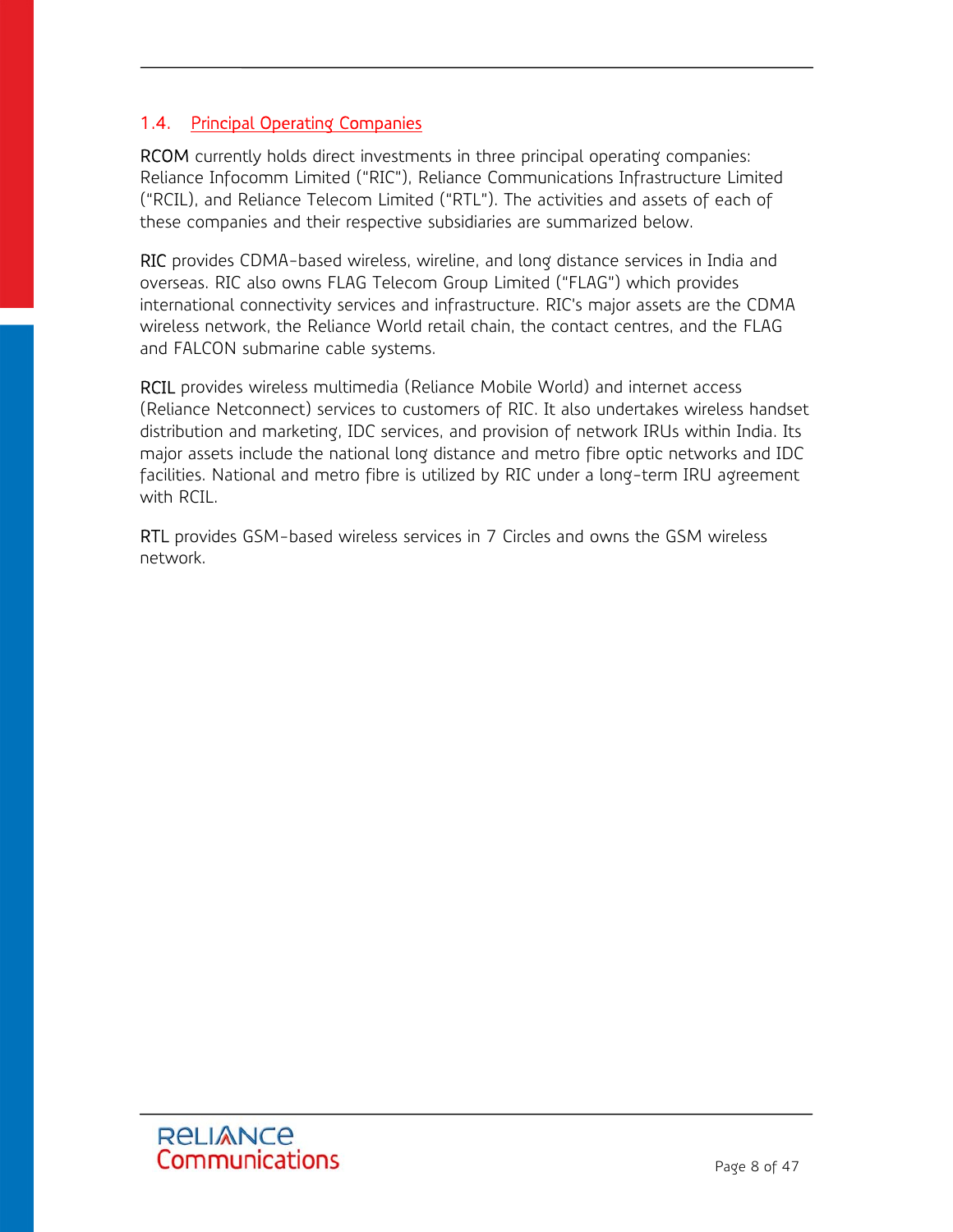## 1.5. Proposed Corporate Reorganization

Under the ownership structure resulting from the demerger and vesting, RCOM does not own a majority stake in any of its principal operating companies. This legacy structure has significant drawbacks. Accordingly, on March 12, 2006, the Board of RCOM approved a reorganization whereby RIC will be merged fully with RCOM and become an operating division, and RCIL and RTL will become wholly-owned direct subsidiaries of RCOM. In addition, RCOM will acquire the Dhirubhai Ambani Knowledge City and other valuable properties used in its businesses. The reorganization will be effected by way of an exchange of shares under a scheme of amalgamation and arrangement and does not involve any cash transactions.

The scheme of amalgamation and arrangement has been approved by shareholders and by the Hon'ble High Court of Gujarat and the Hon'ble High Court of Judicature at Bombay. We expect the scheme to become fully effective by the end of the current quarter.

Pending full implementation of the proposed corporate reorganization, we are publishing proforma consolidated financial statements to enable shareholders to gain a better understanding of RCOM. The proforma consolidated financial statements have been prepared as if the proposed corporate reorganization had already been completed.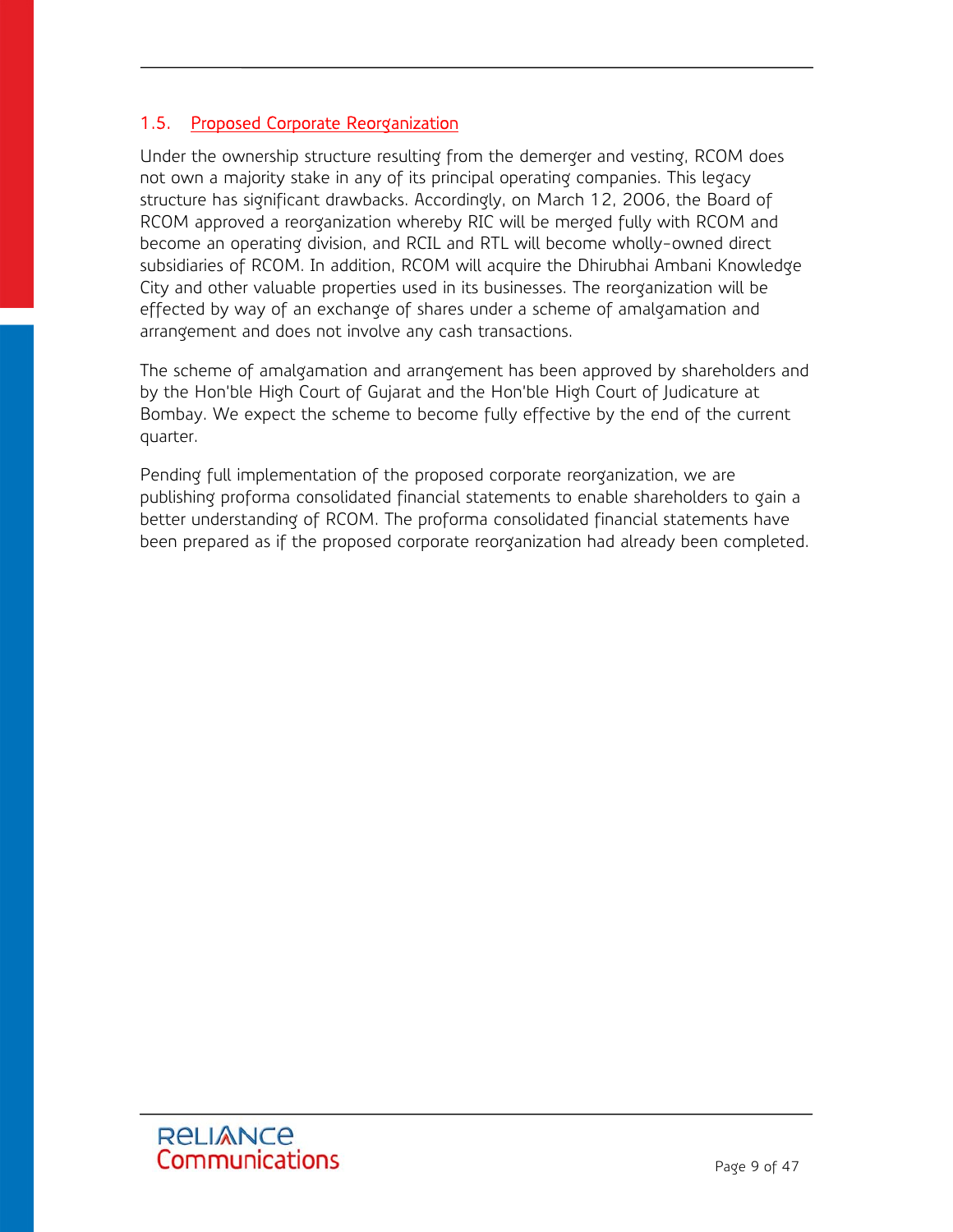# 2. Financial Highlights

Unaudited proforma financial results for the quarter ended June 30, 2006 as per Indian GAAP. The previous quarter figures have been regrouped and reclassified, wherever required. In the tables below, "Qtr ended 30/6/06" refers to the three month period ended June 30, 2006 and "Qtr ended 31/3/06" refers to the three month period ended March 31, 2006. Exchange rate for conversion of Indian Rupees to United States Dollars is Rs 45.87 = US\$ 1.00 for the quarter ended June 30, 2006 and Rs 44.48 = US\$ 1.00 for the quarter ended March 31, 2006, being the noon buying rates as announced by the Federal Reserve Bank of New York on June 30, 2006 and March 31, 2006 respectively.

## 2.1. Summarized Proforma Consolidated Statement of Operations

(Rs Million, except ratios)

| Particulars                              | Qtr ended<br>31/3/06 | Qtr ended<br>30/6/06 | $Q$ -on- $Q$<br>Growth (%) |
|------------------------------------------|----------------------|----------------------|----------------------------|
| Total revenue                            | 29,704               | 32,501               | 9.4%                       |
| Net revenue                              | 19,413               | 23,215               | 19.6%                      |
| <b>EBITDA</b>                            | 10,476               | 12,062               | 15.1%                      |
| Cash profit from operations              | 9,486                | 10,641               | 12.2%                      |
| Profit before tax and extraordinary item | 4,541                | 5,549                | 22.2%                      |
| Extraordinary item                       | 374                  | 150                  | $-59.9%$                   |
| Profit before tax                        | 4,167                | 5,399                | 29.6%                      |
| Net profit                               | 4,029                | 5,127                | 27.3%                      |
| EBITDA margin (%)                        | 35.3%                | 37.1%                |                            |

(US\$ Million)

| Particulars                              | Qtr ended<br>31/3/06 | Qtr ended<br>30/6/06 | $Q$ -on- $Q$<br>Growth (%) |
|------------------------------------------|----------------------|----------------------|----------------------------|
| Total revenue                            | 668                  | 709                  | 6.1%                       |
| Net revenue                              | 436                  | 506                  | 16.1%                      |
| <b>EBITDA</b>                            | 234                  | 263                  | 12.4%                      |
| Cash profit from operations              | 213                  | 232                  | 8.9%                       |
| Profit before tax and extraordinary item | 102                  | 121                  | 18.5%                      |
| Extraordinary item                       | 8                    | 3                    | $-61.1%$                   |
| Profit before tax                        | 94                   | 118                  | 25.6%                      |
| Net profit                               | 91                   | 112                  | 22.8%                      |
| EBITDA margin (%)                        | 35.3%                | 37.1%                |                            |

Note: The extraordinary item of Rs 150 million in quarter ended June 30, 2006 relates to customer verification costs. The extraordinary item of Rs 374 million in quarter ended March 31, 2006 relates to employee restructuring costs. Foreign exchange adjustments, which were previously grouped and classified as part of "SG&A" in "Operating expenses", are now grouped with net interest and classified as "Finance charges". Accordingly, EBITDA for the quarter ended March 31, 2006 has been restated on this basis.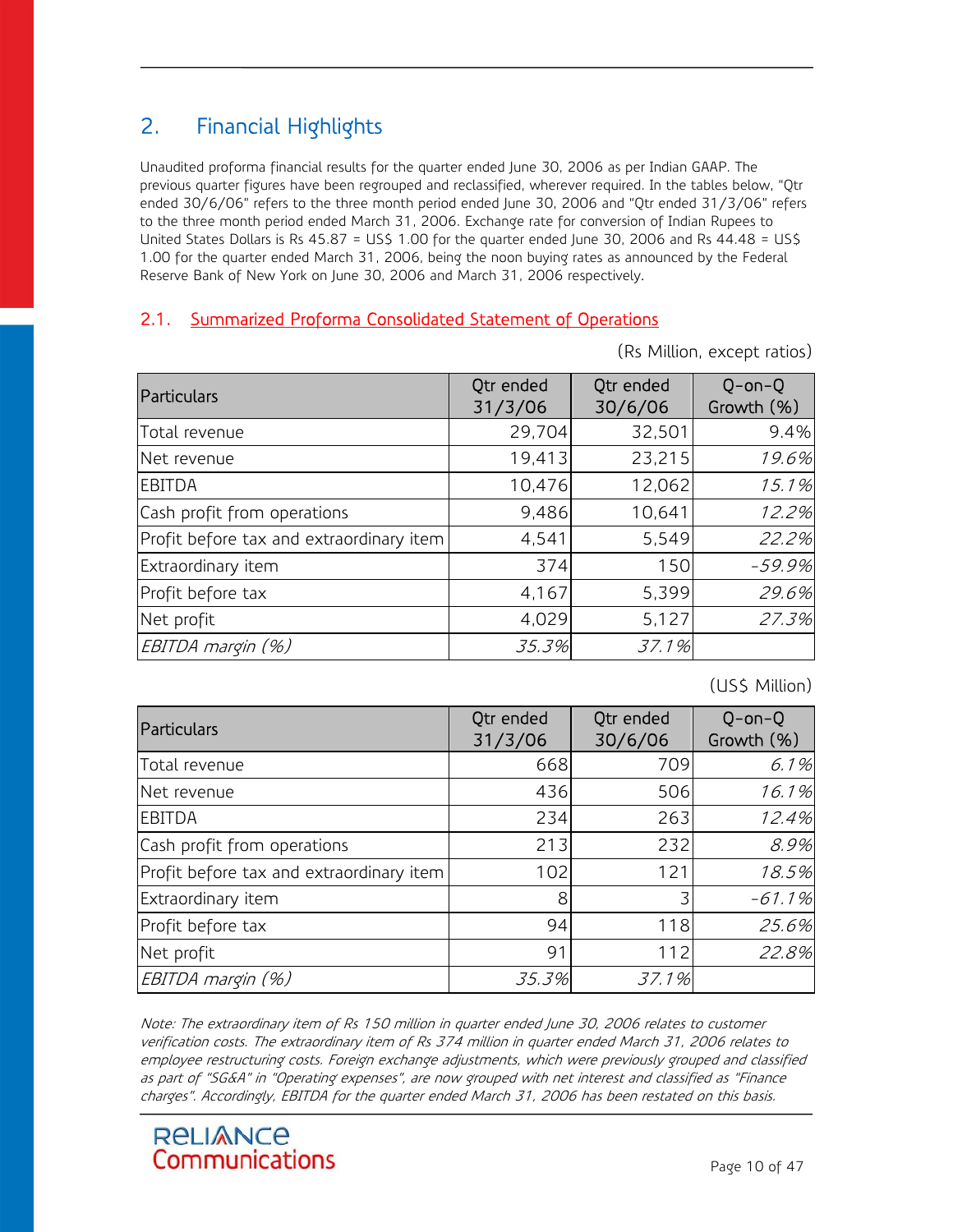# 2.2. Summarized Proforma Consolidated Balance Sheet

(Rs Million, except ratios)

| Particulars                                    | As at 30/6/06 |
|------------------------------------------------|---------------|
| lAssets                                        |               |
| Net fixed assets                               | 222,164       |
| Goodwill                                       | 2,308         |
| Investments                                    | 129           |
| Current assets, loans and advances             | 44,259        |
| <b>Total assets</b>                            | 268,860       |
| Liabilities and stockholders equity            |               |
| Total current liabilities and provisions       | 122,096       |
| Net debt                                       | 24,410        |
| <b>Total liabilities</b>                       | 146,506       |
| Stockholders equity                            | 122,255       |
| Minority interest                              | 99            |
| Total liabilities and stockholders equity      | 268,860       |
| Net debt to annualized EBITDA (x)              | 0.51          |
| Net debt to stockholders equity $(x)$          | 0.20          |
| Book value per equity share (post merger) (Rs) | <i>60.00</i>  |

(US\$ Million)

| Particulars                               | As at 30/6/06 |
|-------------------------------------------|---------------|
| <b>Assets</b>                             |               |
| Net fixed assets                          | 4,843         |
| Goodwill                                  | 50            |
| Investments                               | 3             |
| Current assets, loans and advances        | 965           |
| Total assets                              | 5,861         |
| Liabilities and stockholders equity       |               |
| Total current liabilities and provisions  | 2,661         |
| Net debt                                  | 533           |
| Total liabilities                         | 3,194         |
| Stockholders equity                       | 2,665         |
| Minority interest                         |               |
| Total liabilities and stockholders equity | 5,861         |

Note: Net fixed assets includes capital work-in-progress.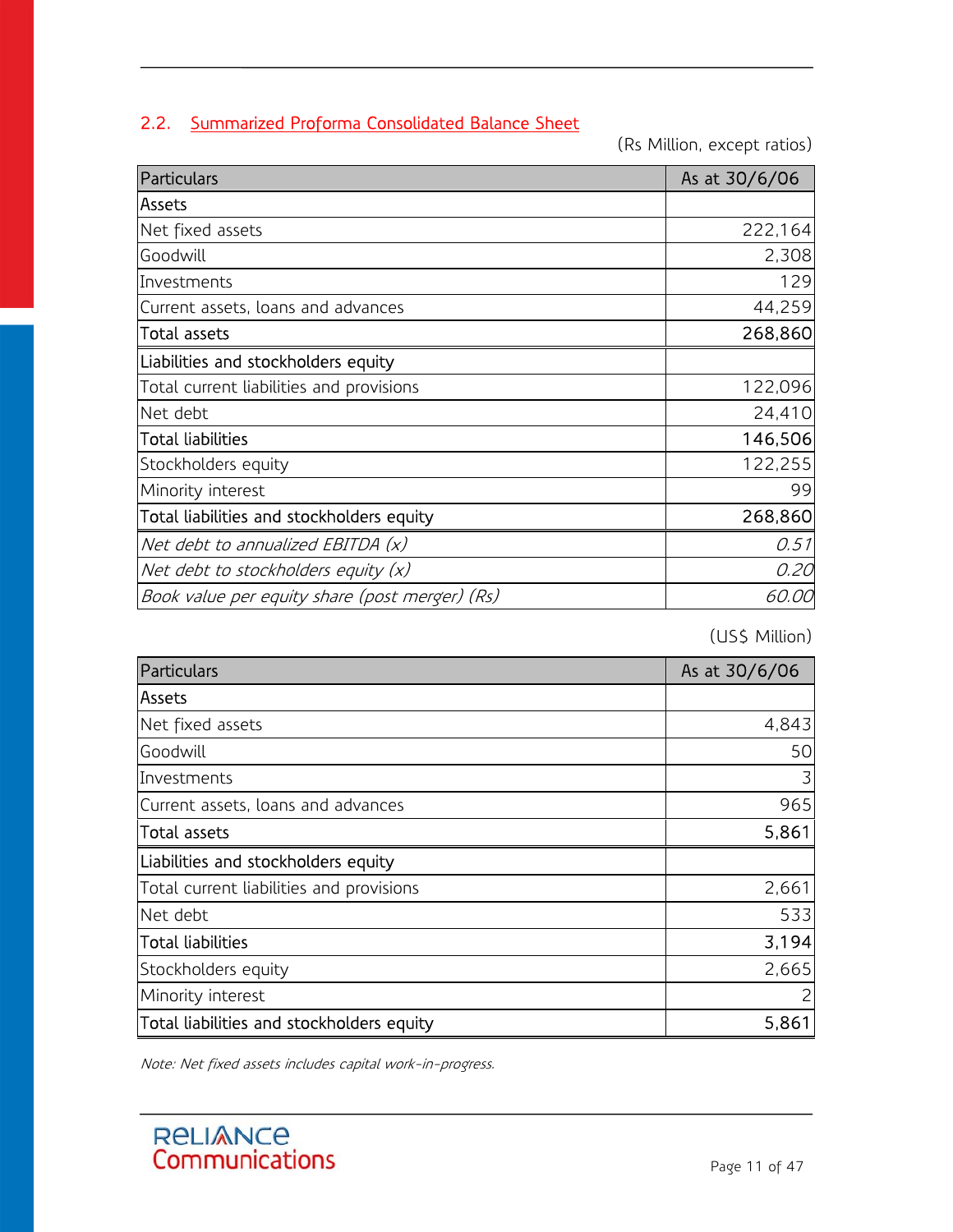# 2.3. Summarized Proforma Statement of Operations by Segment

# 2.3.1. Wireless

(Rs Million, except ratios)

| <b>Particulars</b> | Qtr ended<br>31/3/06 | Qtr ended<br>30/6/06 | $Q$ -on- $Q$<br>Growth (%) |
|--------------------|----------------------|----------------------|----------------------------|
| Gross revenue      | 21,200               | 24,320               | 15%                        |
| Net revenue        | 12,645               | 16,544               | 31%                        |
| <b>EBITDA</b>      | 7,571                | 8,746                | 16%                        |
| <b>IEBIT</b>       | 3,998                | 5,144                | 29%                        |
| EBITDA margin (%)  | 35.7%                | 36.0%                |                            |

## 2.3.2. Global

(Rs Million, except ratios)

| Particulars       | Qtr ended<br>31/3/06 | Qtr ended<br>30/6/06 | $Q$ -on- $Q$<br>Growth (%) |
|-------------------|----------------------|----------------------|----------------------------|
| Gross revenue     | 14,158               | 12,340               | $-13%$                     |
| Net revenue       | 7,184                | 7.174                | 0%                         |
| EBITDA            | 2,632                | 2,842                | 8%                         |
| <b>EBIT</b>       | 1,355                | 1,554                | 15%                        |
| EBITDA margin (%) | 18.6%                | 23.0%                |                            |

#### 2.3.3. Broadband

(Rs Million, except ratios)

| Particulars       | Qtr ended<br>31/3/06 | Qtr ended<br>30/6/06 | $Q$ -on- $Q$<br>Growth (%) |
|-------------------|----------------------|----------------------|----------------------------|
| Gross revenue     | 1.948                | 2,271                | 17%                        |
| Net revenue       | 1,685                | 1,872                | 11%                        |
| EBITDA            | 606                  | 882                  | 46%                        |
| <b>EBIT</b>       | 242                  | 518                  | 114%                       |
| EBITDA margin (%) | 31.1%                | 38.8%                |                            |

Note: "Net revenue" in 2.3.1, 2.3.2, and 2.3.3 above represents gross segment revenue less license fees and access charges.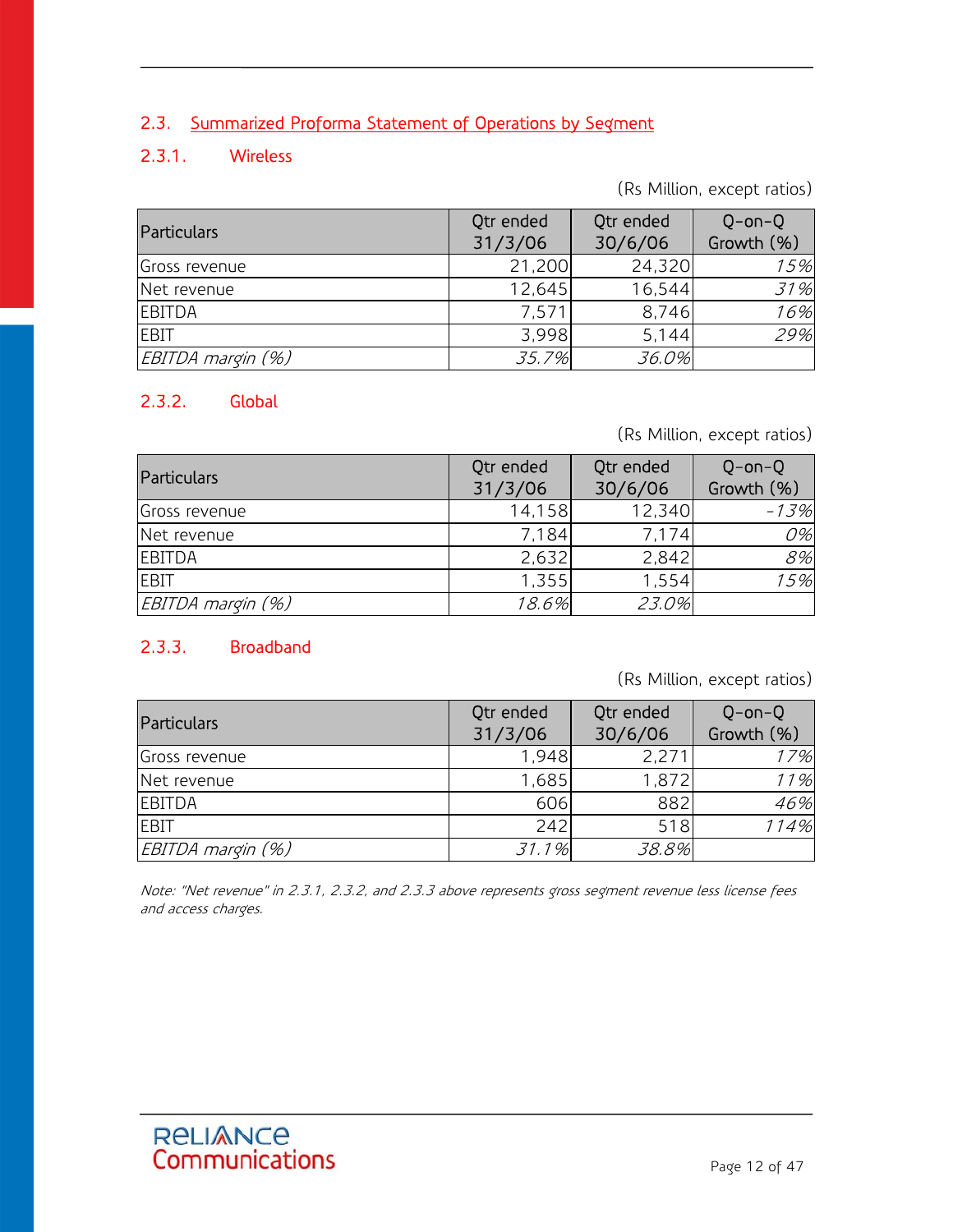# 2.3.4. Others

(Rs Million, except ratios)

| Particulars    | Qtr ended<br>31/3/06 | Qtr ended<br>30/6/06 | $Q$ -on- $Q$<br>Growth (%) |
|----------------|----------------------|----------------------|----------------------------|
| Other income   | 440                  | 1,028                | 134%                       |
| Other expenses | (182)                | 798)                 | -338%                      |
| <b>EBITDA</b>  | 258                  | 230                  | $-11%$                     |
| <b>EBIT</b>    | 26                   | 30)                  | $-213%$                    |

Note: "Other income" in 2.3.4 above represents revenue earned from operating activities not included in segments (as defined). "Other expenses" represents expenses related to such activities and unallocated corporate expenses. Foreign exchange adjustments, which were previously grouped and classified as part of "Other expenses", are now grouped with net interest and classified as "Finance charges". Accordingly, the figures for "Other expenses" and "EBITDA" of the "Others" segment for the quarter ended March 31, 2006 have been restated on this basis.

# ReLIANCE<br>Communications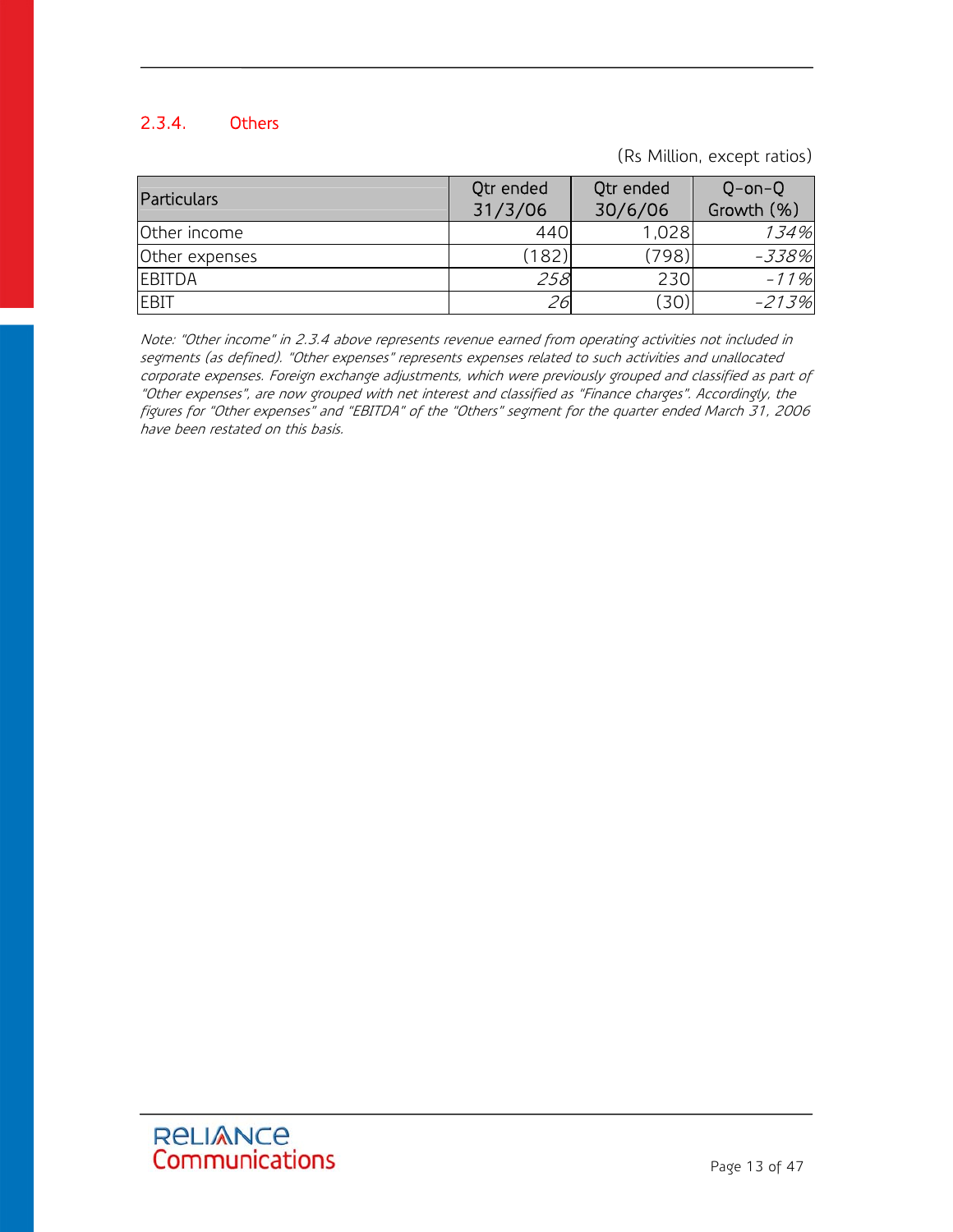# 2.4. Contribution to Revenue by Segment

(Rs Million, except ratios)

|                 | Qtr ended 31/3/06 |            | Qtr ended 30/6/06 |            |
|-----------------|-------------------|------------|-------------------|------------|
| Segment         | Revenue           | % of Total | Revenue           | % of Total |
| <b>Wireless</b> | 21,200            | 56%        | 24,320            | 61%        |
| Global          | 14,158            | 38%        | 12,340            | 30%        |
| Broadband       | 1,948             | 5%         | 2,271             | 6%         |
| <b>Others</b>   | 440               | 1%         | 1,028             | 3%         |
| Sub Total       | 37,746            | 100%       | 39,959            | 100%       |
| Eliminations    | (8,042)           |            | (7, 458)          |            |
| Total           | 29,704            |            | 32,501            |            |

Note: "Others" comprises "Other income" as shown in 2.3.4 above.

## 2.5. Contribution to EBITDA by Segment

(Rs Million, except ratios)

|                 | Qtr ended 31/3/06 |            | Qtr ended 30/6/06 |            |
|-----------------|-------------------|------------|-------------------|------------|
| Segment         | <b>EBITDA</b>     | % of Total | <b>EBITDA</b>     | % of Total |
| <b>Wireless</b> | 7,571             | 69%        | 8,746             | 69%        |
| Global          | 2,632             | 24%        | 2,842             | 22%        |
| Broadband       | 606               | 5%         | 882               | 7%         |
| Others          | 258               | 2%         | 230               | 2%         |
| Sub Total       | 11,067            | 100%       | 12,701            | 100%       |
| Eliminations    | (591)             |            | (639)             |            |
| Total           | 10,476            |            | 12,062            |            |

Note: Foreign exchange adjustments, which were previously grouped and classified as part of the "Others" segment, are now grouped with net interest and classified as "Finance charges". Accordingly, EBITDA of the "Others" segment for the quarter ended March 31, 2006 has been restated on this basis.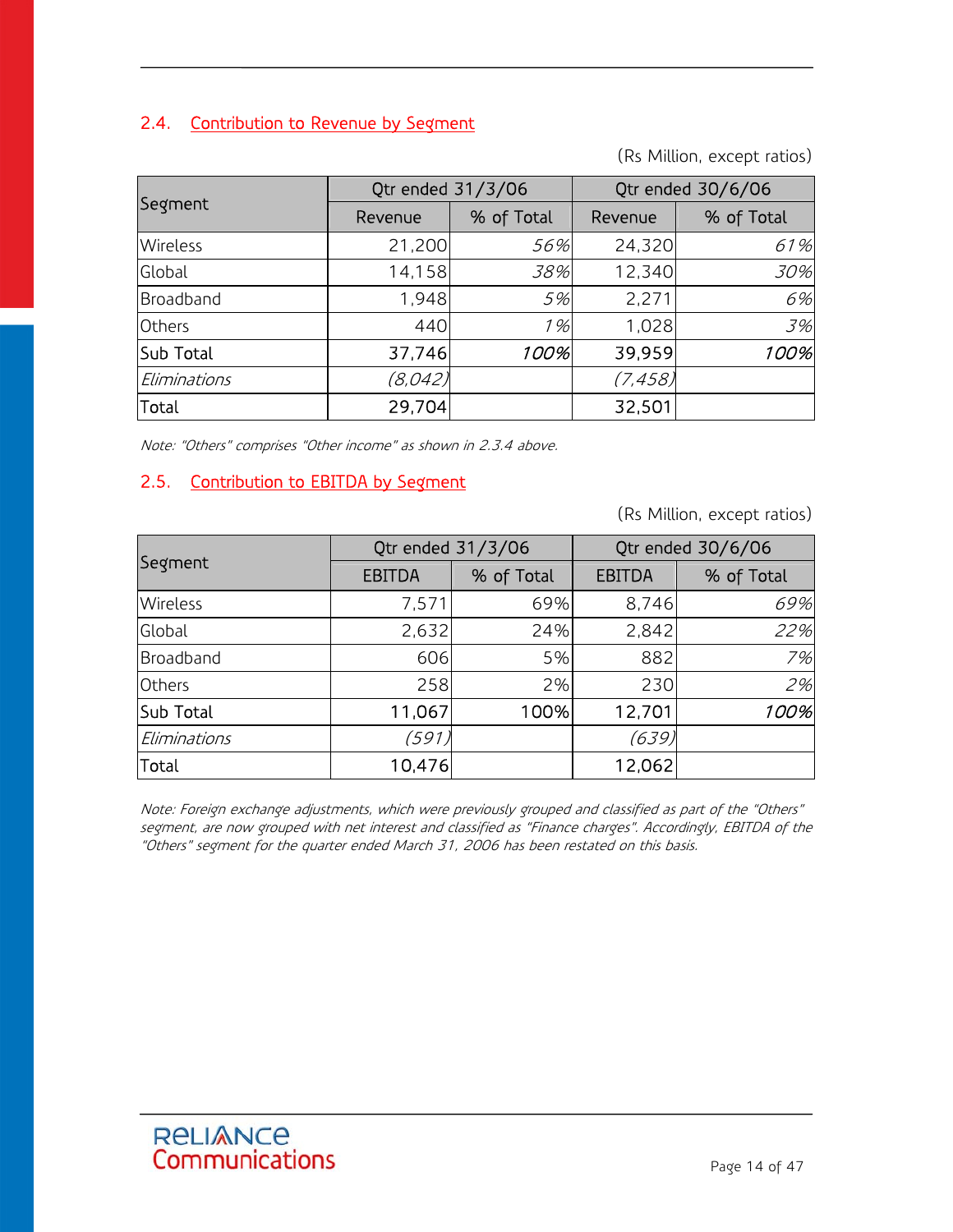# 2.6. Investment in Projects by Segment

(Rs Million, except ratios)

|                 | Qtr ended 30/6/06 |            | Cumulative to 30/6/06 |            |
|-----------------|-------------------|------------|-----------------------|------------|
| Segment         | <b>Rs Million</b> | % of Total | <b>Rs Million</b>     | % of Total |
| <b>Wireless</b> | 8,529             | 54%        | 155,117               | 56%        |
| Global          | 6,732             | 42%        | 80,155                | 29%        |
| Broadband       | 522               | 3%         | 26,022                | 10%        |
| <b>Others</b>   | 76                | 1%         | 14,169                | 5%         |
| Total           | 15,859            | 100%       | 275,463               | 100%       |

Note: Investment in projects comprises gross fixed assets, intangible assets, capital work-in-progress, and unamortised one time entry fee paid. Based on a review of asset allocation to business segments, assets have been reallocated from the "Broadband" segment to the "Global" segment. The reallocated assets primarily consist of intra-circle transmission networks. The categories of assets allocated to each segment are set out in Section 5.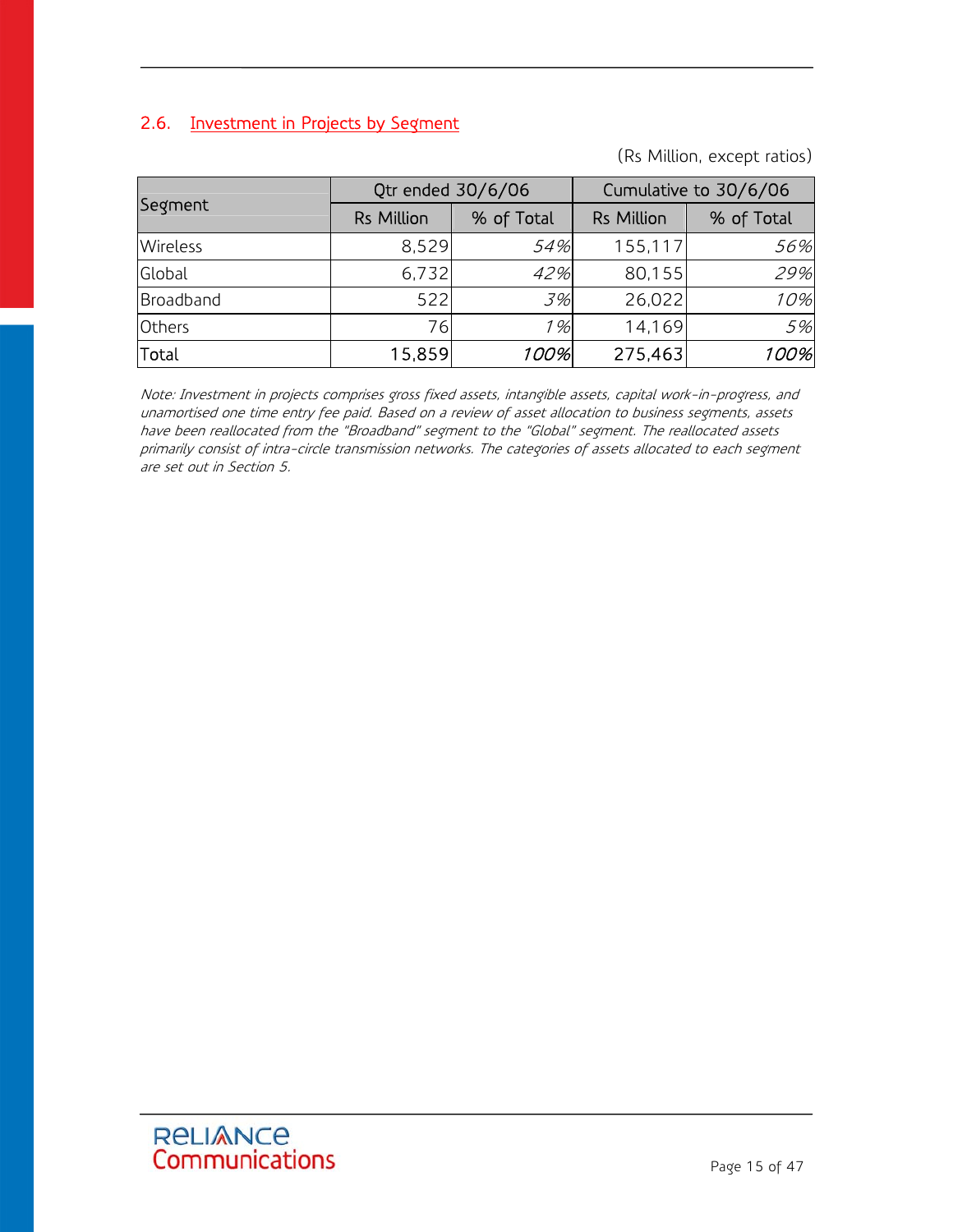# 3. Key Performance Indicators

The financial figures used for computing ARPU, SMS revenue, non-voice revenue, LD net revenue, and ARPL are based on Indian GAAP. Data used for computing wireless market share is derived from reports published by industry associations. Although we believe that such data is reliable, it has not been independently verified. Definitions of terms are set out in Section 8. "Qtr ended 30/6/06" refers to the three month period ended June 30, 2006; "Qtr ended 31/3/06" refers to the three month period ended March 31, 2006.

# 3.1. Wireless

| <b>Metric</b>                     | Unit       | Qtr ended<br>31/3/06 | Qtr ended<br>30/6/06 |
|-----------------------------------|------------|----------------------|----------------------|
| Circles operational               | Nos        | 23                   | 23                   |
| Census towns covered              | Nos        | 3,824                | 3,881                |
| Non-census towns/villages covered | <b>Nos</b> | 242,814              | 245,728              |
| Wireless customers                | Nos        | 20,211,674           | 22,522,329           |
| <b>GSM Wireless</b>               | Nos        | 1,904,028            | 2,316,771            |
| <b>CDMA Wireless</b>              | <b>Nos</b> | 18,307,646           | 20,205,558           |
| Wireless market share (All India) | %          | 21.0%                | 20.6%                |
| Wireless net adds                 | Nos        | 3,181,911            | 2,310,655            |
| Market share - wireless net adds  | %          | 21.5%                | 17.6%                |
| Pre-paid % of total wireless      | %          | 79.3%                | 79.4%                |
| Pre-paid % of wireless net adds   | %          | 89.0%                | 80.0%                |
| Wireless ARPU                     | Rs/sub     | 379                  | 379                  |
| Wireless net ARPU                 | Rs/sub     | 226                  | 259                  |
| Wireless churn                    | %          | 2.1%                 | 2.6%                 |
| Wireless minutes of use (MoU)     | Bn mins    | 29.69                | 31.44                |
| Wireless MoU per customer/month   | Min/sub    | 532                  | 491                  |
| Wireless revenue per minute (RPM) | Rs/min     | 0.71                 | 0.77                 |
| SMS revenue (% of ARPU)           | %          | 1.7%                 | 1.8%                 |
| Non-voice revenue (% of ARPU)     | %          | 6.1%                 | 6.2%                 |
| Wireless multimedia users         | Nos mn     | 6.4                  | 7.9                  |
| Wireless internet users           | Nos        | 320,440              | 354,673              |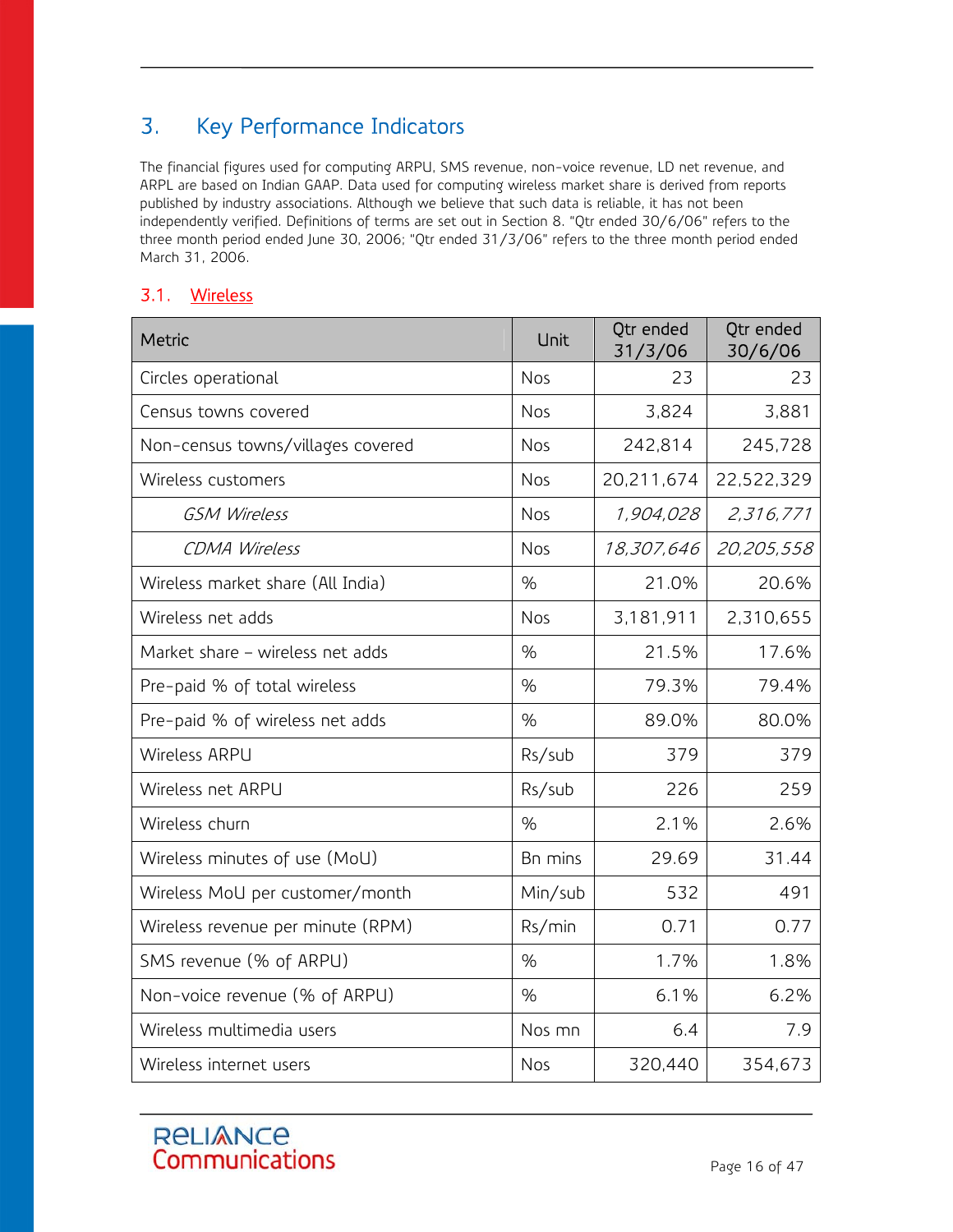# 3.2. Global

| Metric                     | Unit    | Qtr ended<br>31/3/06 | Qtr ended<br>30/6/06 |
|----------------------------|---------|----------------------|----------------------|
| Total ILD minutes          | Mn mins | 1,188                | 1.214                |
| Total NLD minutes          | Mn mins | 2,755                | 3,085                |
| Long distance (LD) net RPM | Rs/min  | 0.77                 | 0.67                 |

# 3.3. Broadband

Ξ

| Metric                       | <b>Unit</b> | Qtr ended<br>31/3/06 | Qtr ended<br>30/6/06 |
|------------------------------|-------------|----------------------|----------------------|
| Circles operational          | <b>Nos</b>  | 18                   | 18                   |
| Towns active (wireline only) | <b>Nos</b>  | 30                   | 30                   |
| Access lines                 | '000        | 256                  | 322                  |
| Access line net adds         | '000        | 39                   | 66                   |
| ARPL                         | Rs/line     | 2,742                | 2,618                |
| Buildings directly connected | <b>Nos</b>  | 101,741              | 180,759              |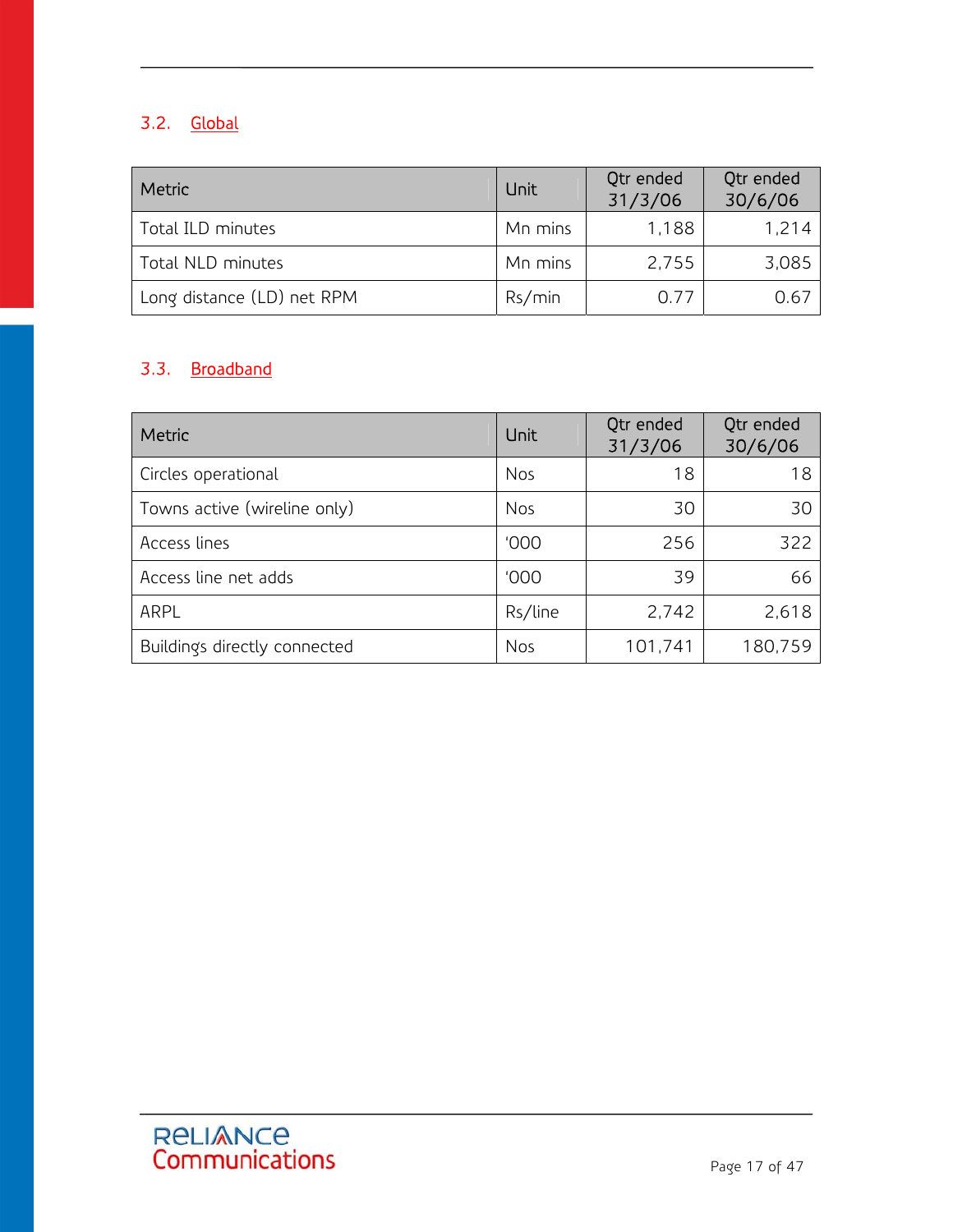# 4. Management Discussion and Analysis

# 4.1. Key Corporate Developments

# 4.1.1. High Court Approval for Proposed Corporate Reorganization

Under the ownership structure resulting from the demerger and vesting, RCOM does not own a majority stake in any of its three principal operating companies or other affiliates. The current ownership by RCOM of the principal operating companies is shown below:

| Principal Operating Company                             | % Equity Shareholding |
|---------------------------------------------------------|-----------------------|
| Reliance Infocomm Limited ("RIC")                       | 45.34                 |
| Reliance Communications Infrastructure Limited ("RCIL") | 45.00                 |
| Reliance Telecom Limited ("RTL")                        | 35.60                 |

Note: In addition, RCIL holds 45.71% of RIC. 100% of the preference shares of RTL were also vested in RCOM. The balance of the equity shareholdings in RIC, RCIL, and RTL are owned entirely by the Promoters of RCOM.

This legacy structure has significant drawbacks. As a pure holding company with no subsidiaries, RCOM may face issues with regard to resource mobilization, transparency, and valuations.

In order to address the situation, on March 12, 2006, the Board of RCOM approved a reorganization whereby RIC will be merged fully with RCOM and become an operating division, and RCIL and RTL will become wholly-owned direct subsidiaries of RCOM. In addition, RCOM will acquire the 134 acre Dhirubhai Ambani Knowledge City (DAKC) complex, and several other properties used in its businesses, which are currently privately owned.

The proposed corporate reorganization will be effected by way of an exchange of shares under a scheme of amalgamation and arrangement and does not involve any cash transactions. The scheme of amalgamation and arrangement has been approved by shareholders and by the Hon'ble High Court of Gujarat and the Hon'ble High Court of Judicature at Bombay. We expect the scheme to become fully effective by the end of the current quarter.

Under the terms of the proposed reorganization, 821.48 million new shares of Rs 5 each of RCOM will be issued in exchange for the entire Promoters direct equity shareholdings in RIC, RCIL, and RTL and as consideration for the properties. We currently have 1223.13 million shares of Rs 5 each in issue.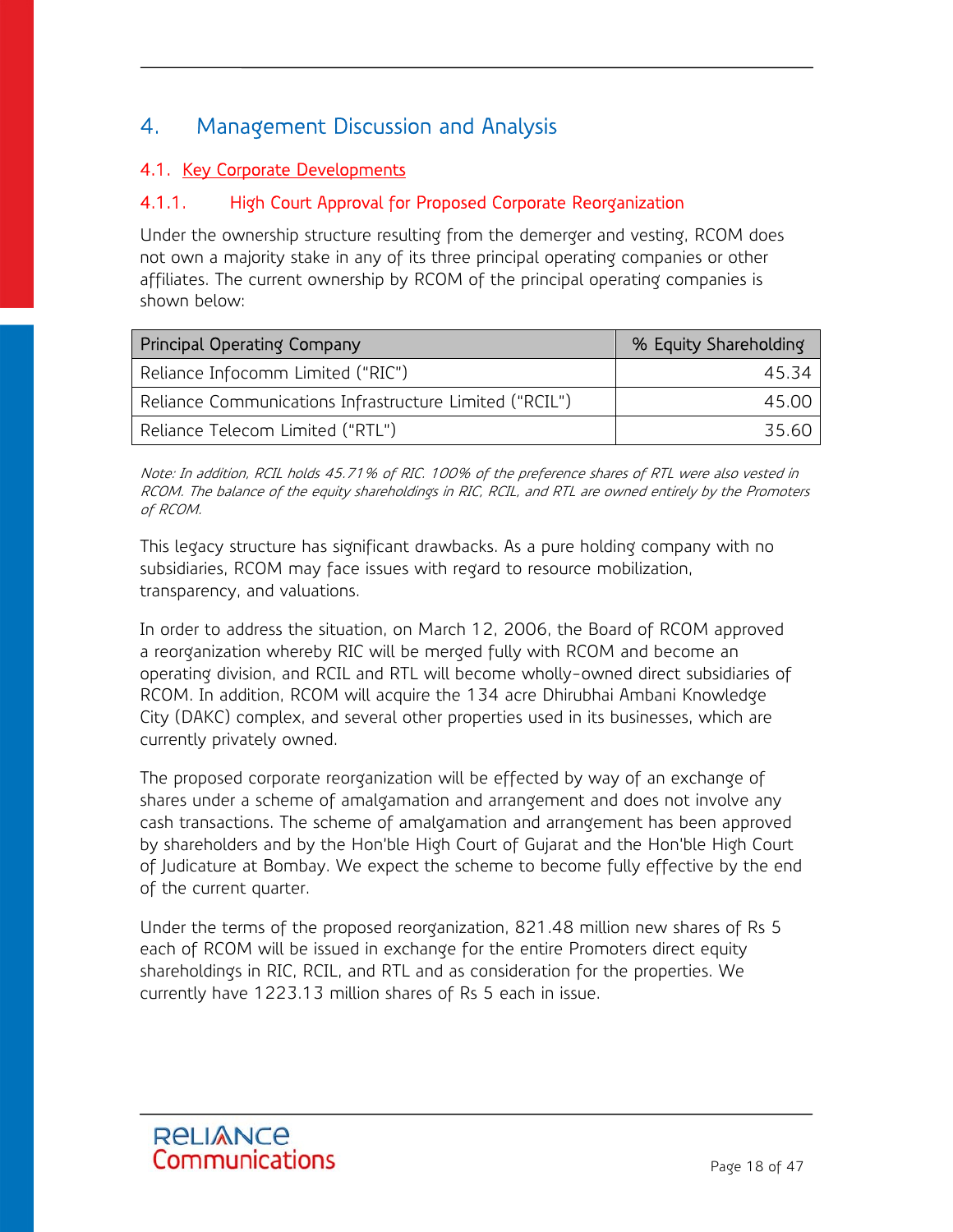Post reorganization, based on the shareholding pattern at June 30, 2006, the shareholding pattern of the Company will be as follows:

| <b>Category</b>                                 | % Shareholding |
|-------------------------------------------------|----------------|
| Domestic Institutions / Mutual Funds            | 6.21%          |
| Foreign Investors - FIIs, NRIs, GDRs and others | 14.44%         |
| Public                                          | 13.91%         |
| Reliance ADA Group                              | 65.44%         |
| Total                                           | 100.00%        |

## 4.1.2. Invigorating the Brand

During May 2006, we unveiled our new corporate identity, as part of a coordinated exercise across the entire Reliance Anil Dhirubhai Ambani Group. The changeover was implemented within 10 days nationwide, the biggest and fastest brand changeover ever undertaken in India.

The objective of this changeover is to ensure a unique and consistent identity across all the product and service offerings of Reliance ADA Group. Reliance ADA Group is one of the Top 3 business groups in India. It is perceived to be audacious, fast and ambitious, with the ability to accomplish the impossible. Our new corporate identity reflects our belief and commitment to shape a better future, to leverage our strength in managing large scale operations even as we create best-in-class products and services, to create a higher quality of life, and to give wings to a million dreams and aspirations. It depicts our resolve to surpass the rising expectations of our consumers.

Our organizational philosophy is to Think Bigger, Think Better. This philosophy is part of our DNA and our driving force. We are not just about scale and size, we are also about the pursuit of excellence, the integrity of our values and the quality of our products and services. This has become our mantra and a way of life across Reliance ADA Group.

Our new corporate colours, Reliance Blue and Reliance Red are strong in their symbolism and meaning. The majestic blue represents stability, confidence, and optimism. The auspicious red represents energy, dynamism, passion, and determination. Our new symbol, Reliance Apex, is an embodiment of hope, optimism, and success. It represents the human urge for progress and the resolve to share a better tomorrow. The new Reliance typeface is a unique combination of upper and lower case characters, representing our essential openness and accessibility.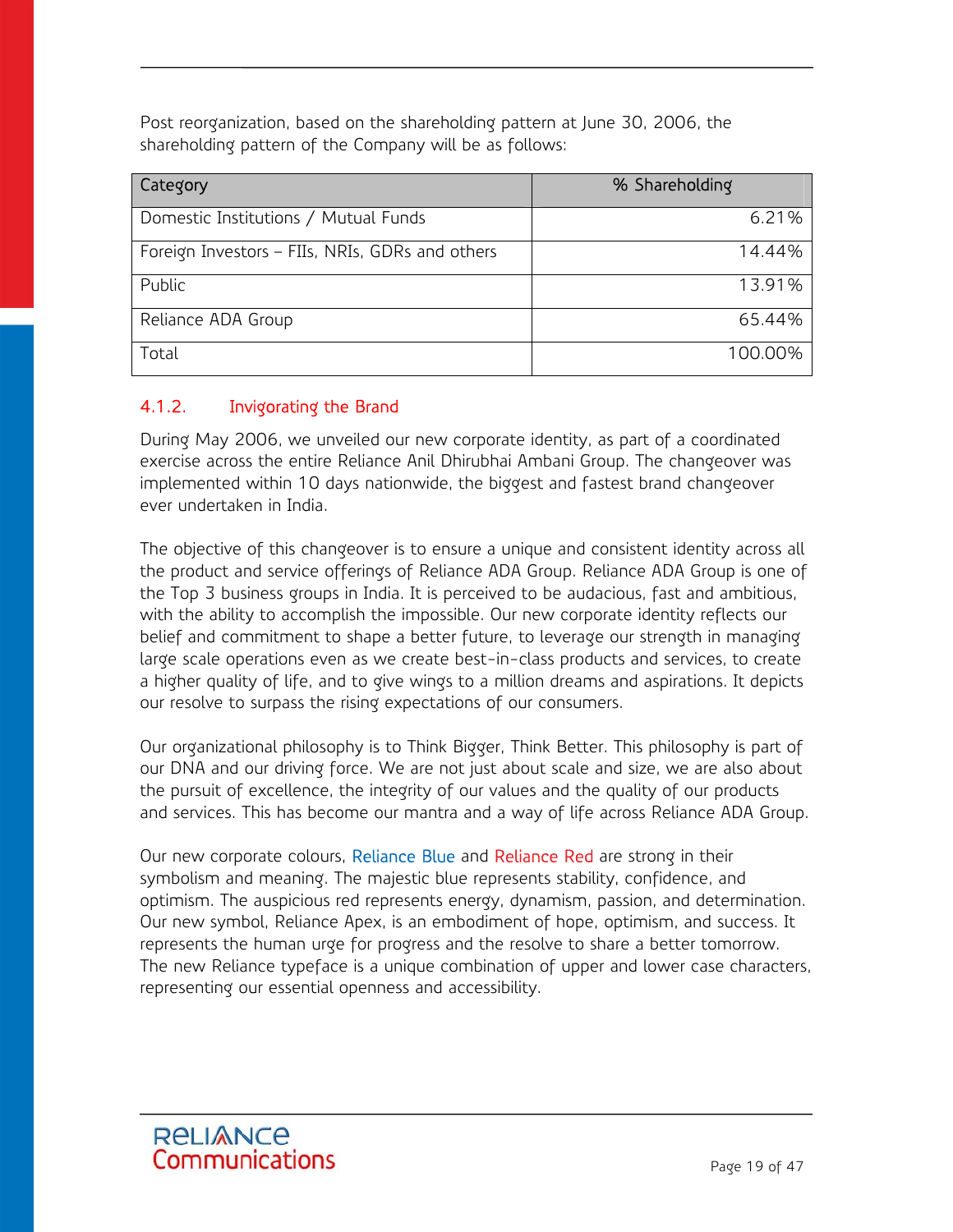We have brought together all our businesses, brands and products, both within Reliance Communications and across Reliance ADA Group, under a monolithic architecture. Each business, brand or product bears the name Reliance, ensuring simplicity and a common inspiration and binding force. Our company name and examples of our brands are shown below.





**RELIANCE** Hello

Reliance is already the most trusted telecom brand and ranks in the Top 10 of all service brands in the country. The most recent brand tracker surveys show that we are significantly increasing our brand leadership over competitors in the telecom services sector. Reliance Communications is one of the top advertisers in India. Reliance ADA Group as a whole is the largest mass-media advertiser in the country. With the new corporate identity and integration across Reliance ADA Group, we have a significant edge in driving economies on our marketing expenditure and enhancing impact through media innovations.

# 4.1.3. Reliance Communications Wins FLAG Arbitration Against VSNL

During the quarter, the International Court of Arbitration has decided, in favour of the Company and against Videsh Sanchar Nigam Limited ("VSNL"), the arbitration relating to FLAG's right to upgrade the capacity in India on FLAG Europe-Asia cable. As a result, FLAG's capacity for international traffic from India will be enhanced immediately by 140 gigabytes. FLAG also has the right to equip capacity to any level. The Company will also be entitled to damages, the amount of which is unascertainable.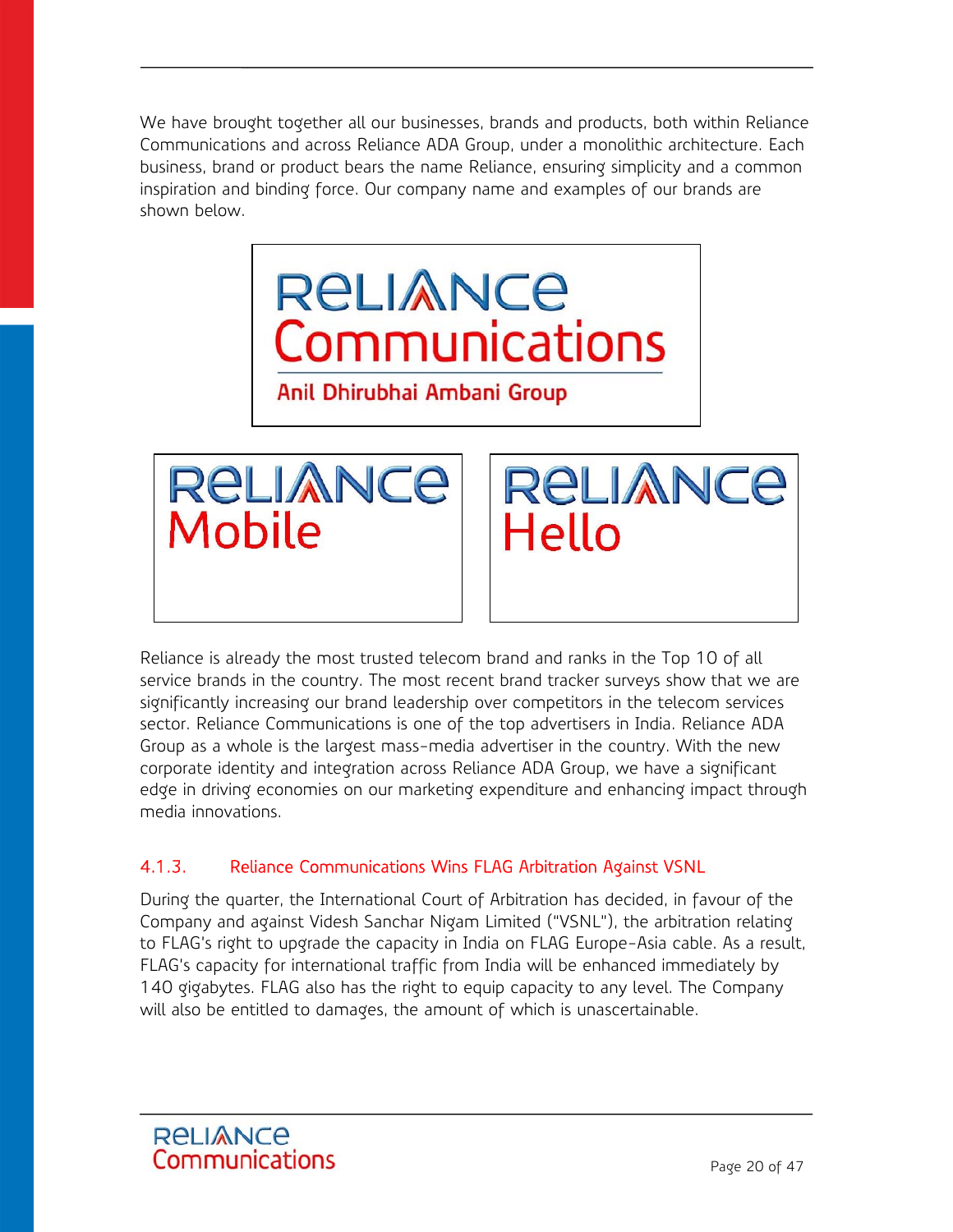## 4.1.4. Other Corporate Developments

On May 5, 2006, the Board of the Company approved a proposal to sponsor a secondary market offering of Global/American Depositary Receipts ("GDR/ADRs") at a premium to the domestic market price. The proposed offering will enable existing shareholders to offer their shareholdings to financial/strategic international investors and retail/institutional investors in Japan. The proposed GDR/ADR programme relates only to existing shares and will not result in any increase in the outstanding share capital.

All the formalities for listing of GDRs with the Luxembourg Stock Exchange, which were to be issued as per the Scheme of Arrangement of Reliance Industries Limited with the Company, were completed. Deutsche Bank Trust Company Americas is appointed as the Depositary Bank for the said GDRs.

The Company has made an allotment of Foreign Currency Convertible Bonds ("FCCB") of US\$ 500 million on May 9, 2006 having maturity period of 5 years and 1 day. Each FCCB is convertible in to 1 equity share of the Company at the price of Rs 480.68 per share, representing a premium of 50% to the closing price of the shares on March 21, 2006. In the event the FCCBs are fully converted into equity, the equity share capital of the Company would increase by approximately 46.2 million equity shares of Rs 5 each.

The name of the Company was changed from Reliance Communication Ventures Limited to Reliance Communications Limited with effect from June 7, 2006.

The Company has applied for an allocation of GSM 1,800 MHz spectrum in Delhi, Mumbai, and several other Circles to enable us to expand the geographic presence of our GSM network based services.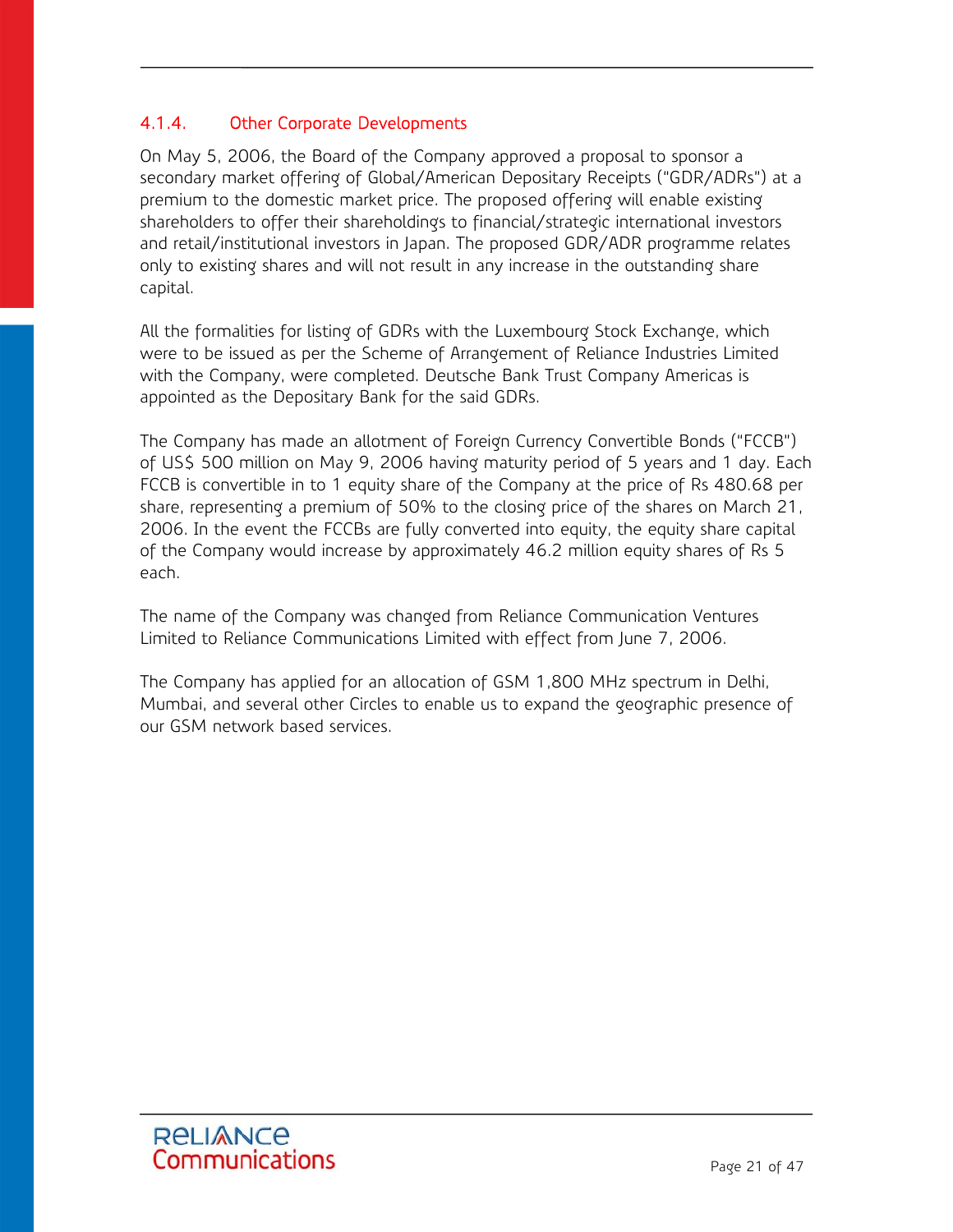# 4.2. Results of Operations for the Quarter ended June 30, 2006

## 4.2.1. RCOM (Proforma Consolidated)

#### Revenues, Net Revenues

During the quarter ended June 30, 2006, the Company earned total revenues of Rs 32,501 million, compared with Rs 29,704 million in the prior quarter (+9.4%). Revenues from the wireless segment contributed 61% of total revenues before inter segment eliminations.

Net revenues, which comprise revenues after deducting license fees and access charges, were Rs 23,215 million, growth of 19.6% over the prior quarter.

#### **Operating Expenses**

During the quarter ended June 30, 2006, the Company incurred total operating expenses of Rs 20,439 million, representing 62.9% of total revenues. Operating expenses comprise Rs 9,286 million towards license fees and access charges (28.6% of total revenues), Rs 3,816 million towards network operations, Rs 2,157 towards employees, and Rs 5,180 towards selling, general, and administrative costs (in aggregate, 34.3% of total revenues).

Total operating expenses increased by 6.3% compared with the prior quarter.

License fees and access charges (which are predominantly variable in nature and linked directly to our revenue and traffic level and pattern) decreased by 9.8%. This resulted from a reduction in the revenue share payable under certain of our licenses and changes in the basis and rates for access deficit charges.

Operating expenses, net of license fees and access charges, increased by 24.8% compared with the prior quarter. The majority of the increase in operating expenses, net of license fees and access charges, was due to an increase in SG&A. This reflects a higher cash component in the overall wireless handset subsidy as compared with the prior quarter. The increase in SG&A was also on account of our branding initiatives. Network operations and employee costs increased as a result of network expansion and higher running costs.

#### EBITDA

During the quarter ended June 30, 2006, the Company had an EBITDA of Rs 12,062 million, growth of 15.1% compared with the prior quarter. The EBITDA margin for the quarter ended June 30, 2006 improved to 37.1% (35.3% in prior quarter). The expansion in our EBITDA margin was driven by a higher ratio of net revenue to total revenue.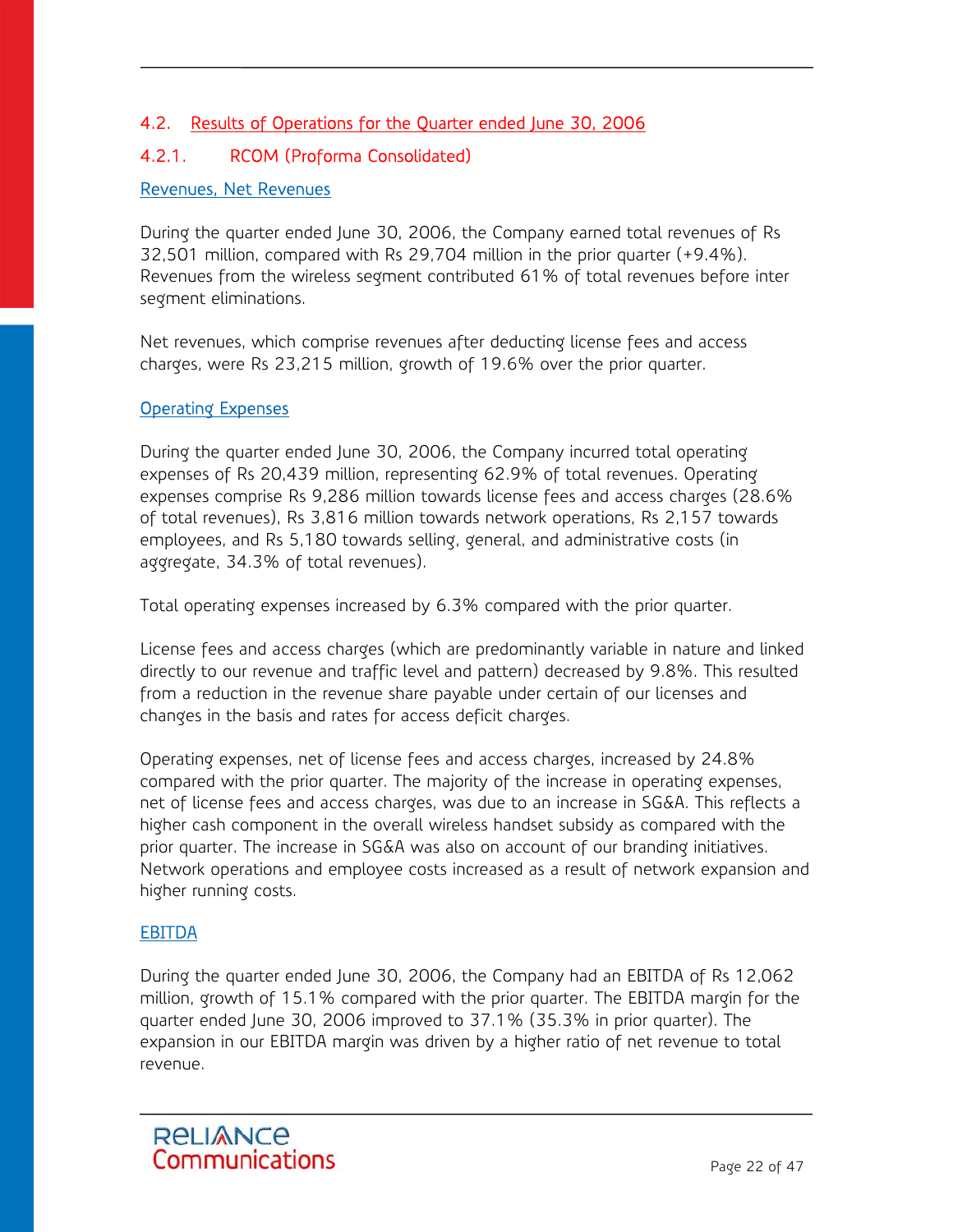#### Depreciation and Amortization

During the quarter ended June 30, 2006, the Company had depreciation and amortization expenses of Rs 5,514 million (Rs 5,457 million in the prior quarter).

#### Finance Charges

Net finance charges for the quarter ended June 30, 2006 were Rs 999 million (Rs 479 million in the prior quarter). The increase in net finance charges resulted from higher interest rates and higher negative foreign exchange adjustments as a result of depreciation in the Indian Rupee.

Between March 31, 2006 and June 30, 2006, the Indian Rupee depreciated against the United States Dollar by 3.1%, based on the noon buying rates as announced by the Federal Reserve Bank of New York on those dates.

#### Profit Before Tax, Extraordinary Item

The profit before tax and extraordinary item for the quarter ended June 30, 2006 was Rs 5,549 million, an increase of 22.2% compared with the prior quarter.

Regulatory authorities may require verification or re-verification of all wireless customers. We estimate the cost of such an exercise in a full year at Rs 600 million and accordingly on a conservative basis an amount of Rs 150 million has been provided for in the quarter ended June 30, 2006 so as to meet the costs of any such exercise. This amount is classified as an extraordinary item.

#### Net Profit

The provision for tax for the quarter ended June 30, 2006 was Rs 272 million (Rs 137 million in the prior quarter).

The net profit for the quarter ended June 30, 2006 was Rs 5,127 million, growth of 27.3% over the prior quarter.

Our annualized return on equity increased to 17.3% from 15.0%.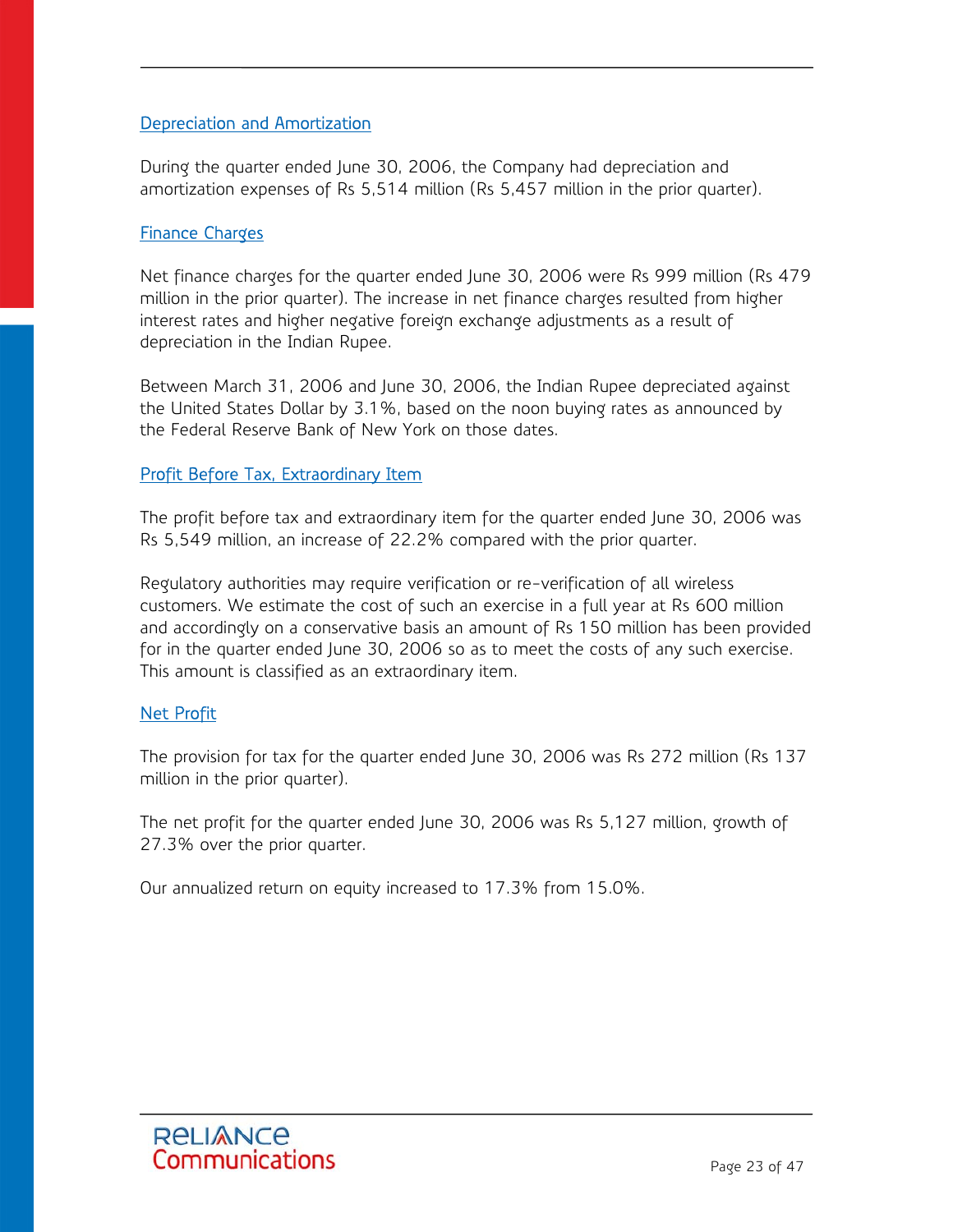#### Balance Sheet

As at June 30, 2006, the Company had total assets (excluding cash and cash equivalents) of Rs 268,860 million and total liabilities (net of cash and cash equivalents) of Rs 146,506 million. The difference of Rs 122,354 million was on account of stockholders equity of Rs 122,255 million and minority interest of Rs 99 million.

The Company had net debt of Rs 24,410 million, a reduction of Rs 8,528 million compared with the prior balance sheet date of March 31, 2006. Our net debt to annualized EBITDA ratio fell to 0.51 times from 0.79 times.

#### Capital Expenditure

During the quarter ended June 30, 2006, the Company incurred capital expenditure of Rs 15,859 million, of which 54% was in our Wireless segment, 42% was in our Global segment, and 3% was in our Broadband segment.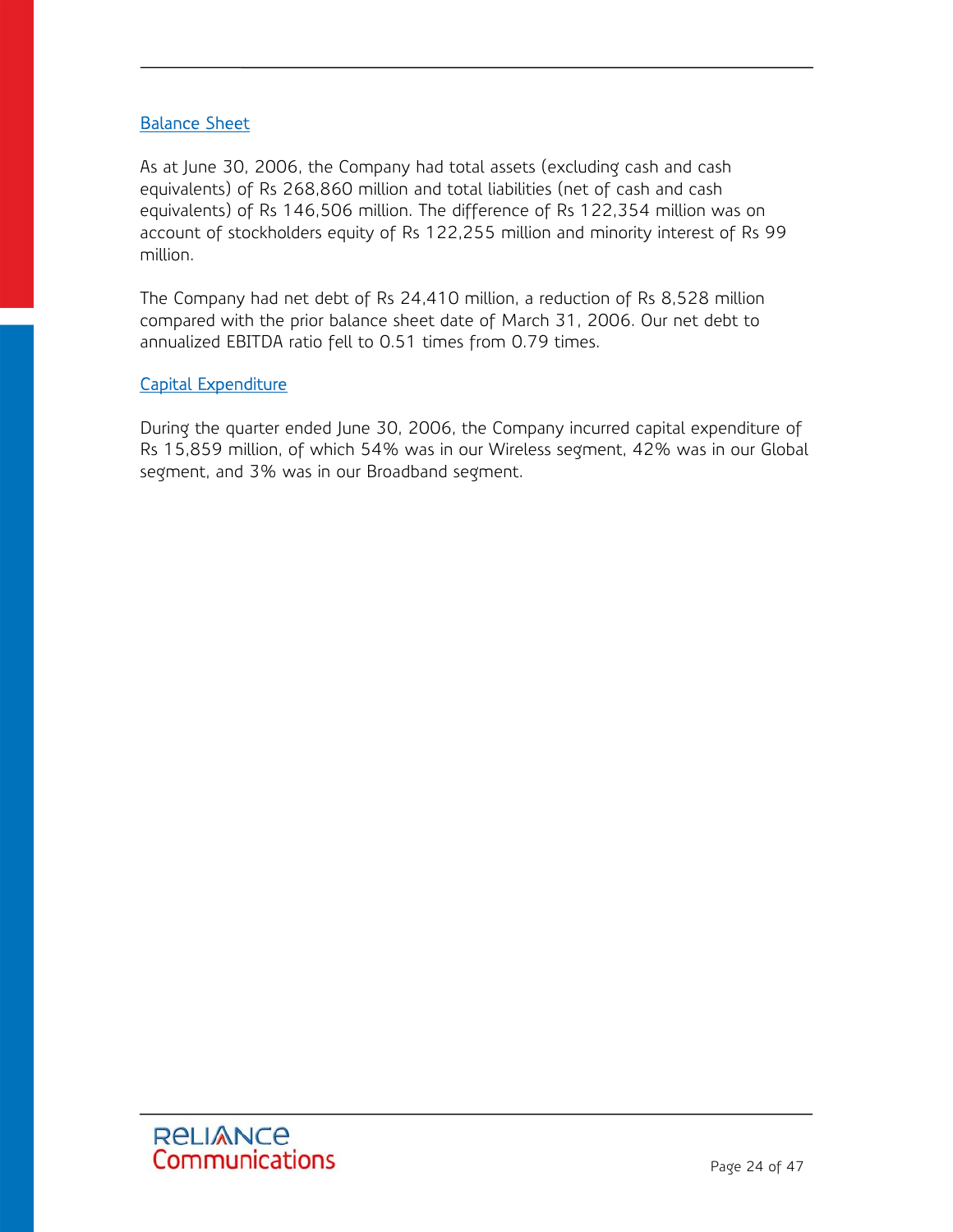#### 4.2.2. Wireless Segment

#### Customer Acquisition, Churn

As at June 30, 2006, the Company had 22,522,329 wireless customers on its network, representing a market share of 20.6% of the All India wireless market. Out of our total wireless customers, 20,205,558 were on the CDMA platform and 2,316,771 were on the GSM platform. Out of our total wireless customers, 79.4% were pre-paid.

During the quarter ended June 30, 2006, we added (net) 2,310,655 wireless customers, a market share of 17.6% of All India wireless customer net additions (21.5% in the prior quarter).

At the gross customer acquisition level, our additions during the quarter were slightly below the prior quarter as we set a high standard in following stricter customer verification procedures. Across the market, these procedures resulted in lower additions in April and May as compared with March. However, by June, growth had rebounded.

During the quarter ended March 31, 2006, we initiated steps to re-balance certain schemes offering unlimited on-net (Reliance to Reliance) usage. The objective of this re-balancing was to enhance the yield per minute generated by our wireless traffic and thereby increase the return on our investment in capacity.

As a result of this re-balancing, we experienced in April and May 2006 an expected migration of customers to alternative schemes offered by us as well as a temporary increase in churn.

Accordingly, our churn rate in the quarter ended June 30, 2006 across our wireless customer base increased to 2.6% (from 2.1% in the prior quarter). Adjusting for this re-balancing, our underlying churn rate remained stable at historical levels.

At the same time, we have been able to generate higher ARPUs from those customers who migrated to alternative schemes offered by us, significantly improve our average revenue per minute, and release capacity in areas where we are experiencing high demand.

The effects of the re-balancing on our net additions were substantially complete by end-May 2006 and in June 2006 our net additions returned to the over 1 million per month level achieved continuously in the period December 2005 to March 2006.

Our lowest priced CDMA handset now retails at Rs 1,400. However, a significant majority of our new CDMA customers are opting for handset packages in the Rs 1,800 and above segment.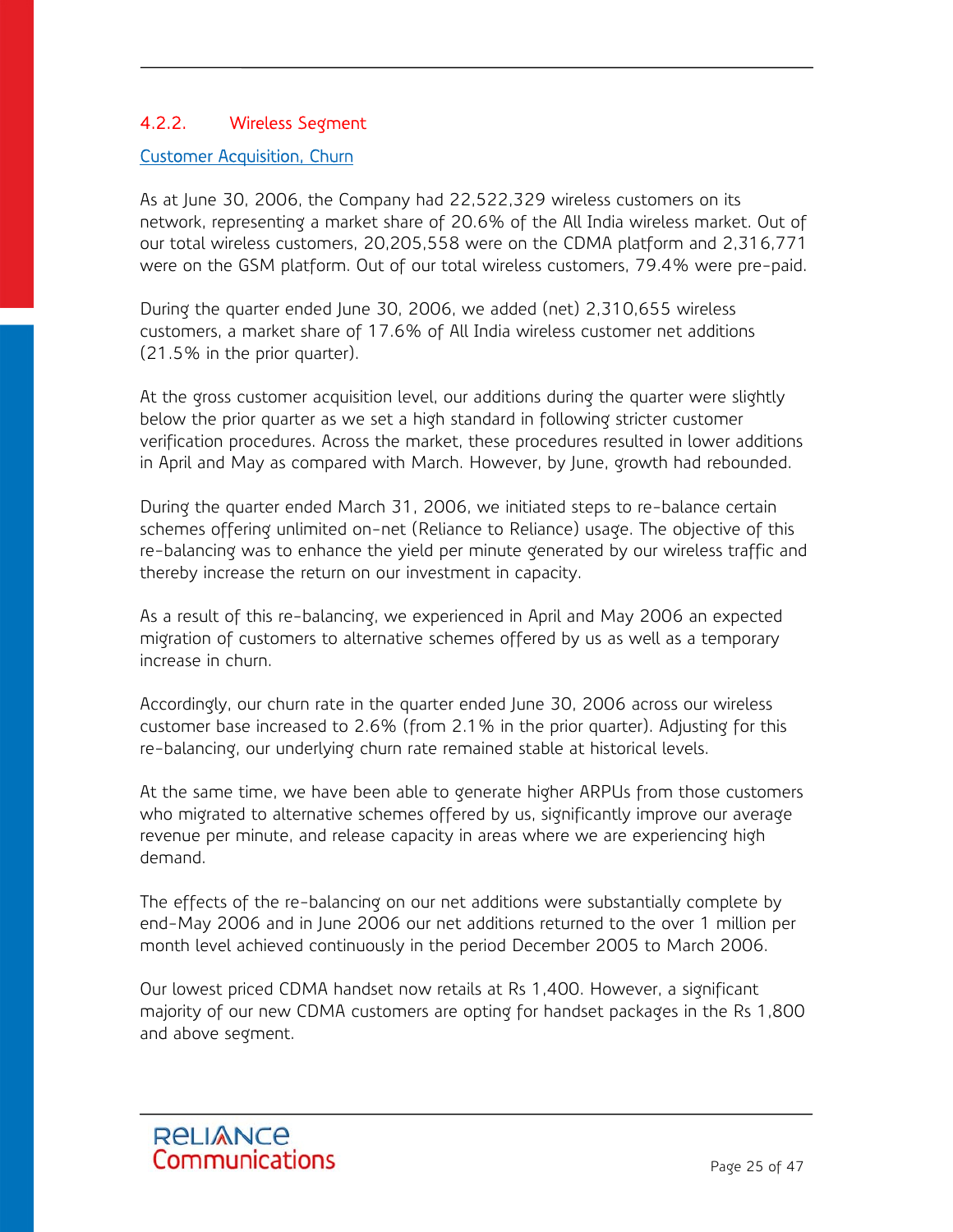Within our GSM franchise, which was not affected by this re-balancing, we achieved higher net additions and our market share of net additions in the Circles where we operate both CDMA and GSM networks continued at a high level.

Out of our total wireless customer net additions, 80.0% were pre-paid, compared with 89.0% in the prior quarter. We believe that this is a short term shift as pre-paid customers were most effected by the increased vigilance on customer verification.

#### ARPU, Minutes of Use, Revenue per Minute, Non-voice Revenue

Our overall wireless ARPU in the quarter ended June 30, 2006 was Rs 379, the same level as the prior quarter. We were able to maintain ARPU through continuously offering innovative schemes that best suit the needs of all customer segments, coupled with transparent, value for money tariffs.

Our overall wireless net ARPU (after deducting license fees and access charges) increased to Rs 259 from Rs 226. This reflects changes consequent on the transition from a fixed rate per minute to a revenue share based regime for all wireless access deficit charges and the lowering of long distance carriage charges.

The blended monthly minutes of use across our wireless customer base in the quarter ended June 30, 2006 decreased to 491 minutes per customer from 532 minutes per customer. This effect was due to the re-balancing of the unlimited on-net schemes. The reduction in lower yielding traffic released capacity for new customers in areas of high growth which we can serve at no incremental investment cost. We continue to offer an array of unique schemes which appeal to customers with high usage requirements and to capitalize on the community of Reliance customers with innovative on-net schemes.

Revenue per minute averaged Rs 0.77, a significant increase of 8.5% compared with the prior quarter. The increase in revenue per minute reflects the success of our strategy to improve yield and investment returns.

Users of our wireless multimedia services increased to 7.9 million in June 2006 from 6.4 million in March 2006, continuing the strong upward trend in usage of these services by our customers. We currently have an installed base of over 15 million multimedia enabled handsets which we can serve over the Reliance Mobile World platform at no incremental upgrade cost for either the customer or ourselves.

Non-voice revenue remained at a similar proportion of overall wireless revenue (6.2%), with new customers tending initially to use mainly voice services.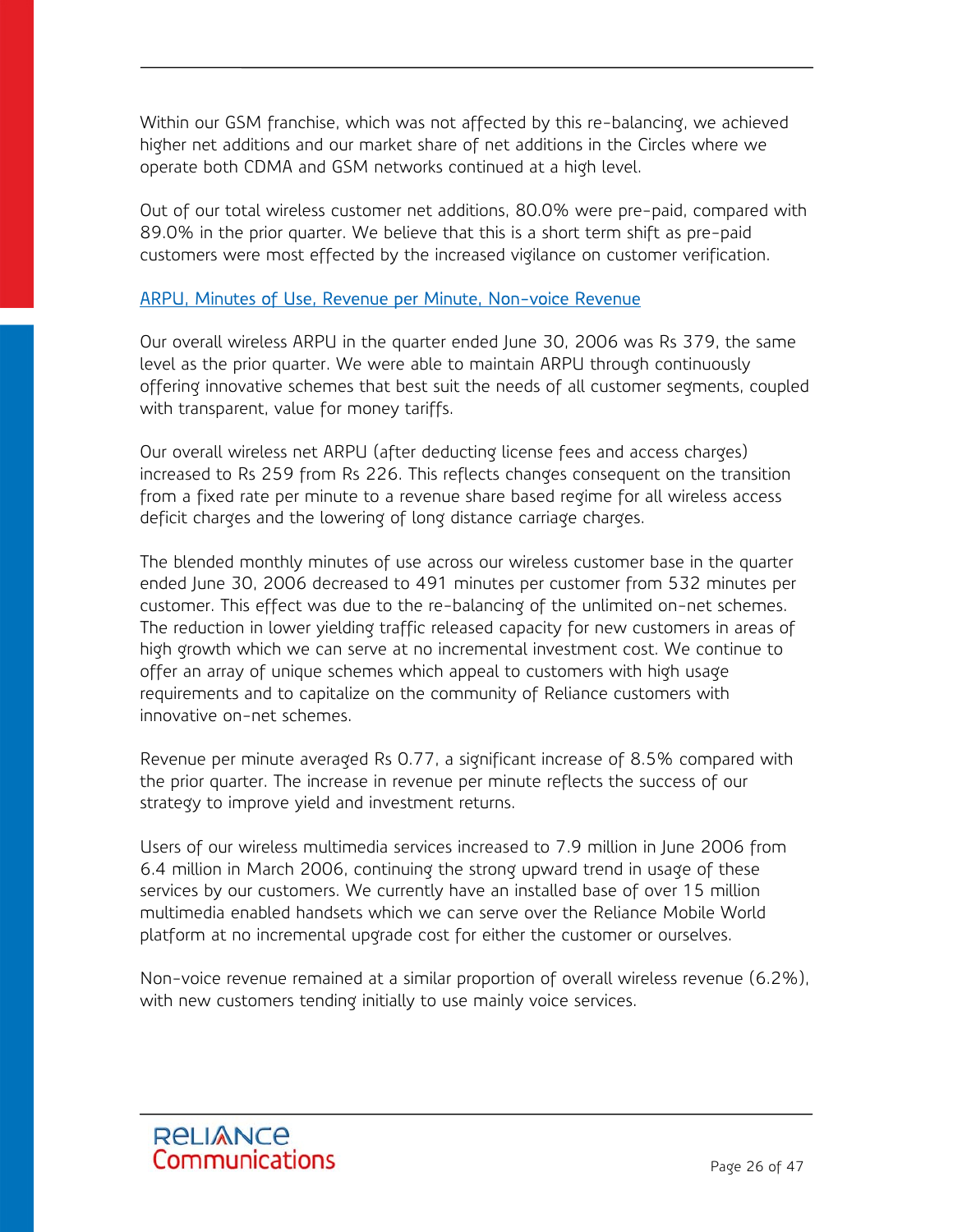#### Revenues, Net Revenues, EBITDA, EBIT

Revenues for the quarter ended June 30, 2006 were Rs 24,320 million, an increase of 14.7% over the prior quarter.

With effect from March 1, 2006, the Telecom Regulatory Authority of India ("TRAI") revised the basis for determining access deficit charges for most categories of domestic calls from a fixed charge of Rs 0.3 per minute to 1.5% of adjusted gross revenue. This change in basis of charging is reflected in our net revenues from that date. Net revenues for the quarter ended June 30, 2006, which reflect a full quarter of the new charging basis, were Rs 16,544 million, an increase of 30.8% over the prior quarter. EBITDA during the quarter was Rs 8,746 million, growth of 15.5% over the prior quarter. The EBITDA margin improved to 36.0% from 35.7%. EBIT during the quarter was Rs 5,144 million, growth of 28.6% over the prior quarter.

#### Capital Expenditure

The cumulative investment in our wireless business to June 30, 2006 has been Rs 155,117 million. Investment in the quarter ended June 30, 2006 was Rs 8,529 million. Our investment was focused on installation of additional capacity within existing coverage areas, including a significant expansion of our GSM capacity.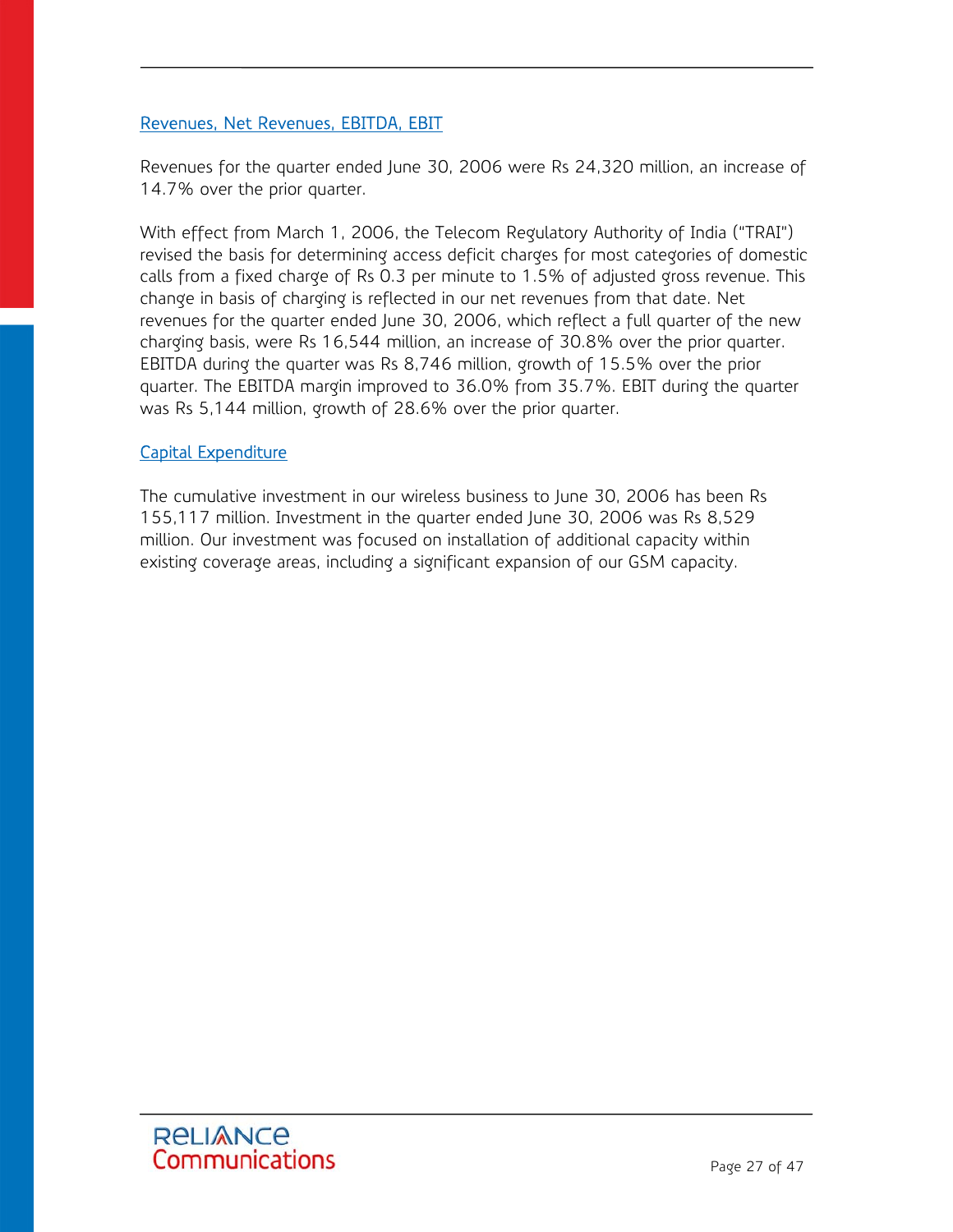## 4.2.3. Global Segment

#### ILD/NLD Minutes of Use, Net LD Revenue per Minute

ILD minutes of use in the quarter ended June 30, 2006 totalled 1,214 million minutes, growth of 2.2% over the prior quarter.

In an increasingly competitive wholesale ILD market, we maintained our leadership with a market share of over 40%. While continuing to grow the business, our focus has been on containing the reduction in inbound settlement rates and enhancing margins. We are also increasing our presence in the ILD transit segment.

In the retail ILD market, we continued to experience strong growth in our overseas Reliance India *Call* franchise. Active customers have now crossed the 600,000 threshold. We have introduced an enterprise product based on the Reliance India Call platform and have soft launched Reliance World*Call* in the United States for calls to international destinations. We will be expanding the virtual calling card service to several new countries where there are significant non-resident Indian populations in the current and next quarter.

NLD minutes of use in the quarter ended June 30, 2006 totalled 3,085 million minutes, an increase of 12.0% over the prior quarter. In addition to growth from customers of our Wireless and Broadband segments, we have increased the proportion of our overall traffic from external wholesale customers. We have also enhanced margins by the deployment of new NLD points of interconnect, increasing the proportion of carriage on our own network.

With effect from March 1, 2006, the TRAI revised NLD carriage charges from fixed rates for calls of varying distance to a ceiling rate of Rs 0.65 per minute for all NLD carriage independent of distance. At the same time, the TRAI significantly reduced the fixed per minute rates of access deficit charge on incoming and outgoing ILD traffic. The benefit of these reductions has been passed on to our customers in terms of lower pricing.

The quarter ended June 30, 2006, was the first full quarter since these revised charges took effect. At the gross revenue level, our average long distance revenue per minute for NLD and ILD traffic in aggregate has fallen significantly. However, at the net revenue level, we have been able to contain the fall. Our average net long distance revenue per minute for ILD and NLD traffic in aggregate was Rs 0.67 in the quarter ended June 30, 2006, compared with Rs 0.77 in the quarter ended March 31, 2006 and Rs 0.69 in the quarter ended December 31, 2005.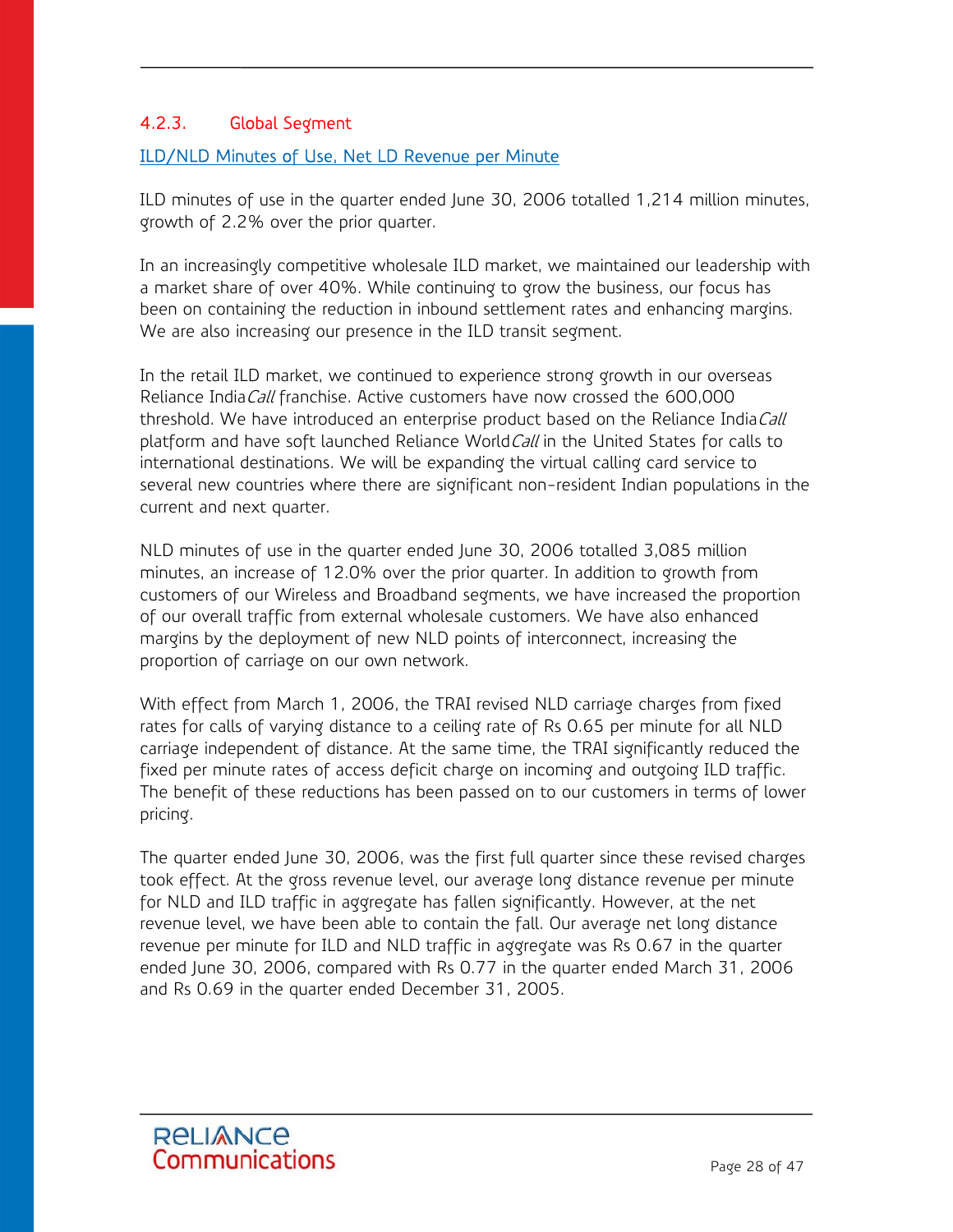#### IRUs, Leased Circuits, Internet Bandwidth, Managed Data Services

New contract values for sales of Indefeasible Rights of Use ("IRU") by FLAG once again reached a record level in the quarter ended June 30, 2006. We continued winning major long term contracts, including notable multi-gigabyte capacity sales to Deutsche Telekom in the trans-Atlantic segment and China Netcom in the trans-Pacific segment.

FALCON achieved significant success in completing presales to most of its landing partners. The FALCON cable is undergoing final acceptance tests and is on track for full commissioning during the current quarter.

Strategic initiatives to leverage our carrier customer relationships to sell increased leased circuits, internet bandwidth and managed data services to enterprises globally contributed to revenue growth.

During the quarter, the International Court of Arbitration has decided, in favour of the Company and against Videsh Sanchar Nigam Limited ("VSNL"), the arbitration relating to FLAG's right to upgrade the capacity in India on FLAG Europe-Asia cable. As a result, FLAG's capacity for international traffic from India will be enhanced immediately by 140 gigabytes. FLAG also has the right to equip capacity to any level.

The global network operating centre for the FLAG cable systems has been successfully transferred from London to our network operating centre at Navi Mumbai, India.

#### Revenues, Net Revenues, EBITDA, EBIT

Revenues for the quarter ended June 30, 2006 were Rs 12,340 million, a decrease of 12.8% compared with the prior quarter. However, net revenues for the quarter ended March 31, 2006 were Rs 7,174 million, in-line with the prior quarter. Net revenues from long distance voice registered a slight decline, which was offset by an increase in data revenues.

EBITDA during the quarter was Rs 2,842 million, growth of 7.8% over the prior quarter. The EBITDA margin was 23.0%, compared with 18.6% in the prior quarter, primarily due to a higher proportion of data relative to voice in our overall revenues and EBITDA.

EBIT grew by 14.7% to Rs 1,554 million.

#### Capital Expenditure

The cumulative investment in this business to June 30, 2006 has been Rs 80,155 million. Investment in the quarter ended June 30, 2006 was Rs 6,732, mainly towards the construction of FALCON which will be commissioned shortly.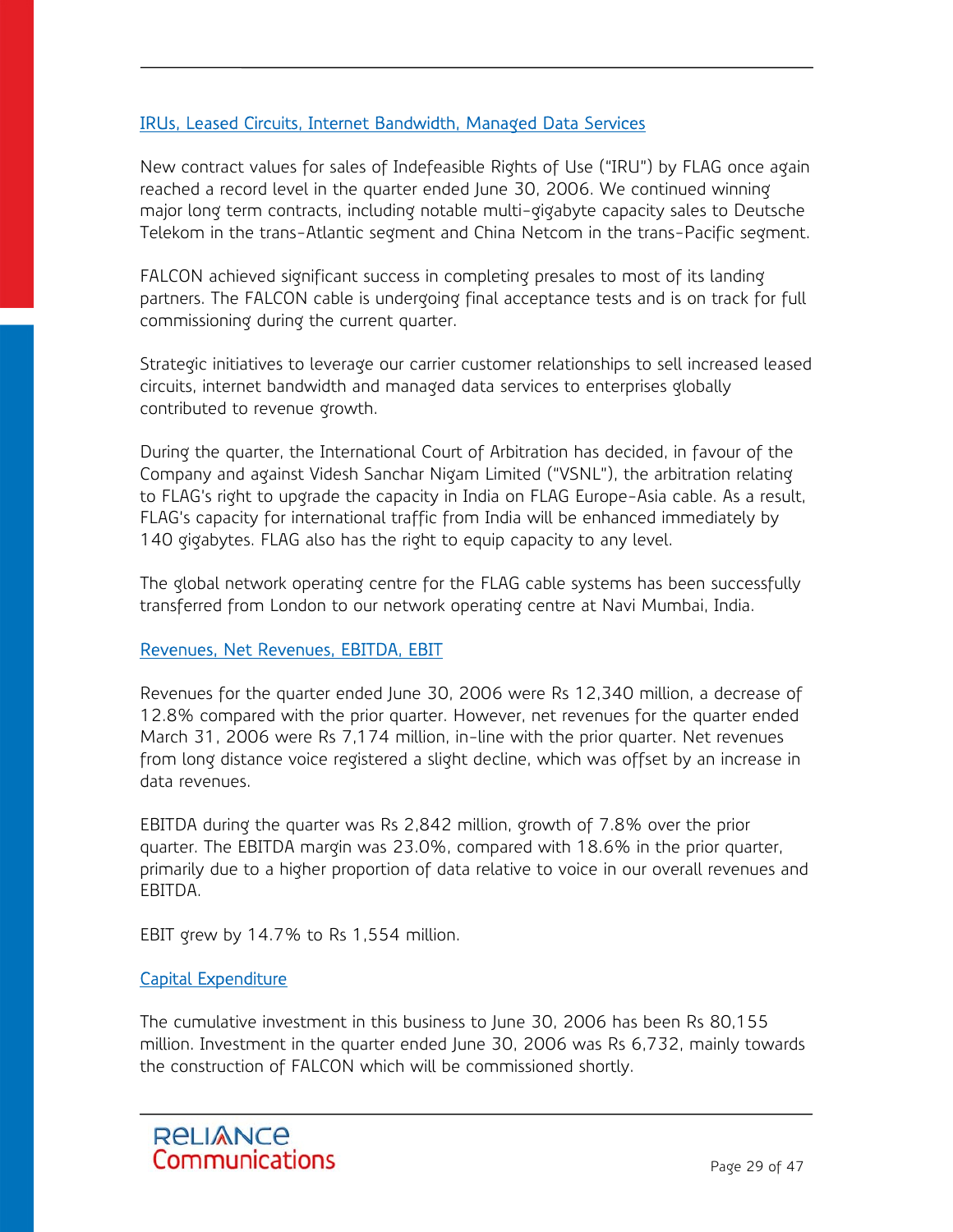## 4.2.4. Broadband Segment

#### Towns Active, Buildings Connected, Access Lines, ARPL

Our broadband operations continued to focus on directly connecting buildings in the top 30 cities in India. The number of buildings on-net increased to 180,759 from 101,741 at the end of the prior quarter, growth of 77% in building connections. We have geared up our construction activity, leveraging the existing optic fibre in the ground, to accelerate the roll out.

The number of access lines increased to 322,000 from 256,000 at the end of the prior quarter. The take up rate for our services has been consistently strong in the quarters following the activation of each building on-net.

With our comprehensive product portfolio, we made further in-roads into key accounts, both as first time and repeat order customers, and in broadening our SME customer base. There has been significant growth in our order book. We maintained our leadership in VPN, Centrex and IDC products.

Broadband segment revenues divided by the number of access lines (ARPL) decreased slightly to Rs 2,618 from Rs 2,742 in the prior quarter. As our broadband business is currently mainly serving enterprises, the revenue per line reflects the total portfolio of services and solutions that we are delivering to our customers.

We are continuing with our trials of IPTV at over 10,000 premises.

#### Revenues, Net Revenues, EBITDA, EBIT

Revenues for the quarter ended June 30, 2006 were Rs 2,271 million, an increase of 16.6% over the prior quarter. Net revenues for the quarter ended March 31, 2006 were Rs 1,872 million, an increase of 11.1% over the prior quarter. Revenues were earned predominantly from large and medium sized enterprise customers.

EBITDA during the quarter was Rs 882 million, growth of 45.5% over the prior quarter. The EBITDA margin was 38.8%, compared with 31.1%, as profitability of the business improved following the incurrence of start-up costs.

EBIT grew by 114% to Rs 518 million.

#### Capital Expenditure

The cumulative investment in this business to June 30, 2006 has been Rs 26,022 million. Investment in the quarter ended June 30, 2006 was Rs 522 million.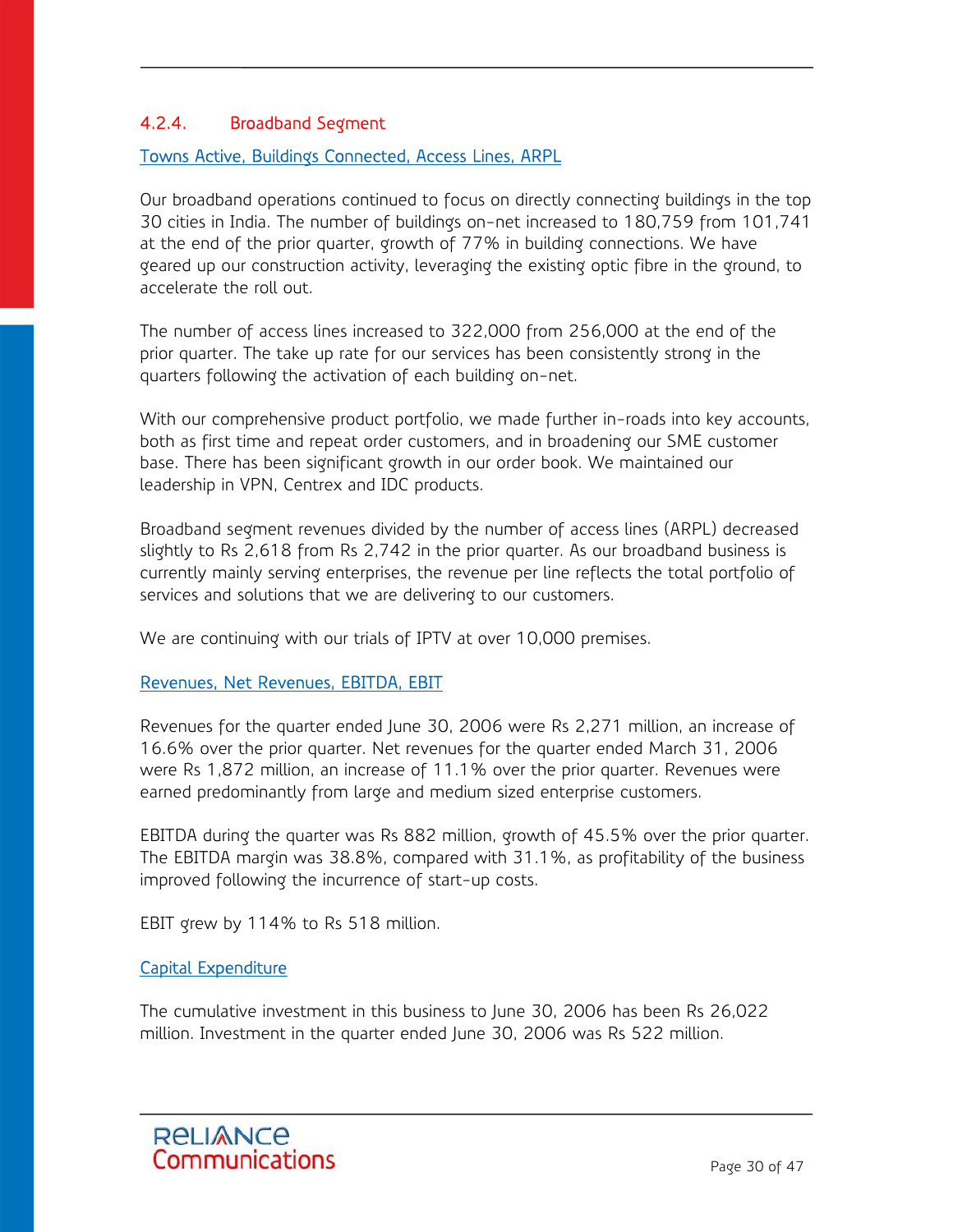# 5. Basis of Presentation of Financial Statements

## 5.1. Reporting Periods

The financial year end of Reliance Communications Limited ("RCOM" or "the Company") is March 31. Each financial year ("FY") is referred to by the calendar year in which the particular financial year end occurs.

The financial year end of the Company was previously December 31. In respect of the year ended December 31, 2005, the financial year was a 9 month period commencing April 1, 2005 and ending December 31, 2005. In respect of the financial year ending March 31, 2007, the financial year will be a 15 month period commencing January 1, 2006.

#### 5.2. Statutory Financial Statements

Pursuant to a scheme of arrangement, the telecommunications undertakings of Reliance Industries Limited ("RIL") were demerged and vested in the Company, effective December 21, 2005.

The telecommunications undertakings of RIL vested in the Company comprised, interalia, investments in three principal operating companies, as under:

| Principal Operating Company                             | Equity Shareholding |
|---------------------------------------------------------|---------------------|
| Reliance Infocomm Limited ("RIC")                       | 45.34%              |
| Reliance Communications Infrastructure Limited ("RCIL") | 45.00%              |
| Reliance Telecom Limited ("RTL")                        | 35.60%              |

Note: In addition, RCIL holds 45.71% of RIC. 100% of the preference shares of RTL were also vested in RCOM. The balance of the equity shareholdings in RIC, RCIL, and RTL are owned by the Promoters of RCOM.

As presently constituted, the Company has no subsidiaries. Accordingly, there is no legal obligation to prepare consolidated accounts. The statutory financial statements of RCOM are standalone company accounts.

The Company's main source of income presently will be the return from its investments in RIC, RCIL, and RTL.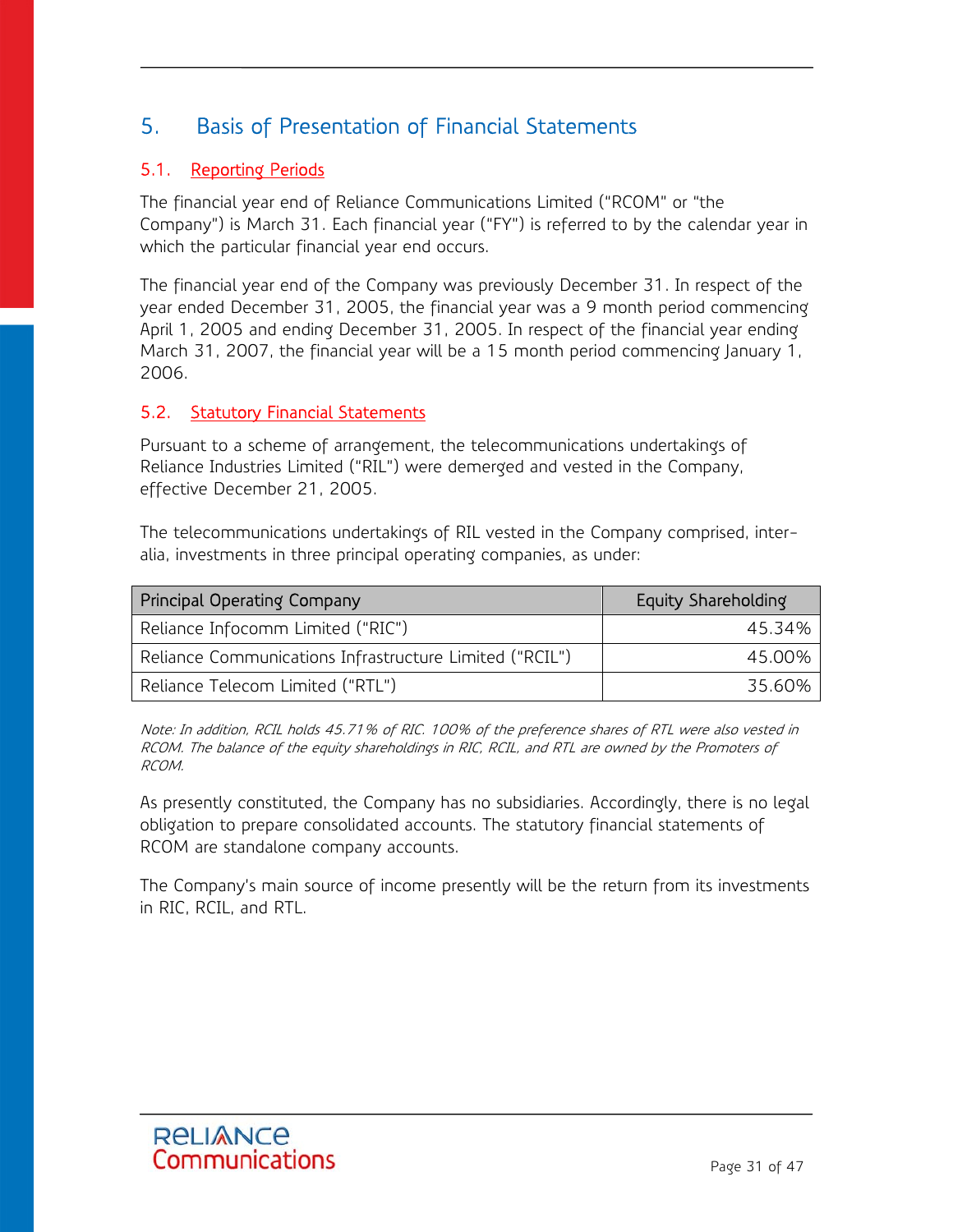# 5.3. Proforma Financial Statements

#### 5.3.1. The Company and its Affiliates

As described in Section 5.2 above, the Company presently has no subsidiaries and its main source of income will be the return from its investments in RIC, RCIL, and RTL.

So long as this is the case, the Company, as a measure of transparency and good corporate governance in the interests of its over 2 million shareholders, will on an ongoing basis endeavour to make disclosures as regards material developments of RIC, RCIL, and RTL.

Consistent with this commitment, proforma financial statements for RCOM have been prepared on the assumption that RIC, RCIL, and RTL, together with their respective subsidiaries, are 100% owned direct or indirect subsidiaries of the Company.

Pursuant to a corporate reorganization approved by the Board of the Company on March 12, 2006, appropriate actions have been initiated to merge fully RIC with RCOM and to convert RCIL and RTL to 100% owned direct subsidiaries of RCOM. Once the process is complete, the proposed corporate reorganization will take effect retrospectively from March 31, 2006.

## 5.3.2. Proforma Consolidated Accounts

The unaudited proforma consolidated financial results of the Company have been prepared on proforma basis, following the principles of Indian GAAP, as prescribed by The Institute of Chartered Accountants of India, from time to time.

The proforma basis assumes implementation of the corporate reorganization as described in Section 4.1.2 above. The unaudited proforma consolidated financial results of the Company are stated in this report as if the corporate reorganization had been in effect throughout the periods covered by this report.

RIC, RCIL and RTL are not subsidiaries of RCOM as of June 30, 2006 and there is no legal requirement for the preparation of consolidated accounts. The proforma basis is presented solely to facilitate understanding and to reflect the full value of RCOM.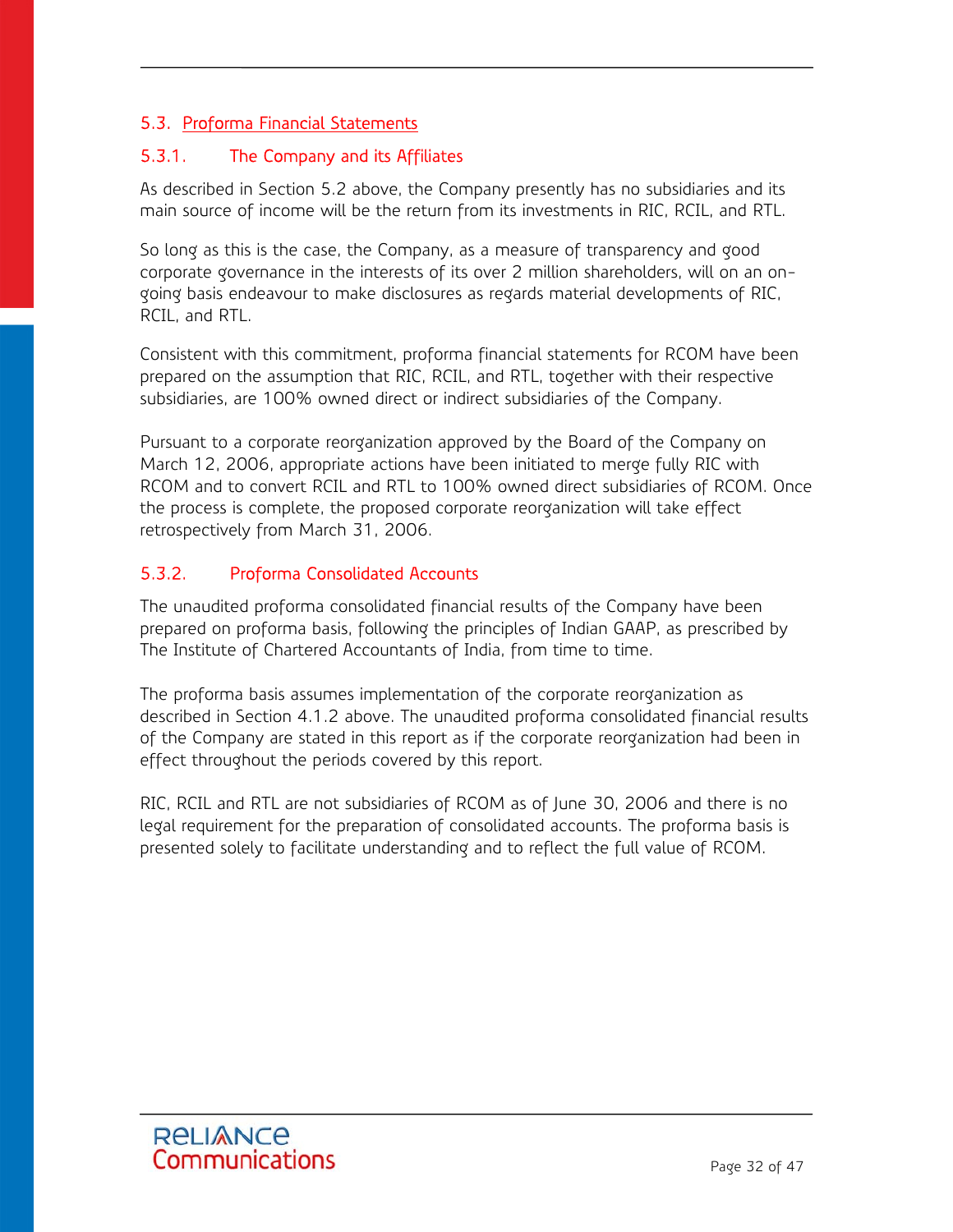## 5.3.3. Revenues

Revenues of the Company have been reported in the following manner:

**Q** Consolidated Revenues and Segment Gross Revenues

Proforma consolidated revenues of the Company have been classified as "Services and Sales" revenue. This represents revenues earned from the provision of services and from the sale of network infrastructure on an IRU basis. Services and Sales revenue excludes revenue from the sale of equipment as described in Section 5.3.6 below.

For the purposes of business segment reporting, revenues have been classified under three segments namely "Wireless", "Global", and "Broadband". The lines of business included in each segment and the basis of segment revenue reporting is described in Section 5.4 below. Revenue earned from operating activities not included in these segments (as defined) is shown as "Other Income" under "Others" in the segment analysis.

**Elimination of Inter Segment Revenues** 

Revenues for each business segment are reported at gross level where inter segment revenue is also included. Hence, revenue of one segment, from inter segment source, is reported as the expense of the related segment. Elimination takes place in determining proforma consolidated revenues for the Company.

For the purpose of determining transfer pricing between segments, open market wholesale rates for comparable services or, where applicable, rates stipulated by the regulatory authorities have been adopted.

### 5.3.4. Net Revenues by Segment

"Net Revenues" represent revenues earned less direct variable operating expenses in the nature of: (1) access deficit charges (ADC), revenue share (including levies for Universal Service Obligation), and spectrum fees (referred to collectively as "License Fees"); and (2) charges for access, carriage, interconnection, and termination (referred to collectively as "Access Charges").

Expenses included under License Fees are currently incurred either as a percentage of adjusted gross revenue or as a fixed cost per minute of telecommunications traffic. Expenses included under Access Charges are currently incurred either at rates stipulated by the regulatory authorities on the basis of percentage of revenue or on the basis of fixed or ceiling cost per minute, or are determined by commercial negotiation with other carriers or between our business segments.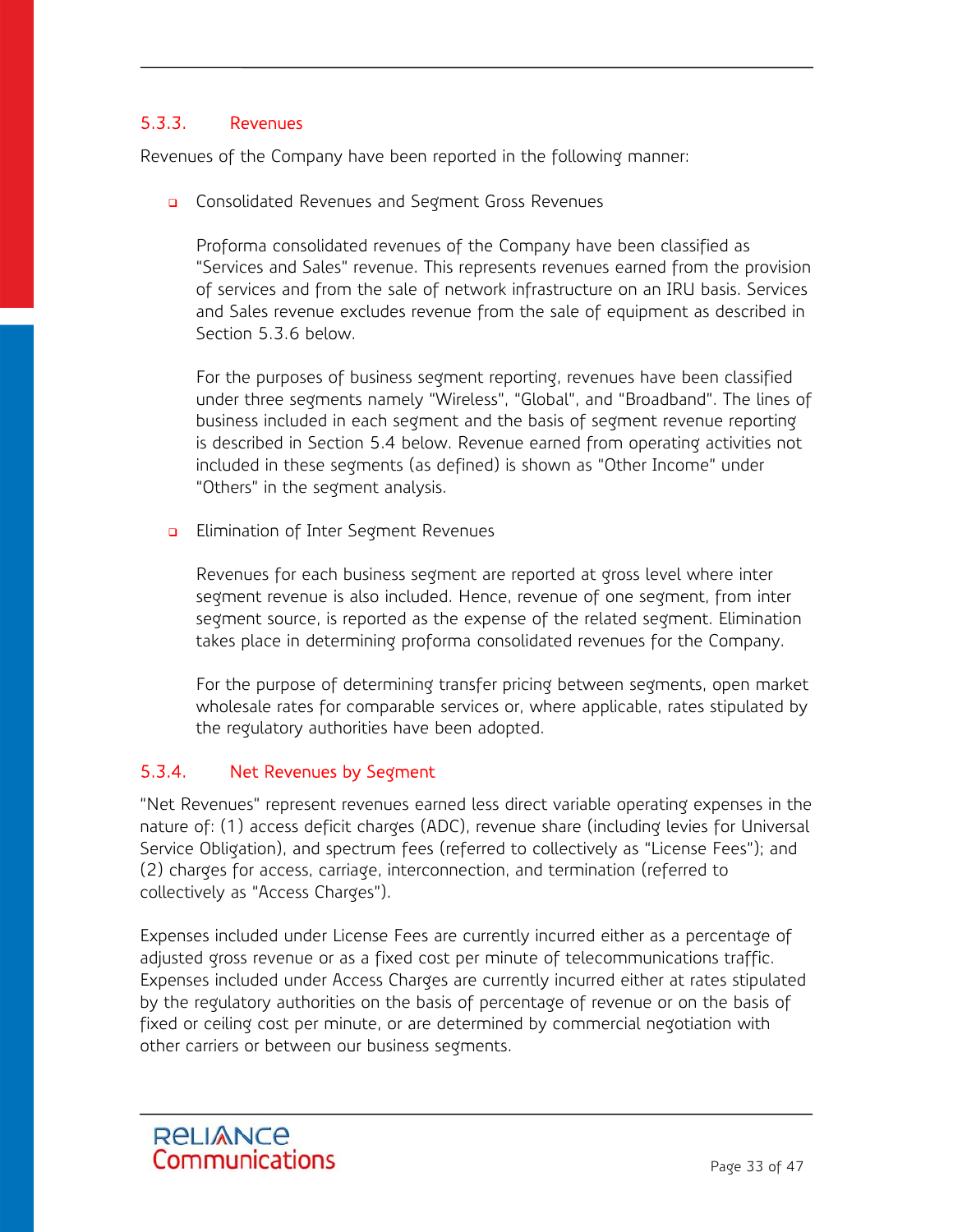License Fees and Access Charges are disclosed in aggregate as part of the classification of "Operating Expenses" in the proforma consolidated statement of operations. Net Revenues are reported for each business segment.

## 5.3.5. Operating Expenses

Operating expenses of the Company have been reported in the following manner:

**Q** Consolidated and Segment Gross Operating Expenses

Proforma consolidated operating expenses of the Company have been classified under four categories of costs, namely "License Fees and Access Charges", "Network Operations", "Employees", and "Selling, General, & Administrative".

**B** Elimination of Inter Segment Expenses

Principles, as stated in 5.3.3 (b) above, have been followed for reporting gross operating expenses of each segment and elimination of such expenses in determining proforma consolidated EBITDA for the Company.

## 5.3.6. Equipment Sales (Net of Costs)

The Company is engaged in the marketing and distribution of end user telecom equipment, predominantly consisting of wireless handsets and accessories. This activity is carried out as part of our overall strategy for the wireless business.

Equipment sales, net of costs related to such equipment, are grouped in "SG&A" under "Operating Expenses" in the proforma consolidated results of operations.

Equipment sales, net of costs, are grouped in "Other Expenses" under "Others" for the purposes of segment reporting.

#### 5.4. Composition of Segments

Financial performance of the Company has been reported under the following three business segments:

- **D** Wireless
- **n** Global
- **a** Broadband

Financial results by segment include all products and services covered by the individual segment as described below. Operating activities not included in the segments (as defined below) are grouped under "Others".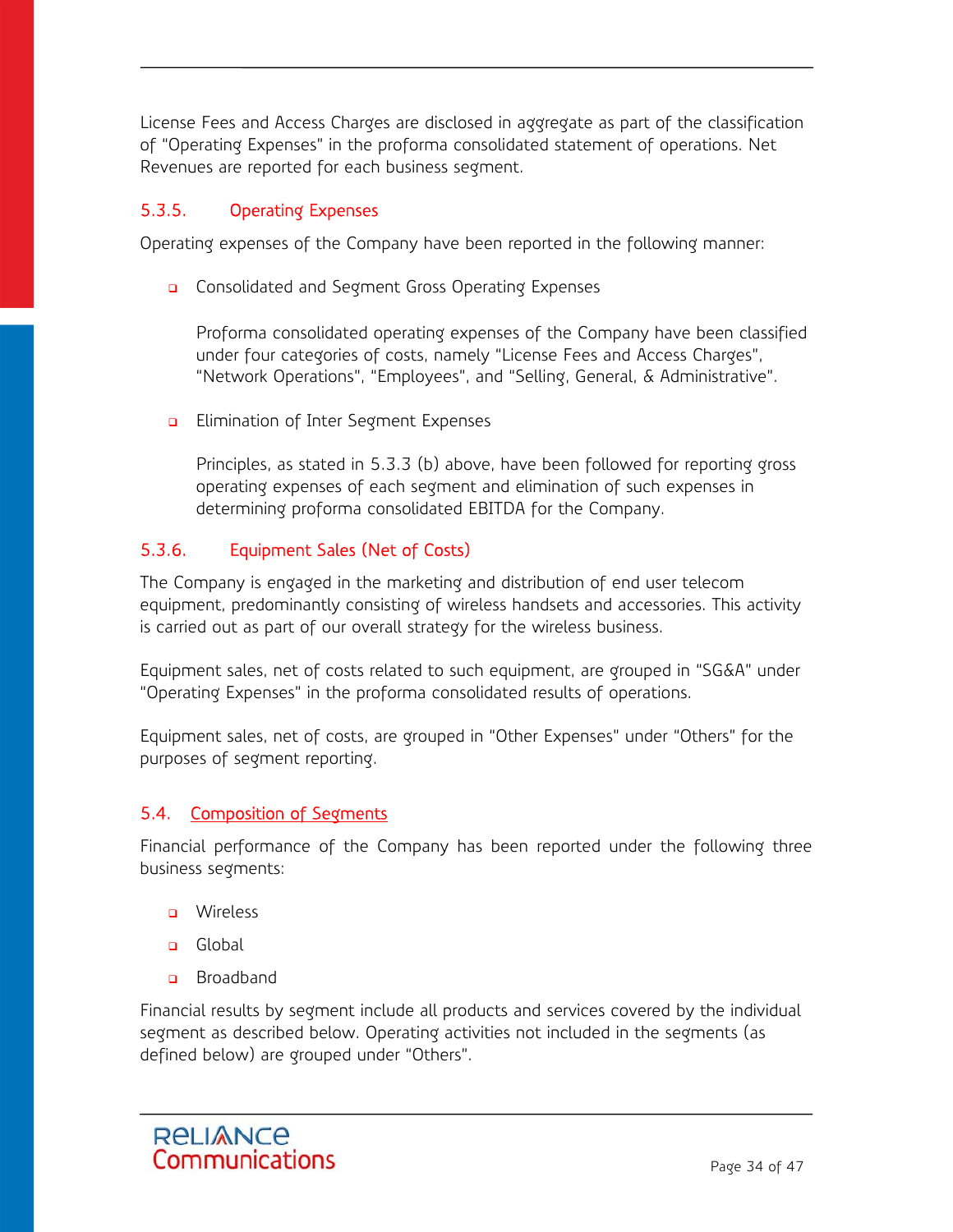# 5.4.1. Wireless

The Wireless segment functions in a retail mode. Wireless services are offered on both CDMA and GSM technology platforms. Wireless services consist mainly of the following:

- Mobile services for individuals and corporate customers, including local and long distance voice, messaging, wireless internet access, wireless multimedia and value added services. Services are offered on both pre-paid and post paid bases.
- Fixed wireless phone and terminal services are mainly for residential and SME customers, including local and long distance voice, messaging, wireless internet access, wireless multimedia, wireless data VPN, and value added services. Services are offered on both pre-paid and post paid bases.
- Public calling offices and coin collection boxes for local and long distance voice using fixed wireless phones and terminals. Service is provided to independent retail operators of such facilities on a pre-paid basis.

Assets allocated to this business segment include: radio equipment (base trans-receiver stations (BTSs), microwave towers, antennas, mobile switching centres (MSCs), and related electronics, software and systems for operations); intra-city access networks (ducts and optical fibre) other than in 29 Metro cities; utilities, servers, customer premises equipment, and license fees.

## 5.4.2. Global

The global segment functions in a wholesale mode, except for the provision of virtual calling card services. It provides the following services to the wireless and broadband segments of RCOM on an inter segment basis and to other telecom companies (on a carrier's carrier basis) and enterprises in India and across the globe:

- □ National inter-circle (NLD) carriage services for voice, data, and internet.
- International long distance (ILD) carriage services for voice, data, and internet.
- IRUs and leased circuits for international voice and data connectivity through submarine cable systems, together with cable restoration and maintenance services.
- International managed data services, including IP-VPN.
- **D** Virtual calling card services provided by overseas operating units in USA, UK and Canada in a retail mode to individual customers.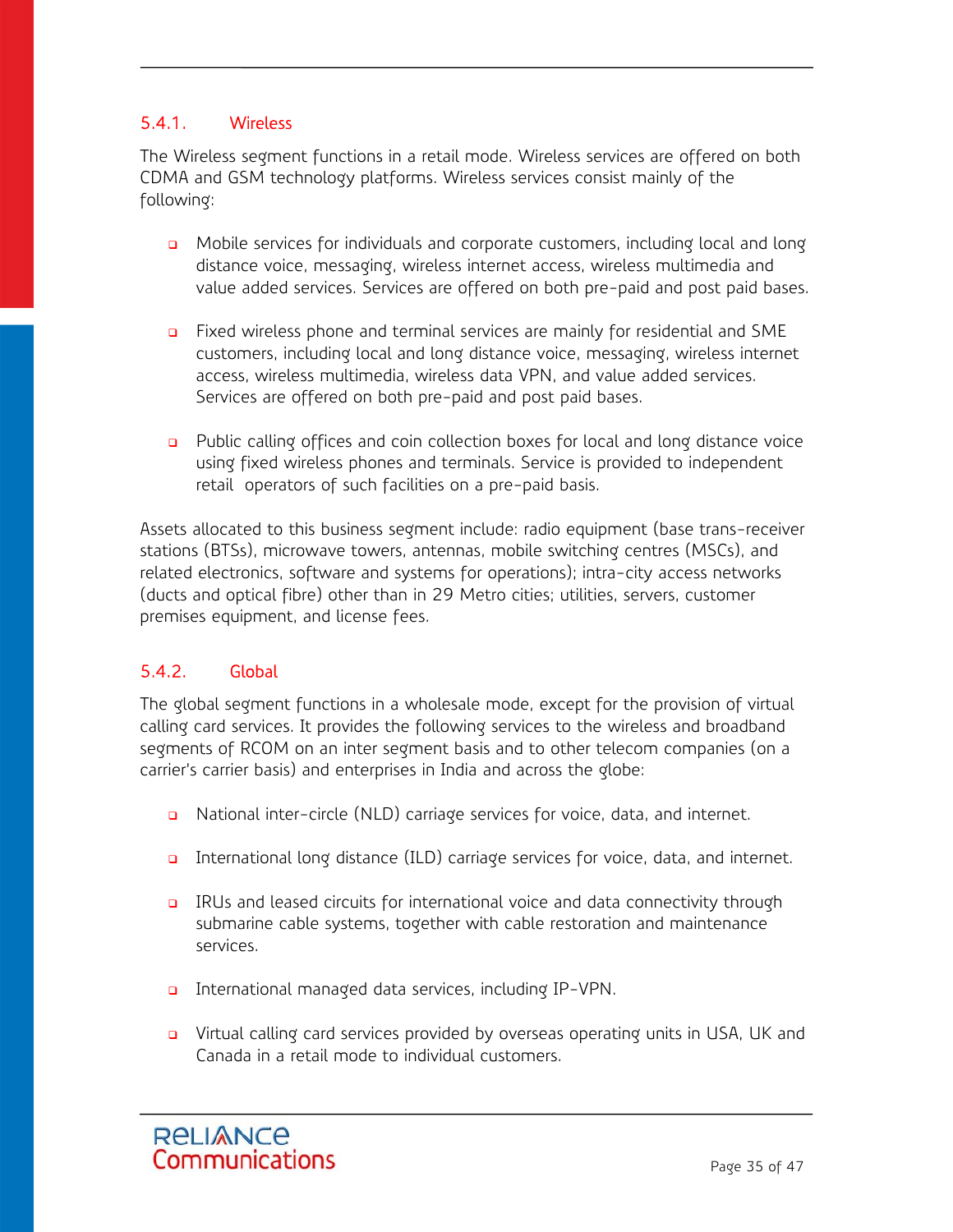Intra segment revenues between the NLD and ILD product groups and FLAG are eliminated within the segment.

NLD and ILD assets are allocated to this segment. NLD assets include: transport equipment and electronics; transmission networks (ducts and optical fibre) connecting various Media Convergence Nodes (MCNs) across all circles; buildings, utilities, and license fees. ILD assets include: dedicated ports and switches, electronics, infrastructure at various points of presence and other cable systems not owned and operated by the Company. In addition, the submarine cable systems, cable landing stations, switching equipment for PoPs and associated facilities of FLAG (which includes the FALCON cable system), are included in this segment.

# 5.4.3. Broadband

All services provided through wireline connections and involving the provision of IT infrastructure are covered under this segment. Services are provided across various customer groups including residential, SMEs, and large corporates. Products and services include the following:

- Voice Products: E1 DID, Centrex, PBX trunks, audio conferencing, and fixed line phones.
- Data products: VPN, leased lines, IPLCs, Ethernet, video conferencing, internet data centre (IDC) services (including managed hosting, applications, storage, and disaster recovery), and broadband internet.

Assets allocated to this segment include: in-building wiring and building access networks from building access nodes in all locations where active; intra-city access networks (ducts and optical fibre) in 29 Metro cities; internet data centres; digital loop carriers (DLC), routers, modems and related electronics; customer premises equipment (CPE) and license fees.

## 5.4.4. Others

Others comprises operating activities not included in the segments as defined above. These activities include retailing (Reliance World), property leasing, investments, and equipment distribution and marketing.

As described in Section 5.3.6 above, equipment sales are stated net of costs and grouped under "Other expenses". Other expenses also include unallocated corporate expenses.

Assets shown under Others mainly comprise properties owned by the Company, including the Dhirubhai Ambani Knowledge City, and property and fittings (including electronics for video-conferencing and other digital sevices) used by Reliance World retail outlets.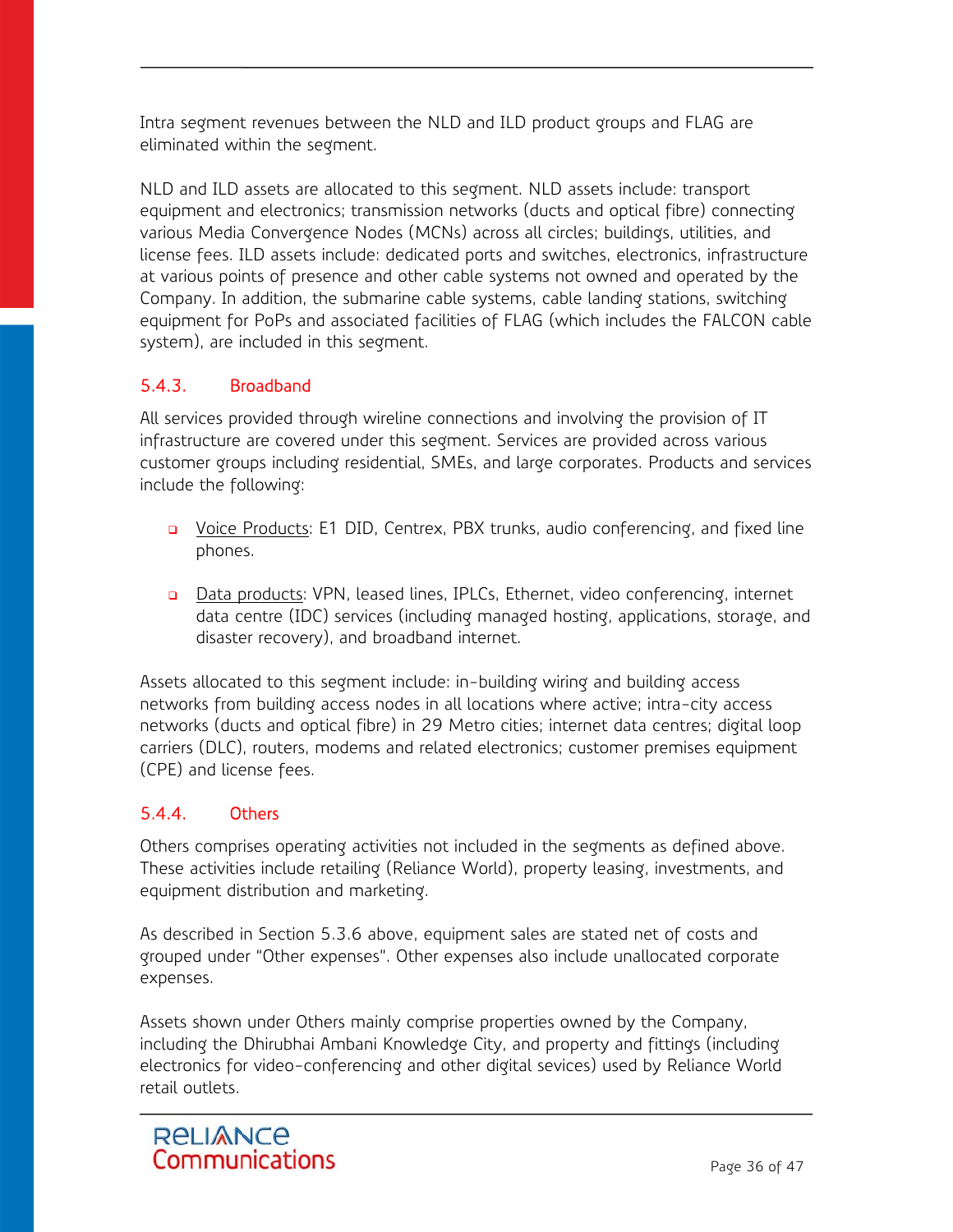# 6. Proforma Financial Statements

Unaudited proforma financial results for the quarter ended June 30, 2006 as per Indian GAAP. The previous quarter figures have been regrouped and reclassified, wherever required. An explanation of the basis of presentation is set out in Section 5. In the tables below, "Qtr ended 30/6/06" refers to the three month period ended June 30, 2006 and "Qtr ended 31/3/06" refers to the three month period ended March 31, 2006.

# 6.1. Proforma Consolidated Results of Operations

(Rs Million, except ratios)

| Particulars                              | Qtr ended<br>31/3/06 | Qtr ended<br>30/6/06 |
|------------------------------------------|----------------------|----------------------|
| Total revenues                           | 29,704               | 32,501               |
| Services and sales                       | 29,704               | 32,501               |
| Total operating expenses                 | 19,228               | 20,439               |
| License fees and access charges          | 10,291               | 9,286                |
| Network operations                       | 3,349                | 3,816                |
| Employees                                | 1,824                | 2,157                |
| SG&A (note 1)                            | 3,764                | 5,180                |
| EBITDA before extraordinary item         | 10,476               | 12,062               |
| Finance charges (net) (note 1)           | 479                  | 999                  |
| Depreciation / amortization              | 5,457                | 5,514                |
| Profit before tax and extraordinary item | 4,541                | 5,549                |
| Extraordinary item (note 2)              | 374                  | 150                  |
| Profit before tax                        | 4,167                | 5,399                |
| Provision for tax                        | 137                  | 272                  |
| Net profit after tax                     | 4,029                | 5,127                |
| Ratios                                   |                      |                      |
| EBITDA margin (%)                        | 35.3%                | 37.1%                |
| Net profit margin (%)                    | 13.6%                | 15.8%                |

#### Notes to the Proforma Consolidated Results of Operations

- 1. Foreign exchange adjustments, which were previously grouped and classified as part of "SG&A", are now grouped with net interest and classified as "Finance charges". Corresponding adjustments have been made to the grouping and classification in the quarter ended March 31, 2006.
- 2. Regulatory authorities may require verification or re-verification of all wireless customers. The company estimates the cost of such an exercise in a full year at Rs 600 million and accordingly on a conservative basis an amount of Rs 150 million has been provided in the quarter ended June 30, 2006 so as to meet the costs of any such exercise. The extraordinary item of Rs 374 million in the quarter ended March 31, 2006 related to employee restructuring costs.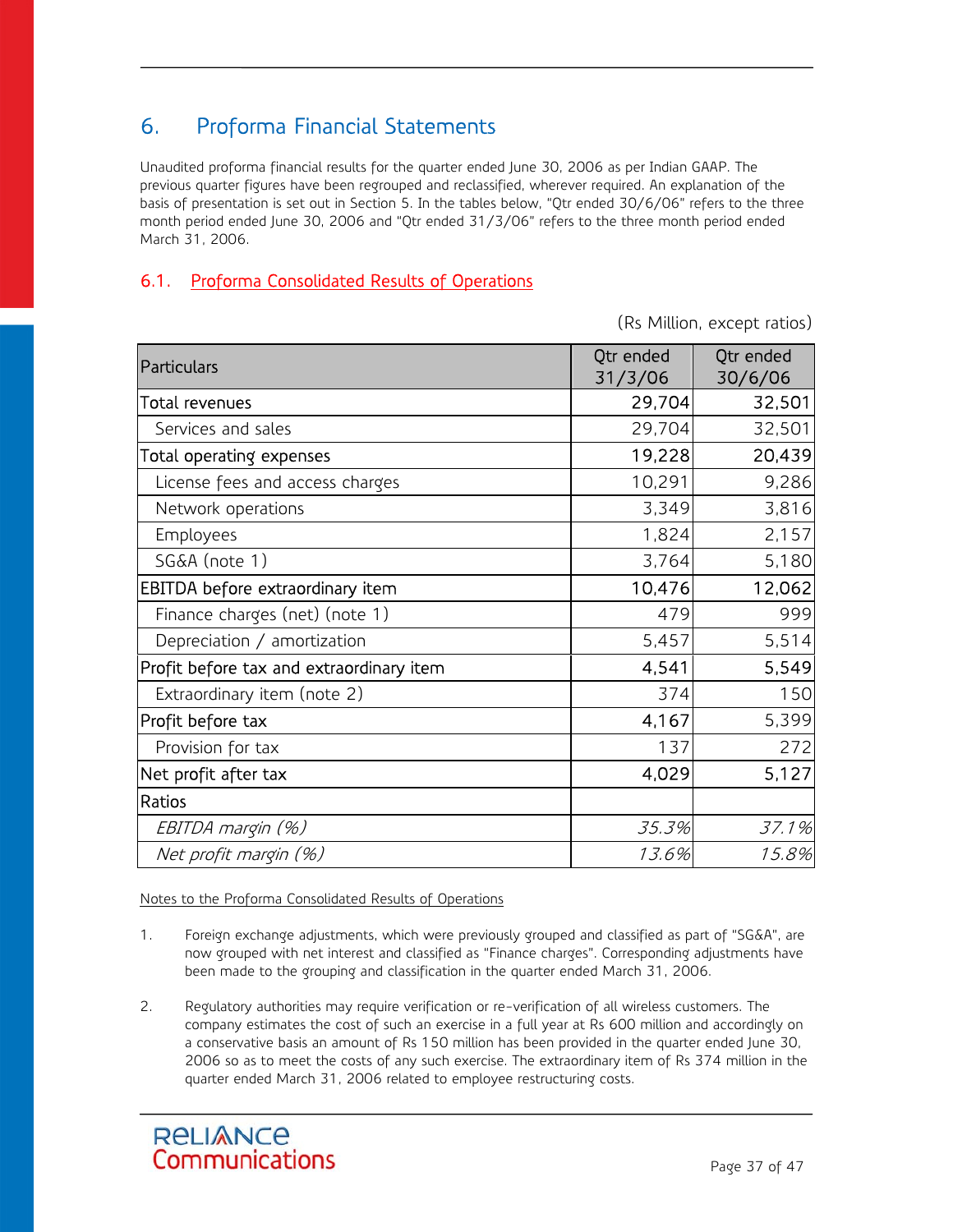# 6.2. Proforma Consolidated Balance Sheet

(Rs Million)

| <b>Particulars</b>                        | As at 30/6/06 |
|-------------------------------------------|---------------|
| <b>ASSETS</b>                             |               |
| Current assets                            |               |
| Inventories                               | 3,982         |
| Debtors                                   | 17,271        |
| Other current assets                      | 1,547         |
| Loans and advances (note 1)               | 21,459        |
| Total current assets (note 2)             | 44,259        |
| <b>Fixed assets</b>                       |               |
| Gross block                               | 234,730       |
| Less: Depreciation                        | 53,299        |
| Net block                                 | 181,431       |
| Capital work-in-progress                  | 40,733        |
| Goodwill                                  | 2,308         |
| Total fixed assets                        | 224,472       |
| Investments                               | 129           |
| <b>Total assets</b>                       | 268,860       |
| LIABILITIES AND STOCKHOLDERS EQUITY       |               |
| Stockholders equity                       |               |
| Share capital                             | 10,223        |
| Reserves and surplus                      | 112,032       |
| Total stockholders equity                 | 122,255       |
| Minority interest                         | 99            |
| Current liabilities and provisions        |               |
| Current liabilities (note 3)              | 102,320       |
| Provisions                                | 19,776        |
| Total current liabilities and provisions  | 122,096       |
| Debt                                      |               |
| Secured loans                             |               |
| Foreign currency loans                    | 22,504        |
| Rupee loans                               | 49,470        |
| Unsecured loans                           | 47,101        |
| Less: Cash and cash equivalents (note 2)  | 94,665        |
| Net debt                                  | 24,410        |
| Total stockholders equity and liabilities | 268,860       |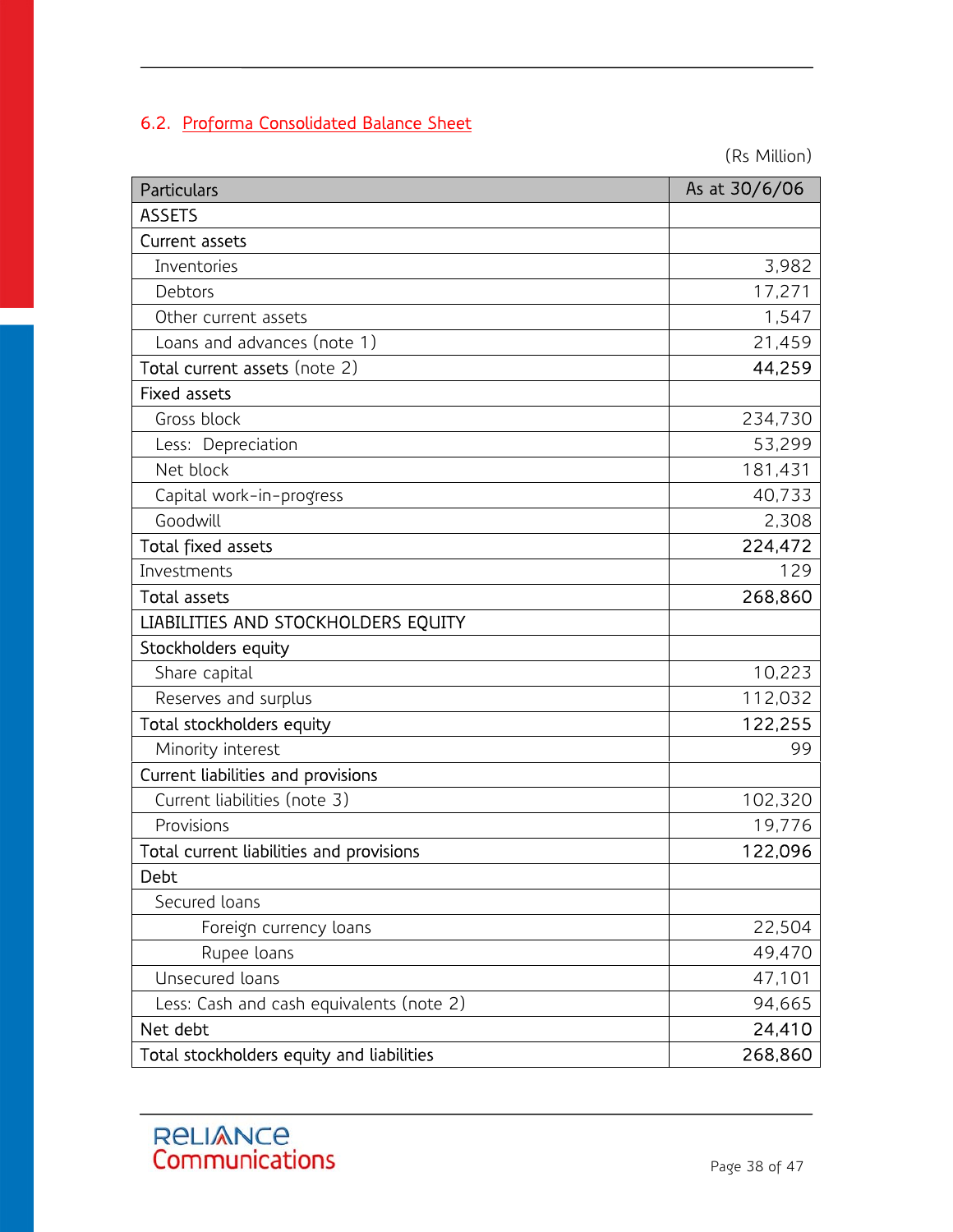#### Notes to the Proforma Consolidated Balance Sheet

- 1. Loans and advances includes: advances in cash or kind or for value to be received (net of provision) of Rs 10,699 million and deposits of Rs 10,719 million.
- 2. Total current assets excludes cash and cash equivalents, which are netted against debt for presentation purposes. Cash and cash equivalents includes short term investments, cash and bank balances, including fixed deposits.
- 3. Current liabilities includes: advances from customers and deferred revenue of Rs 30,654, sundry creditors of Rs 36,787 million, buyers credit of Rs 15,728 million, and other categories of liabilities totaling Rs 19,151 million.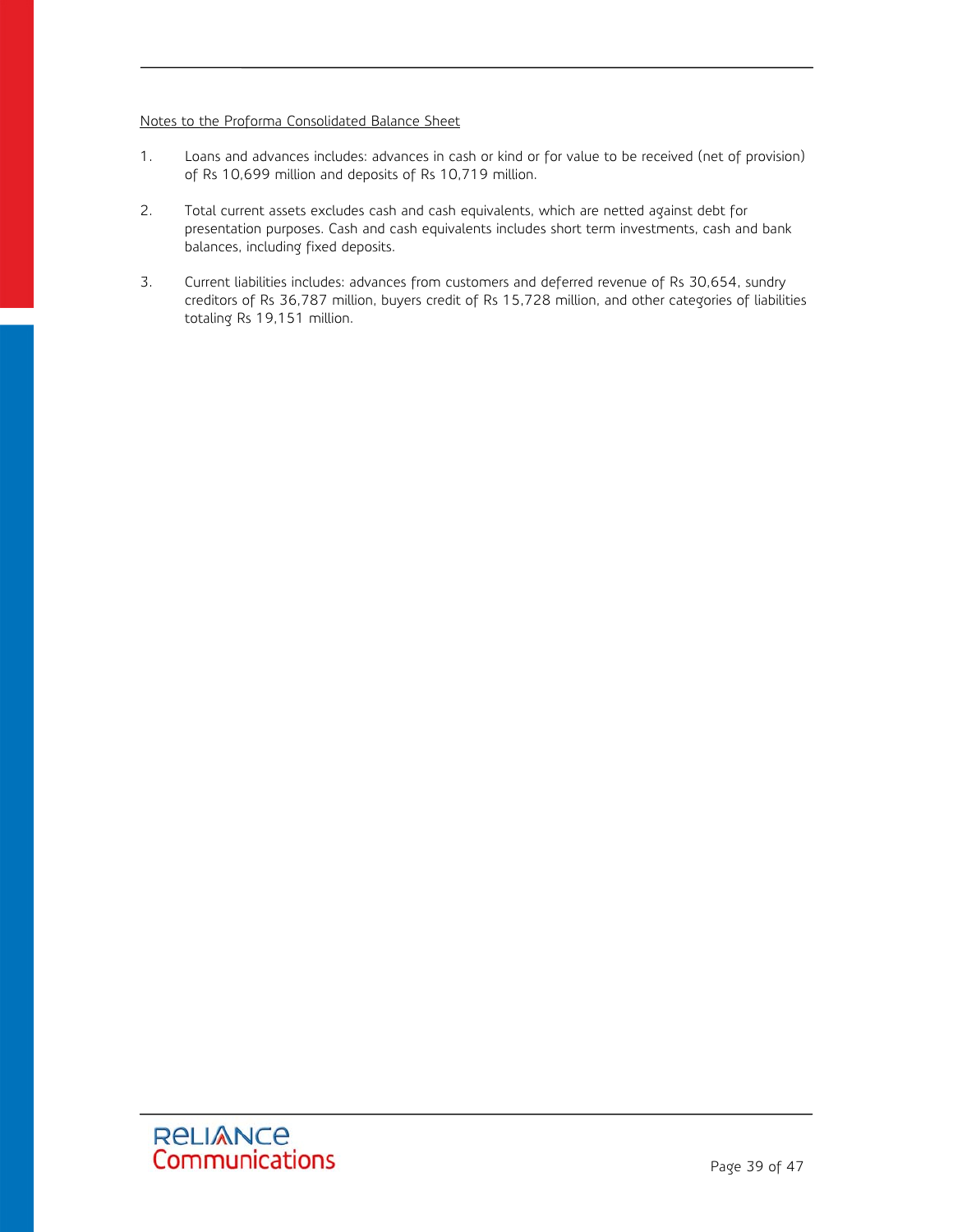# 6.3. Proforma Consolidated Statement of Cash Flows

(Rs Million)

| Particulars                                                      |           | Qtr ended<br>31/3/06 | Qtr ended<br>30/6/06 |
|------------------------------------------------------------------|-----------|----------------------|----------------------|
| Cash flows from operating activities:                            |           |                      |                      |
| Net profit/(loss)                                                | A         | 4,029                | 5,127                |
| Add: Non cash/non operating items                                | B         | 5,874                | 6,906                |
| Depreciation and amortization                                    |           | 5,457                | 5,514                |
| Provision for doubtful debts                                     |           | (305)                | 247                  |
| Finance charges (net)                                            |           | 479                  | 999                  |
| (Profit)/loss on sale of assets/investments                      |           | (268)                | (276)                |
| Tax expense/(income)                                             |           | 137                  | 272                  |
| Extraordinary items                                              |           | 374                  | 150                  |
| Cash generated from operations before<br>working capital changes | $A + B$   | 9,903                | 12,033               |
| (Increase)/decrease in working capital                           |           | 2,187                | 4,189                |
| Cash generated from operations                                   |           | 12,090               | 16,222               |
| Tax paid                                                         |           | (205)                | (746)                |
| Net cash provided/used by/in operating<br>activities             | C         | 11,885               | 15,476               |
| Cash flows from investing activities:                            |           |                      |                      |
| (Purchase)/sale of<br>property/plant/equipment                   |           | (12, 428)            | (11,081)             |
| (Purchase)/sale of investments                                   |           | 268                  | 276                  |
| Finance charges (net)                                            |           | (422)                | 157                  |
| Net cash provided/used by/in investing<br>activities             | D         | (12, 582)            | (10, 648)            |
| Cash flows from financing activities:                            |           |                      |                      |
| Increase/(decrease) in borrowings                                |           | (26, 144)            | 29,799               |
| Net cash provided/used by/in financing<br>activities             | E         | (26, 144)            | 29,799               |
| Cash and cash equivalents:                                       |           |                      |                      |
| Beginning of the period                                          | F         | 86,879               | 60,038               |
| End of the period                                                | $C+D+E+F$ | 60,038               | 94,665               |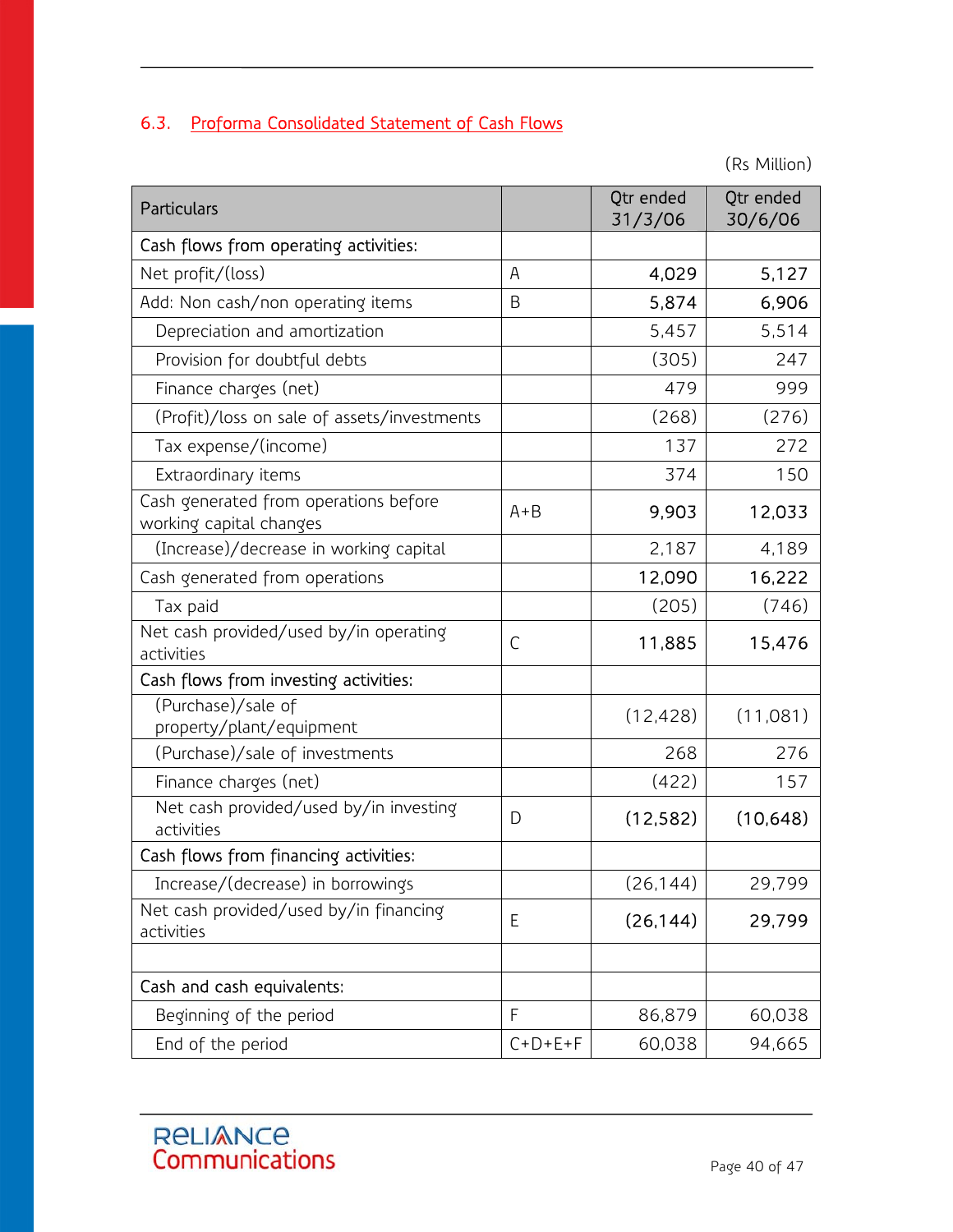# 7. Accounting Policies

Set out below are the significant accounting policies to the Proforma Consolidated Statement of Operations and the Proforma Consolidated Balance Sheet.

# 7.1. Principles of Consolidation

The Company holds less than 50% of paid-up equity shares of each of its key investee companies, namely Reliance Infocomm Limited, Reliance Communications Infrastructure Limited, and Reliance Telecom Limited (together referred to as "Investee Companies"). The Company does not have any subsidiary as at June 30, 2006. Consequently, the Company is not required to prepare consolidated financial statements in terms of the Accounting Standards (AS) issued by the Institute of Chartered Accountants of India.

The Board of Directors of the Company at its meeting on March 12, 2006 approved a Scheme of Amalgamation and Arrangement (SoAA) for inter alia the amalgamation of Reliance Infocomm Limited, Ambani Enterprises Private Limited, Reliance Business Management Private Limited, Formax Commercials Private Limited, Reliance Communications Technologies Limited, Reliance Software Solutions Private Limited, Reliance Communications Solutions Private Limited and Panther Consultants Private Limited with the Company and respective shareholders and creditors. The SoAA has been approved by the Hon'ble High Court of Gujarat and the Hon'ble High Court of Judicature at Bombay. Upon effectiveness of the SoAA and allotment of equity shares of the Company as per the SoAA, the equity share capital of the Company will stand increased to 2,044,614,990 shares of Rs 5 each fully paid-up and Reliance Communications Infrastructure Limited, Reliance Telecom Limited as also Flag Telecom Group Limited, inter alia, will become wholly owned subsidiaries of the Company.

The proforma unaudited consolidated financial results contained in this report are prepared in terms of the abovesaid SoAA as if it was effective from April 1, 2005. Accordingly, and in order to enable investors to take a holistic view of the business carried on by the Company and its key investee companies, the accounts of the Company have been recast by consolidating (even though such consolidation is not required) the accounts of the investee companies for the quarter ended June 30, 2006 by adopting on a mutatis mutandis basis the provisions of AS 21 and AS 23 relating to Consolidation of Financial Statements issued by The Institute of Chartered Accountants of India.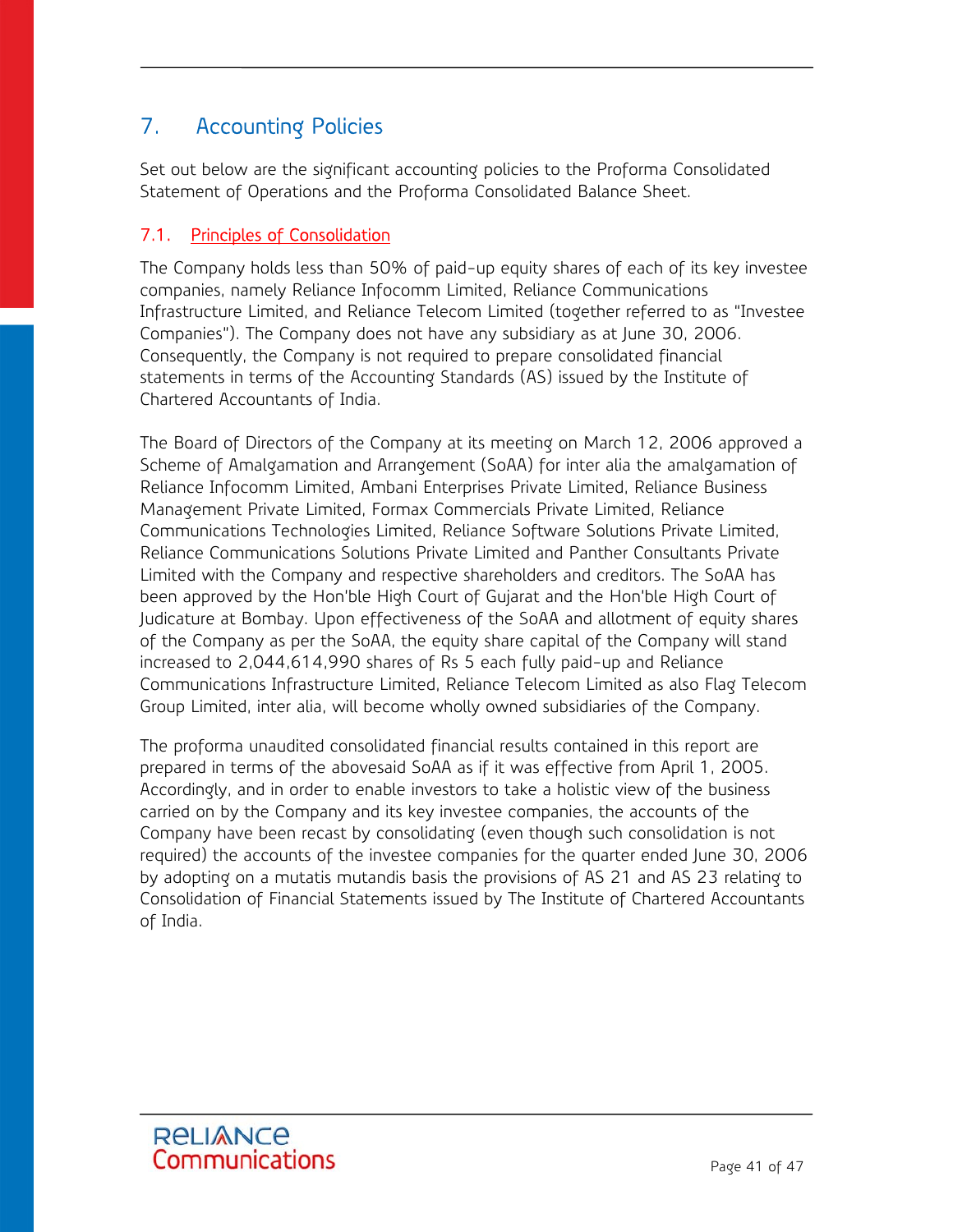# 7.2. Other Significant Accounting Policies

## 7.2.1. Basis of Preparation of Financial Statements

The financial statements have been prepared under the historical cost convention in accordance with the generally accepted accounting principles in India and the provisions of the Companies Act, 1956.

## 7.2.2. Use of Estimates

The presentation of financial statements requires estimates and assumptions to be made that affect the reported amount of assets and liabilities on the date of the financial statements and the reported amount of revenues and expenses during the reporting period. Difference between the actual results and estimates are recognized in the period in which the results are known/materialized.

## 7.2.3. Fixed Assets

- Fixed assets are stated at cost net of CENVAT less accumulated depreciation, amortization and impairment loss, if any.
- a All costs including financing cost until commencement of commercial operations, net charges of foreign exchange contracts and adjustments arising from exchange rate variations, relating to borrowings attributable to fixed assets, are capitalized.
- **Expenses incurred relating to projects prior to commencement of commercial** operation are considered as project development expenditure and shown under capital work-in-progress.
- In respect of operating leases, rentals are expensed with reference to lease terms and other considerations in compliance with the provisions of the AS 19 issued by The Institute of Chartered Accountants of India, except for rentals pertaining to the period up to the date of commencement of commercial operations, which are capitalized.
- In respect of finance leases, the lower of the fair value of the assets and present value of the minimum lease rentals is capitalized as fixed assets with corresponding amount shown as liabilities for leased assets in compliance with the provisions of the AS 19 issued by The Institute of Chartered Accountants of India. The principal component in the lease rental in respect of the above is adjusted against liabilities for leased assets and the interest component is recognized as an expense in the year in which the same is incurred except in case of assets used for capital projects where it is capitalized.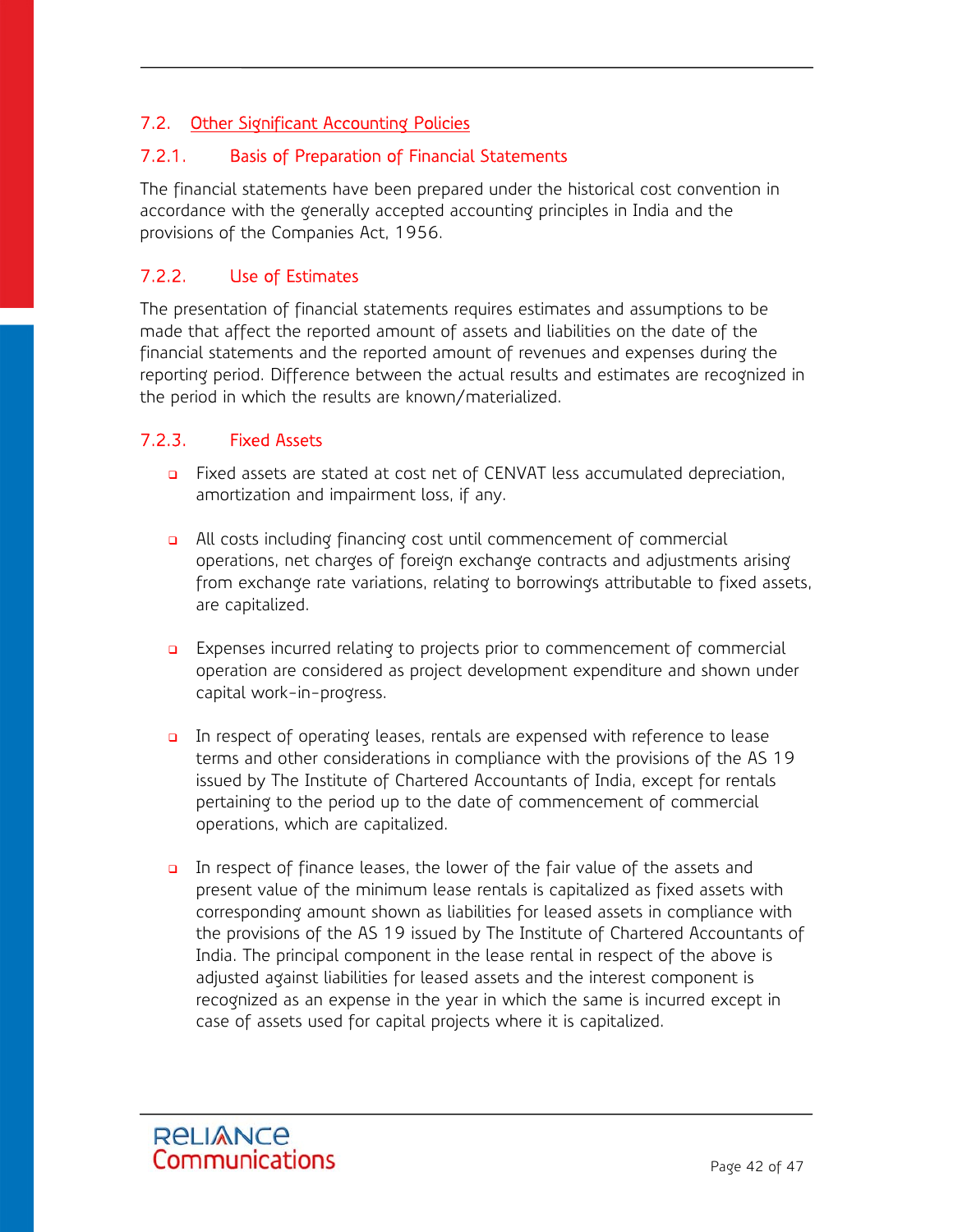Entry fees paid for telecom licenses and indefeasible right of connectivity are stated at cost for acquiring the same less accumulated amortization. These, being intangible assets, are classified as fixed assets.

# 7.2.4. Depreciation / Amortization

- Depreciation on fixed assets is provided on straight line method at the rates and in the manner prescribed in Schedule XIV to the Companies Act, 1956 except in cases of cable systems, telecom electronic equipment, customer premises equipment and certain other assets for which useful life has been considered based on technical estimation.
- Depreciation on assets taken on finance lease is provided over the remaining period of lease from the commencement of commercial operations.
- **Q** Leasehold land is depreciated over the period of the lease term.
- Intangible assets, namely entry fees for telecom licenses and indefeasible right of connectivity are amortized equally over the balance period of licenses or indefeasible rights from the date of commencement of commercial services or acquisition.

| <b>Asset Class</b>    | Period (Years)        |
|-----------------------|-----------------------|
| Leasehold Land        | Over the lease period |
| Building              | 30 & 60               |
| Plant and Machinery   | $10 - 20$             |
| Furniture and Fixture | 15                    |
| Office Equipment      | 20                    |
| Vehicles              | 10                    |

The depreciation schedule for various classes of assets is as follows:

# 7.2.5. Impairment of Assets

An asset is treated as impaired when the carrying cost of assets exceeds its recoverable value. An impairment loss is charged to the profit and loss account in the year in which an asset is identified as impaired. The impairment loss recognized in prior accounting periods is reversed if there has been a change in the estimate of recoverable amount.

# 7.2.6. Investments

Investments are classified into long term and current investments. Investments which are intended to be held for more than one year are classified as long term investments and investments which are intended to be held for less than one year, are classified as current investments.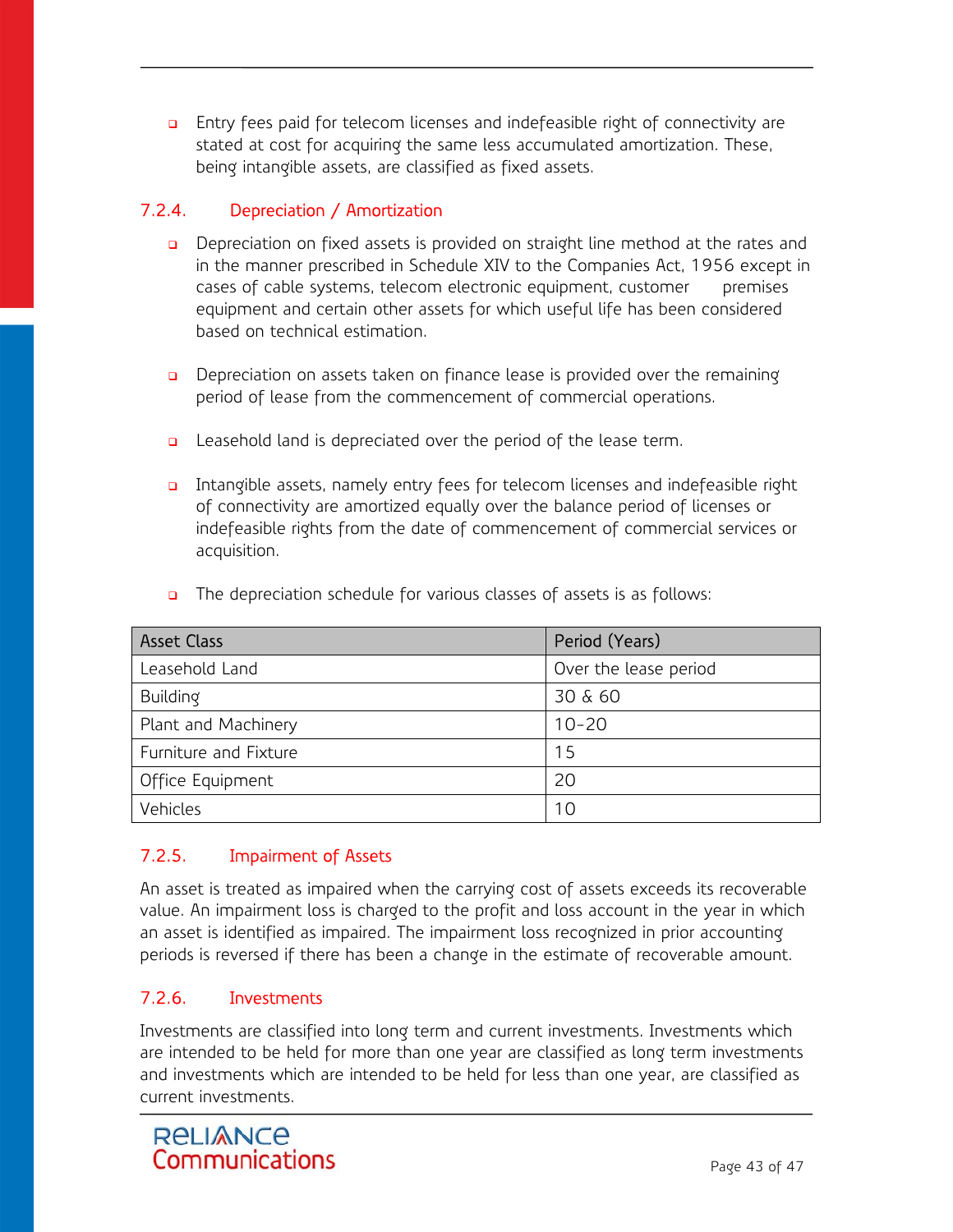Current investments are carried at lower of cost and quoted/fair value, computed category wise. Long term investments are stated at cost. Provision for diminution in the value of long term investments is made only if such a decline is other than temporary in the opinion of the management.

# 7.2.7. Inventories

Inventories are valued at lower of cost or net realizable value. Cost of communication devices and accessories and stores and spares are determined on weighted average basis, or net realizable value whichever is less.

## 7.2.8. Employee Retirement Benefits

Gratuity and leave encashment liability are provided for based on actuarial valuation done at the year end while Company's contributions towards provident fund and superannuation fund are provided on actual contribution basis in accordance with the related stipulation.

## 7.2.9. Borrowing Cost

Borrowing costs that are attributable to the acquisition or construction of qualifying assets are capitalized as part of the cost of such assets up to the commencement of commercial operations. A qualifying asset is one that necessarily takes substantial period of time to get ready for intended use. Other borrowing costs are recognized as expense in the year in which they are incurred.

# 7.2.10. Foreign Currency Transactions

- **n** Transactions denominated in foreign currencies are normally recorded at the exchange rates prevailing at the time of the transaction.
- **n** Monetary items denominated in foreign currencies at the year end are restated at year end rates. In case of monetary items, which are covered by forward exchange contracts, the difference between the year end rate and the rate on the date of the contract is recognized as exchange difference and the premium paid on forward contracts has been recognized over the life of the contract.
- n Non monetary foreign currency items are carried at cost.
- Any income or expense on account of exchange difference either on settlement or on translation is recognized in the profit and loss account, except in cases where they relate to acquisition of fixed assets in which case they are adjusted to the carrying cost of such assets.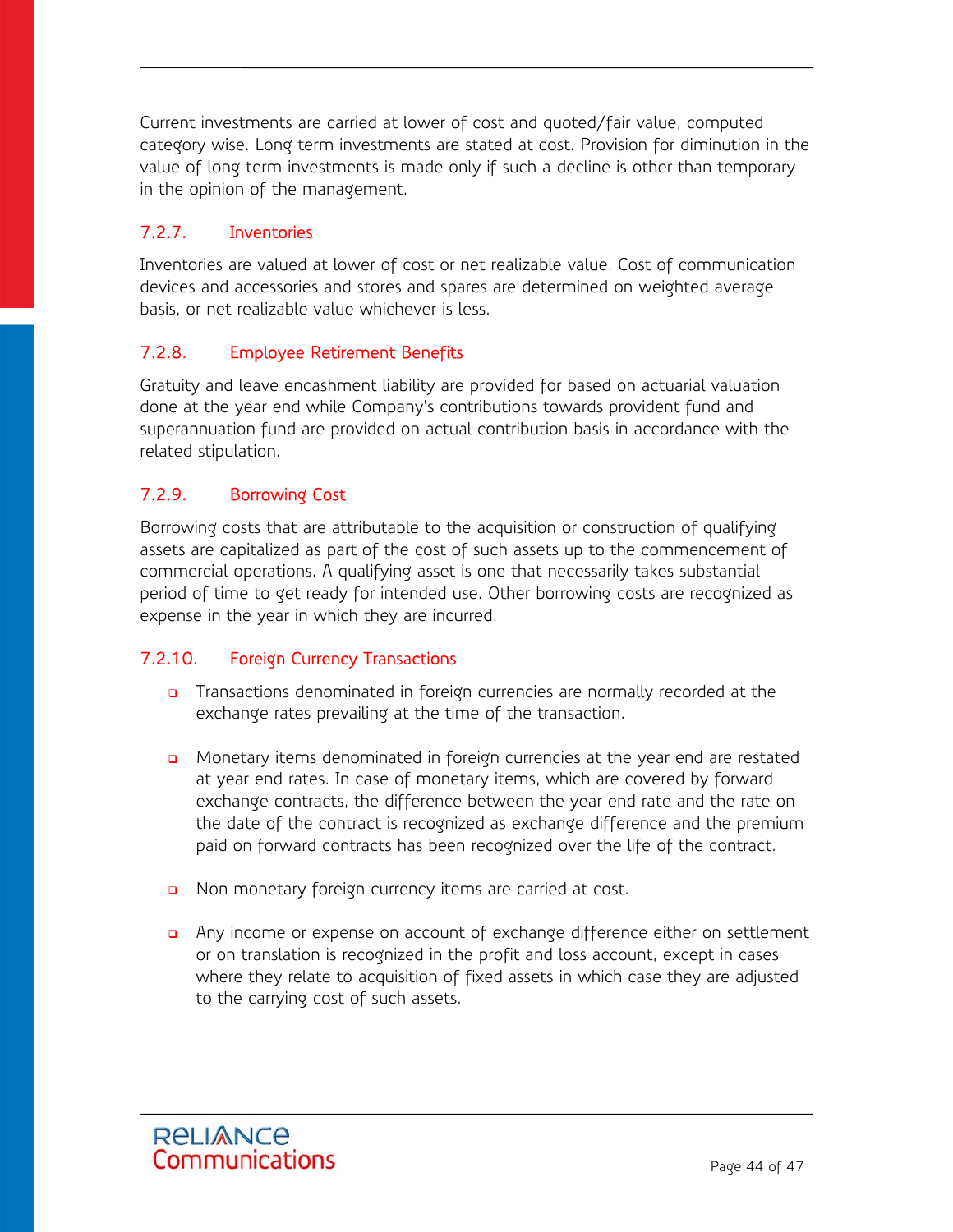## 7.2.11. Revenue Recognition

Revenue (income) is recognized as and when the services are performed on the basis of actual usage of the Company's network. Revenue on upfront charges for services with lifetime validity and fixed validity periods are recognised over the estimated useful life of subscribers and specified fixed validity period, as appropriate. The estimated useful life is consistent with estimated churn of the subscribers.

## 7.2.12. Provision for Doubtful Debts

Provision is made in the accounts for doubtful debts in cases where the management considers the debts to be doubtful of recovery.

## 7.2.13. Miscellaneous Expenditure

Miscellaneous expenses are charged to profit and loss account as and when they are incurred.

#### 7.2.14. Taxes on Income

Provision for income tax is made on the basis of estimated taxable income for the year at current rates. Tax expenses comprise both current tax and deferred tax at the applicable enacted or substantively enacted rates. Current tax represents the amount of income tax payable/recoverable in respect of the taxable income/loss for the reporting period. Deferred tax represents the effect of timing difference between taxable income and accounting income for the reporting period that originate in one period and are capable of reversal in one or more subsequent periods.

#### 7.2.15. Government Grants

Subsidies provided by Government for providing telecom services in rural areas are netted off against related expenses.

#### 7.2.16. Provisions, Contingent Liabilities and Contingent Assets

Provisions involving substantial degree of estimation in measurement are recognized when there is a present obligation as a result of past events and it is probable that there will be an outflow of resources. Contingent liabilities are not recognized but are disclosed in the notes. Contingent assets are neither recognized nor disclosed in the financial statements.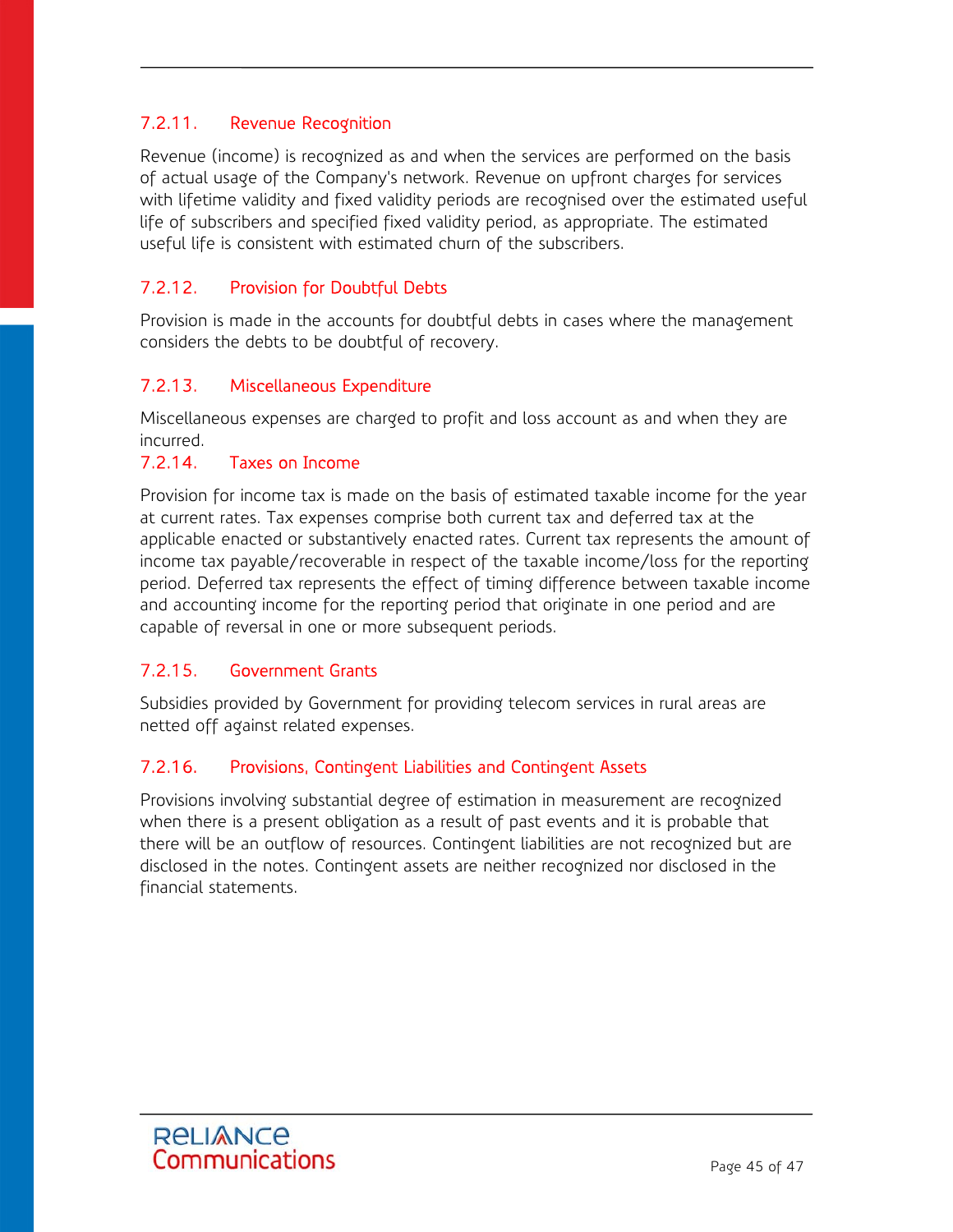# 8. Glossary

# Key Performance Indicators and Financial Terms

| Wireless Segment                       |                                                                                                                                                                                                                                                                                                                 |
|----------------------------------------|-----------------------------------------------------------------------------------------------------------------------------------------------------------------------------------------------------------------------------------------------------------------------------------------------------------------|
| Wireless market share                  | Total wireless customers (CDMA Mobile + GSM Mobile + FWP +<br>PCO), at the end of the relevant period, divided by All India wireless<br>customers, at the end of the same period. All India Wireless customer<br>numbers are sourced from industry reports.                                                     |
| Market share of wireless<br>net adds   | Wireless customer net additions during the relevant period, divided by<br>All India wireless customer net additions during the same period.                                                                                                                                                                     |
| Wireless ARPU                          | Computed by dividing total wireless revenue for the relevant period<br>by average customers; and dividing the result by the number of<br>months in the relevant period.                                                                                                                                         |
| Wireless net ARPU                      | Computed by dividing net wireless revenue for the relevant period by<br>average customers; and dividing the result by the number of months<br>in the relevant period.                                                                                                                                           |
| Wireless churn                         | Computed by taking average monthly wireless disconnections divided<br>by average monthly subscriber base in the relevant period. Churn is<br>expressed as a percentage.                                                                                                                                         |
| Total wireless minutes of<br>use (MoU) | Sum of all incoming and outgoing minutes used on the wireless<br>access network by all customers in aggregate.                                                                                                                                                                                                  |
| Wireless MoU per<br>customer per month | Total wireless MoU divided by average number of wireless customers<br>on the network in the relevant period. The result is expressed as the<br>average per customer per month.                                                                                                                                  |
| Wireless revenue per<br>minute (RPM)   | Wireless ARPU divided by the average wireless MoU per customer per<br>month.                                                                                                                                                                                                                                    |
| SMS revenue<br>(% of ARPU)             | Comprises both charges for customer to customer messaging services<br>and for applications accessed by customers over the SMS platform.<br>SMS revenue is divided by wireless revenue, and expressed as a<br>percentage of ARPU.                                                                                |
| Non-voice revenue (%<br>of ARPU)       | Comprises SMS revenue, charges for applications accessed by<br>customers over the wireless multimedia platform, wireless internet<br>access services, wireless data VPN, and other value added services.<br>Non-voice revenue is divided by wireless segment revenue, and<br>expressed as a percentage of ARPU. |
| Wireless multimedia<br>users           | The number of unique wireless customers who have accessed<br>applications over the wireless multimedia platform in the last month<br>of a given quarter.                                                                                                                                                        |
| Wireless internet users                | Average number of unique wireless customers who have used<br>wireless internet access services during a given quarter.                                                                                                                                                                                          |